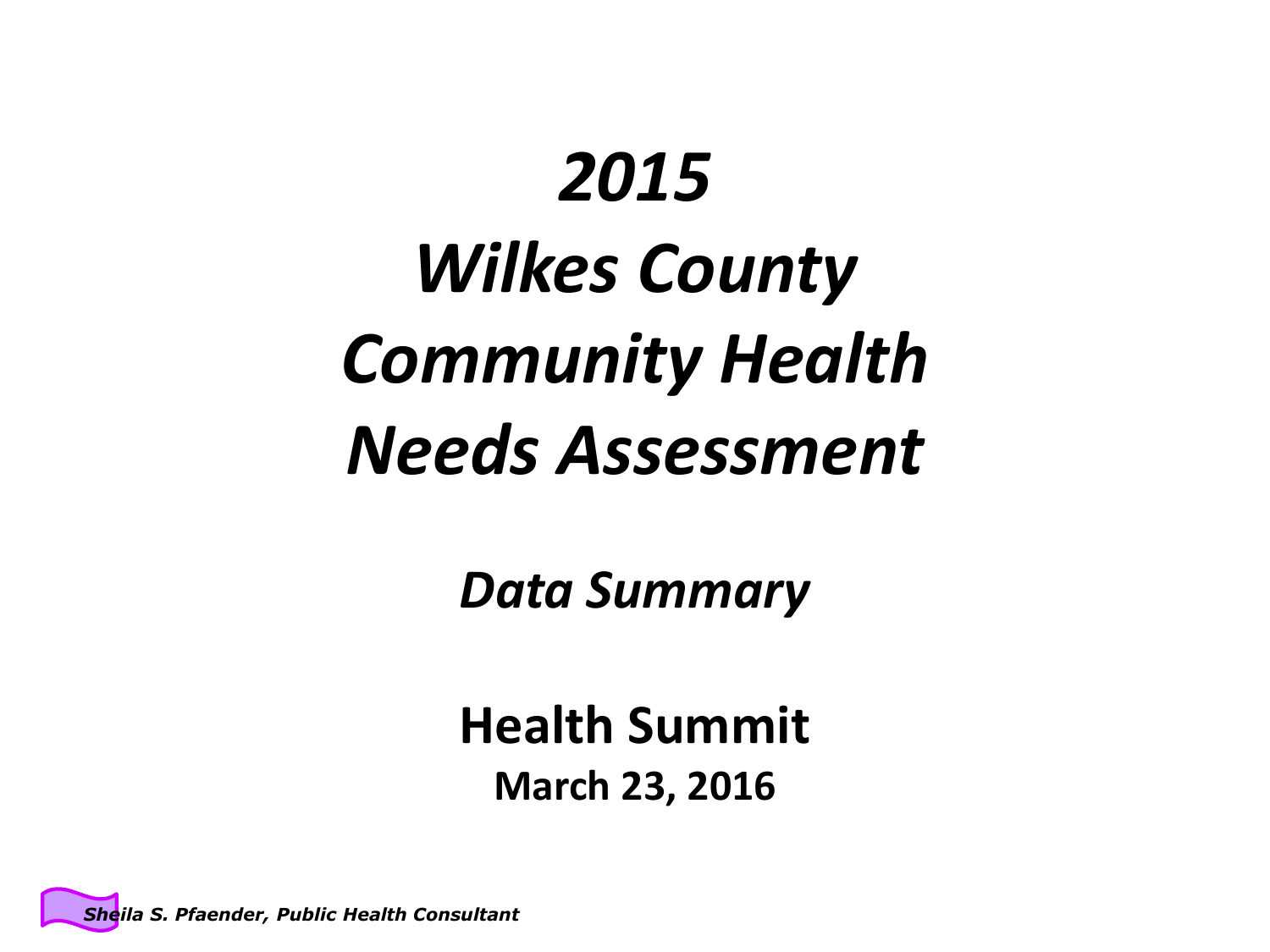# *Contributing Viewpoints*

| <b>Secondary Data</b>        | <b>Primary Data</b>               |
|------------------------------|-----------------------------------|
| <b>Existing Data from</b>    | <b>Citizen and Stakeholder</b>    |
| <b>Authoritative Sources</b> | <b>Opinion</b>                    |
| -Demographic                 | -Community health survey          |
| -Socioeconomic               | -Stakeholder interviews           |
| -Health                      | -Issues prioritization activities |
| -Environmental               | -Health Summit input              |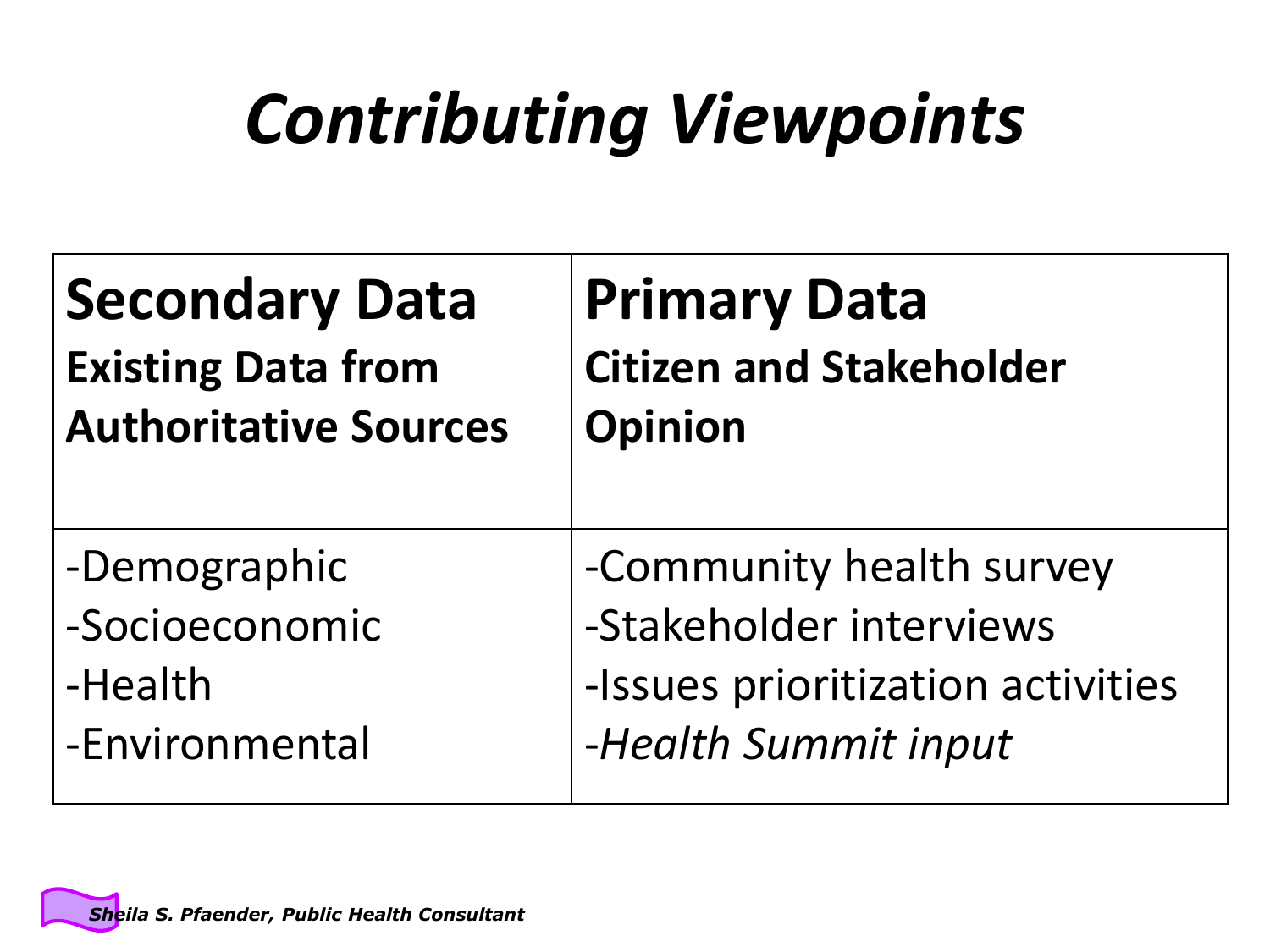# *We Take Special Notice When…*

- Wilkes County statistics deviate from North Carolina or peer county statistics, or some other "norm".
- Trend data show significant changes over time*.*
- There are significant age, gender, or racial disparities.

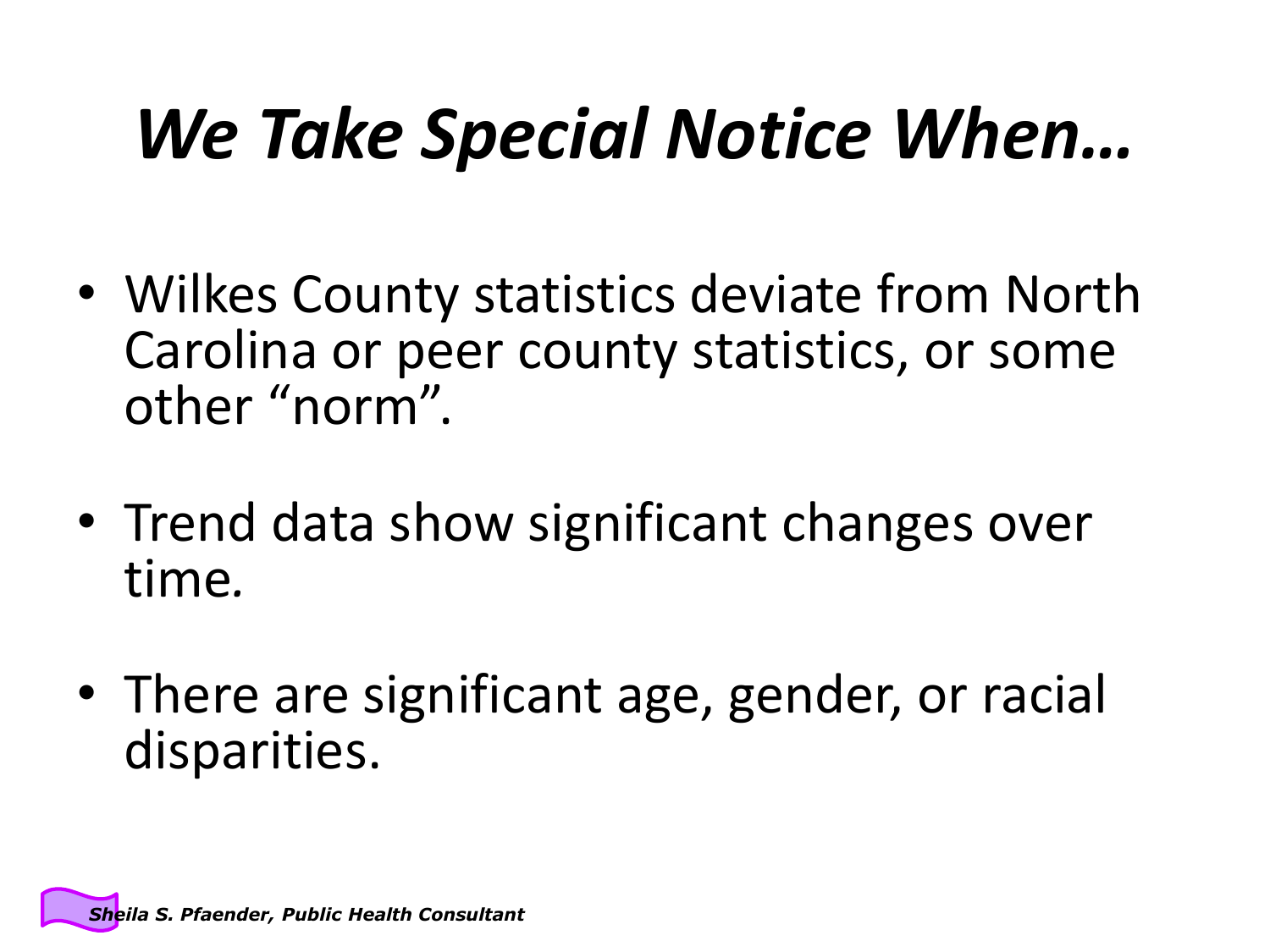# *Definitions and Symbols*

- **Arrows**
	- $-$  Arrow up ( $\blacktriangle$ ) indicates an increase.
	- $-$  Arrow down ( $\blacktriangledown$ ) indicates a decrease.
- **Color**
	- **Red** indicates a "worse than" or negative difference
	- **Green** indicates a "better than" or positive difference
	- **Blue** indicates a likely unstable rate or difference based on a small number of events; figures in blue should be used with great caution.
- **Bold** Type
	- Indicates the higher value of a pair, or the highest value among several.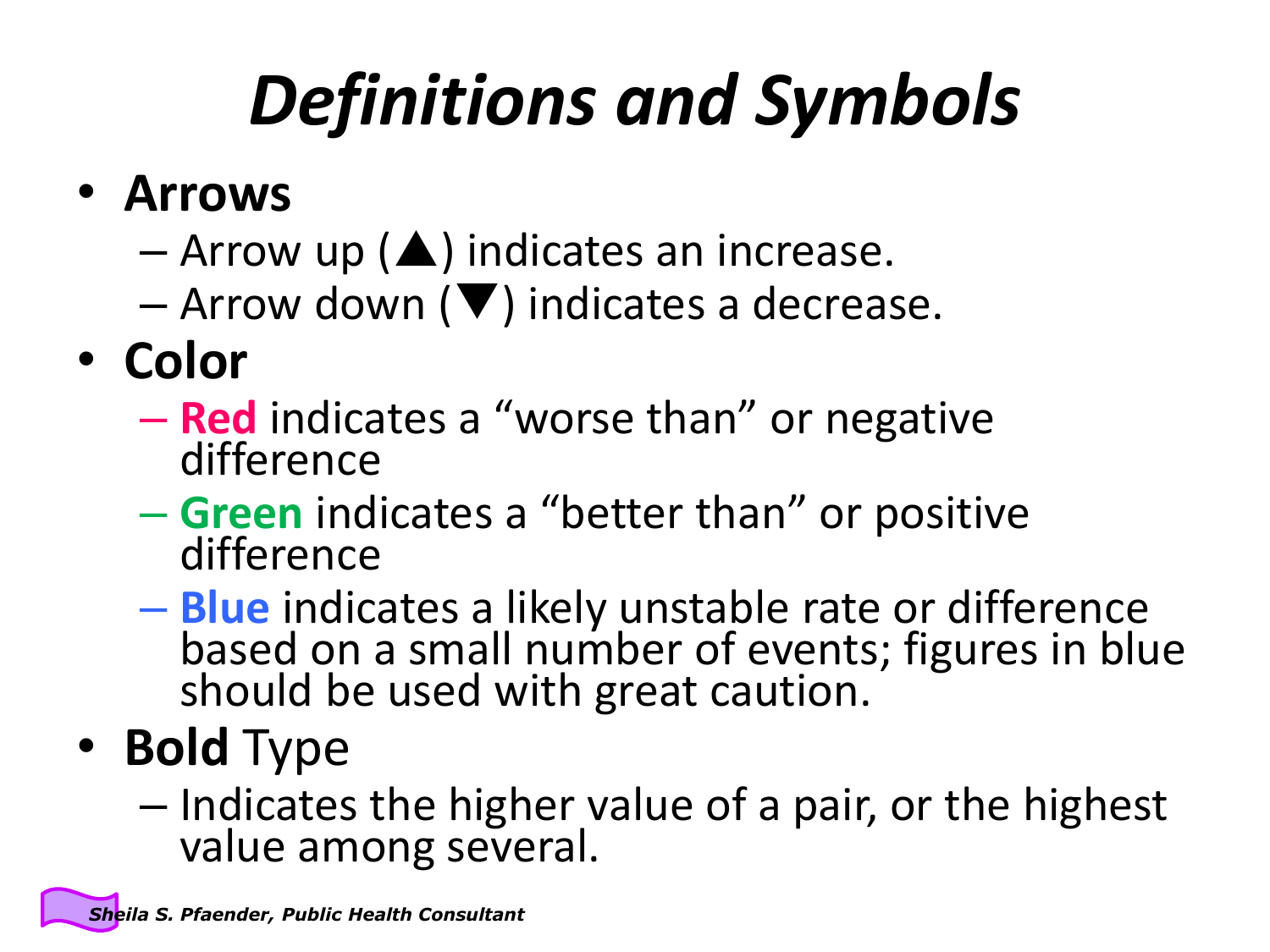# *Demographic Data*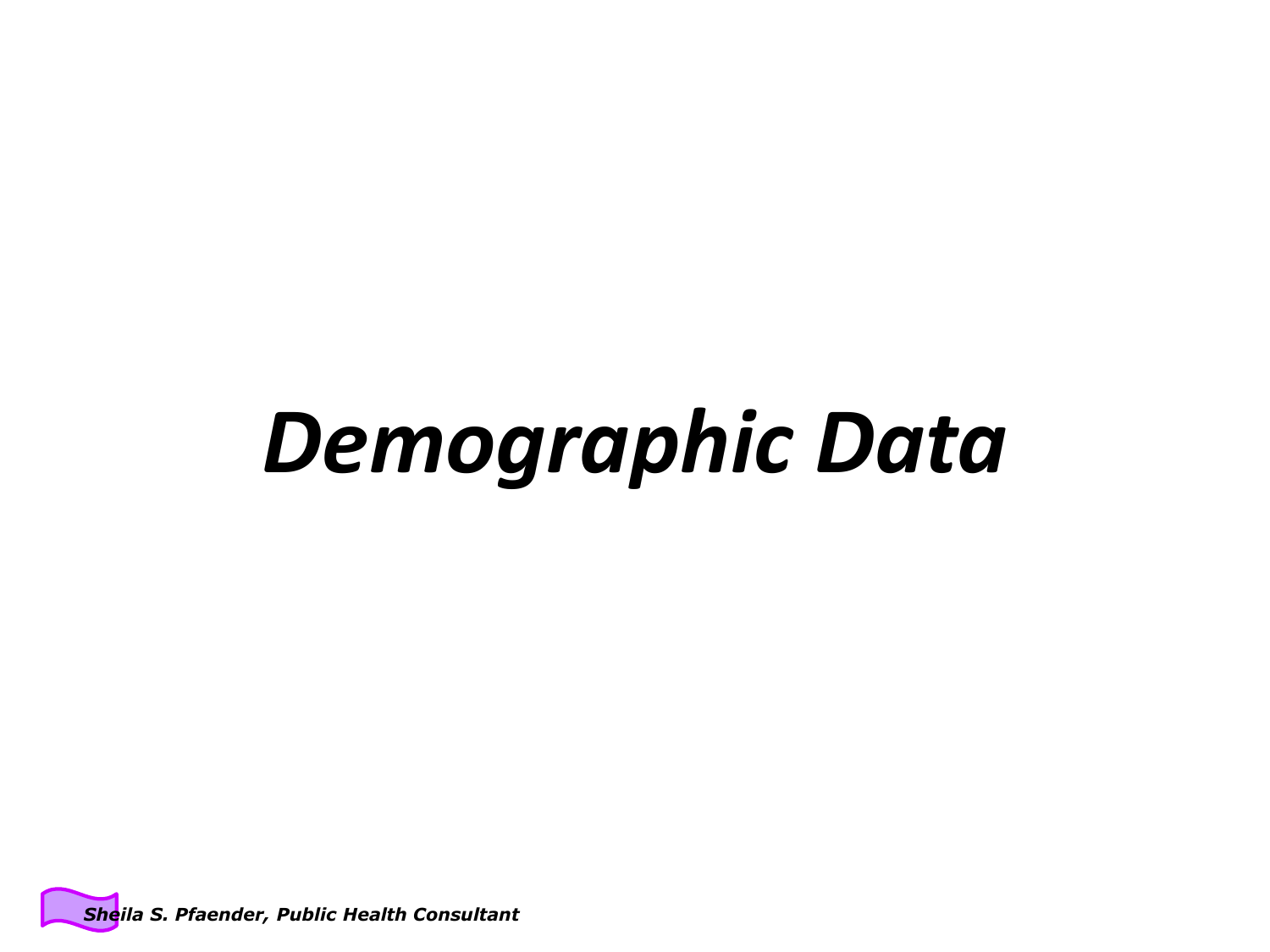# *General Population Characteristics*

• Median age of the Wilkes County population is 6.0 years older than NC average

#### **July 1, 2014 US Census Bureau Estimate**

| Location                                            | <b>Total</b><br><b>Population</b> | <b>Number</b><br><b>Males</b> | $\%$<br><b>Population</b><br><b>Male</b> | <b>Median</b><br>Age<br><b>Males</b> | <b>Number</b><br><b>Females</b> | $\frac{0}{0}$<br><b>Population</b><br><b>Female</b> | <b>Median</b><br>Age<br><b>Females</b> | <b>Overall</b><br><b>Median</b><br>Age |
|-----------------------------------------------------|-----------------------------------|-------------------------------|------------------------------------------|--------------------------------------|---------------------------------|-----------------------------------------------------|----------------------------------------|----------------------------------------|
|                                                     |                                   |                               |                                          |                                      |                                 |                                                     |                                        |                                        |
| <b>Wilkes County</b>                                | 68,838                            | 33,947                        | 49.3                                     | 42.9                                 | 34,891                          | 50.7                                                | 45.6                                   | 44.2                                   |
| Surry County                                        | 72,968                            | 35,693                        | 48.9                                     | 41.4                                 | 37,275                          | 51.1                                                | 44.4                                   | 43.0                                   |
| State of NC                                         | 9,943,964                         | 4,844,593                     | 48.7                                     | 36.7                                 | 5,099,371                       | 51.3                                                | 39.7                                   | 38.2                                   |
|                                                     |                                   |                               |                                          |                                      |                                 |                                                     |                                        |                                        |
| <b>Sheila S. Pfaender, Public Health Consultant</b> |                                   |                               |                                          |                                      |                                 |                                                     |                                        |                                        |

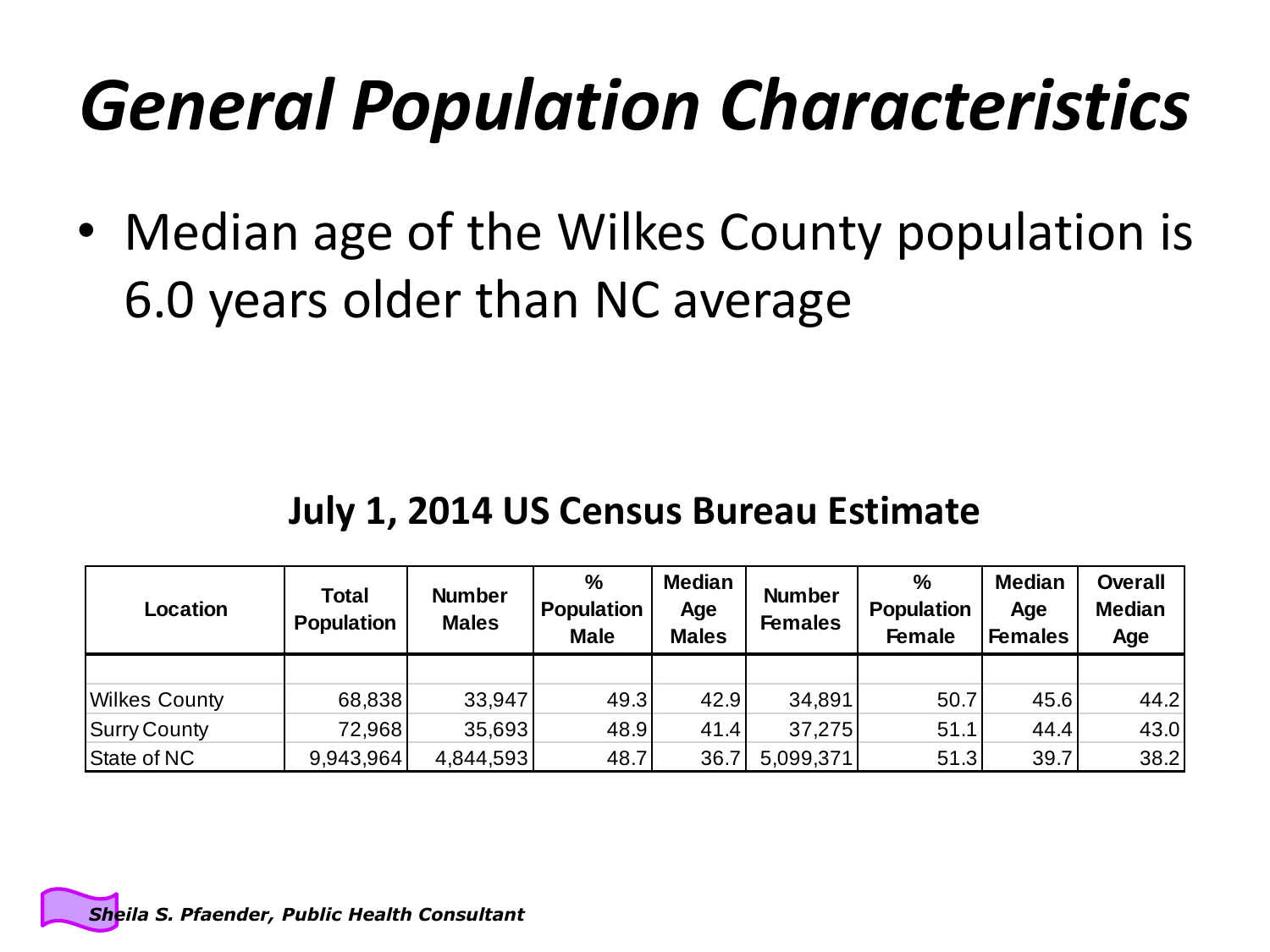# *Minority Populations*

• Wilkes County is less diverse – i.e., has lower proportions of African Americans and Hispanics -- than NC as a whole.

#### **Population Distribution by Race/Ethnicity July 1, 2014 US Census Bureau Estimate**

|                      | <b>Percent of Overall Population</b> |              |       |              |                                 |                 |  |  |
|----------------------|--------------------------------------|--------------|-------|--------------|---------------------------------|-----------------|--|--|
| Location             | <b>White</b>                         | <b>Black</b> | AI/AN | <b>Asian</b> | <b>Multiple</b><br><b>Races</b> | <b>Hispanic</b> |  |  |
| <b>Wilkes County</b> | 93.3                                 | 4.5          | 0.4   | 0.5          | 1.3                             | 5.8             |  |  |
| <b>State of NC</b>   | 71.5                                 | 22.1         | 1.6   | 2.8          | 2.1                             | 9.0             |  |  |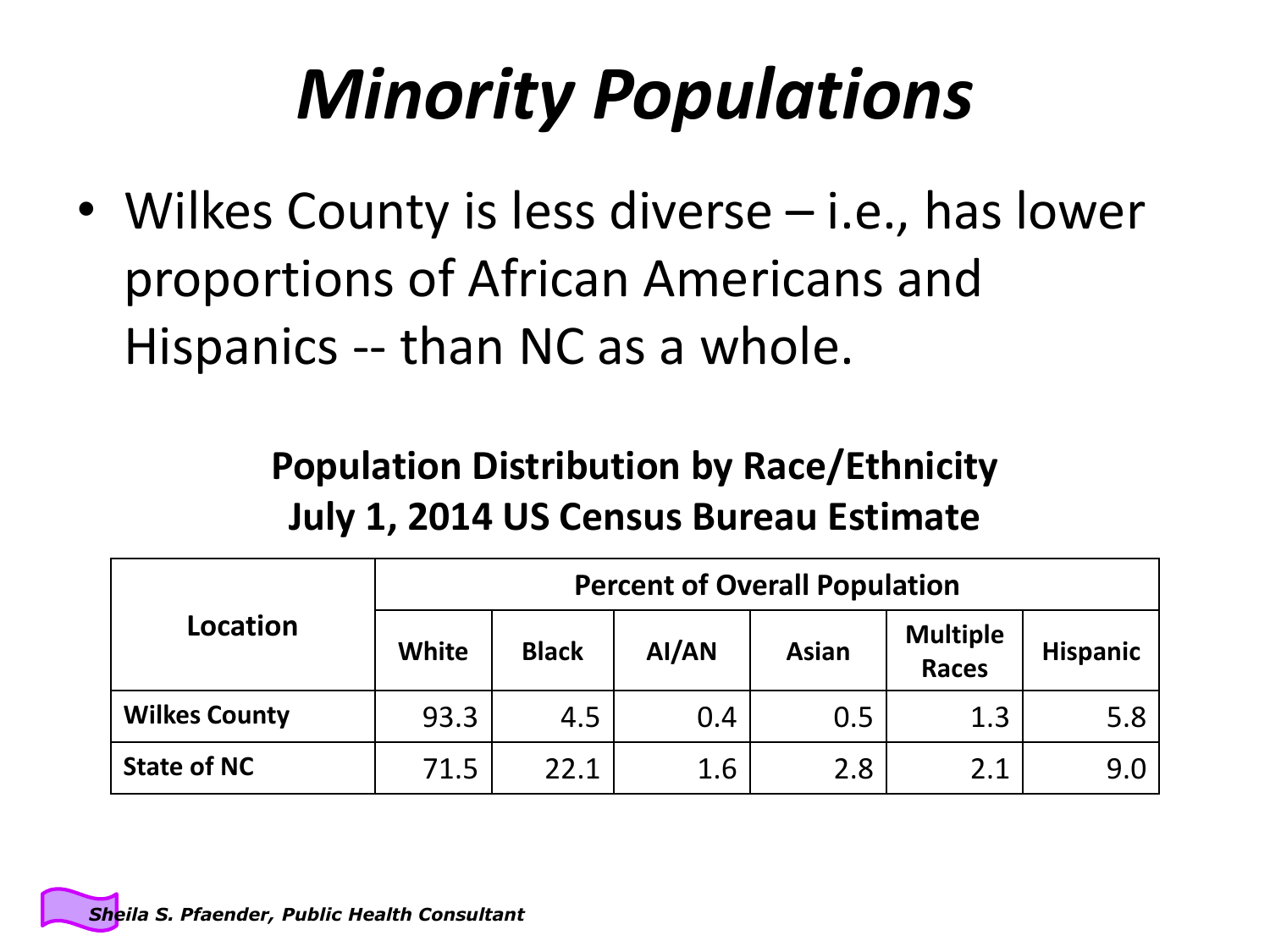## *Population Age Distribution*

• According to 2014 US Census Bureau estimates, compared to NC, Wilkes County has lower proportions of people in all age categories under age 44, and higher proportions of people in all age categories over age 44.

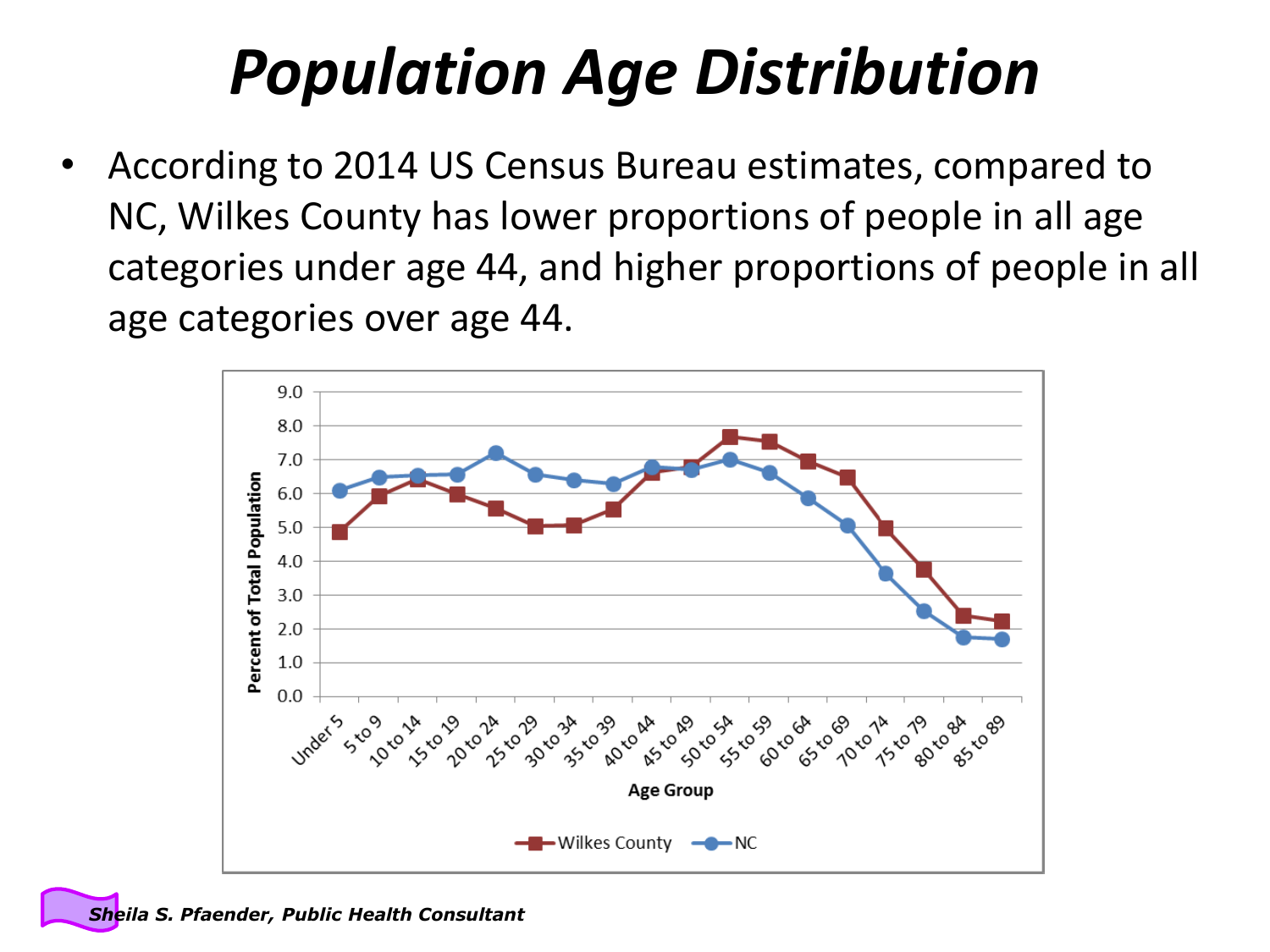# *Growth of the Elderly Population*

- According to population county figures from the NC Office of State Budget and Management, the population in every major age group age 65 and older in Wilkes County will increase between 2010 and 2030.
	- **Age 65-74:** by 43%
	- **Age 75-84:** by 79%
	- **Age 85+:** by 69%
	- **Overall Age 65+:** by 57%
- By 2030 estimates predict 18,472 persons age 65+ in Wilkes County.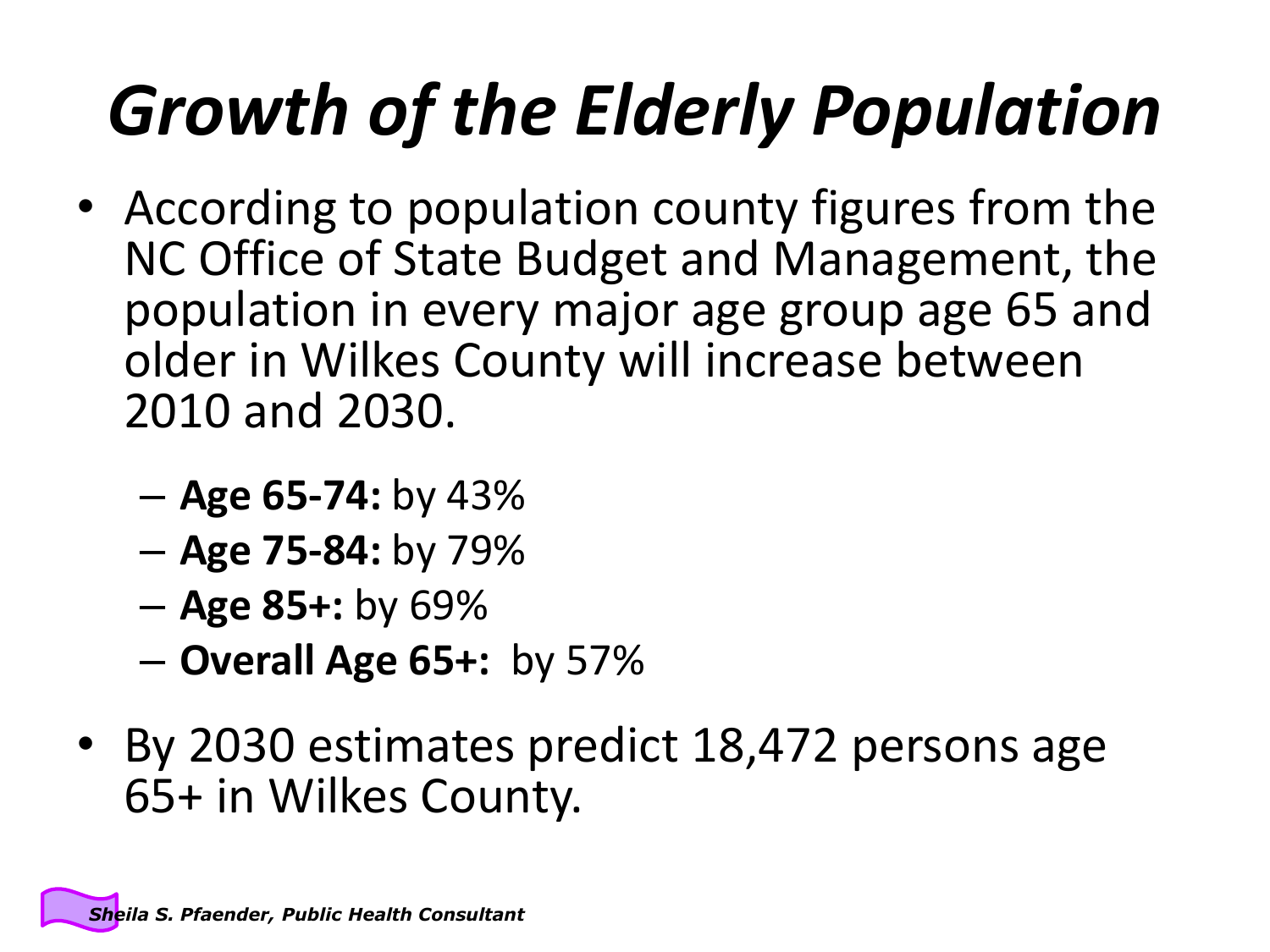# *Socioeconomic Data*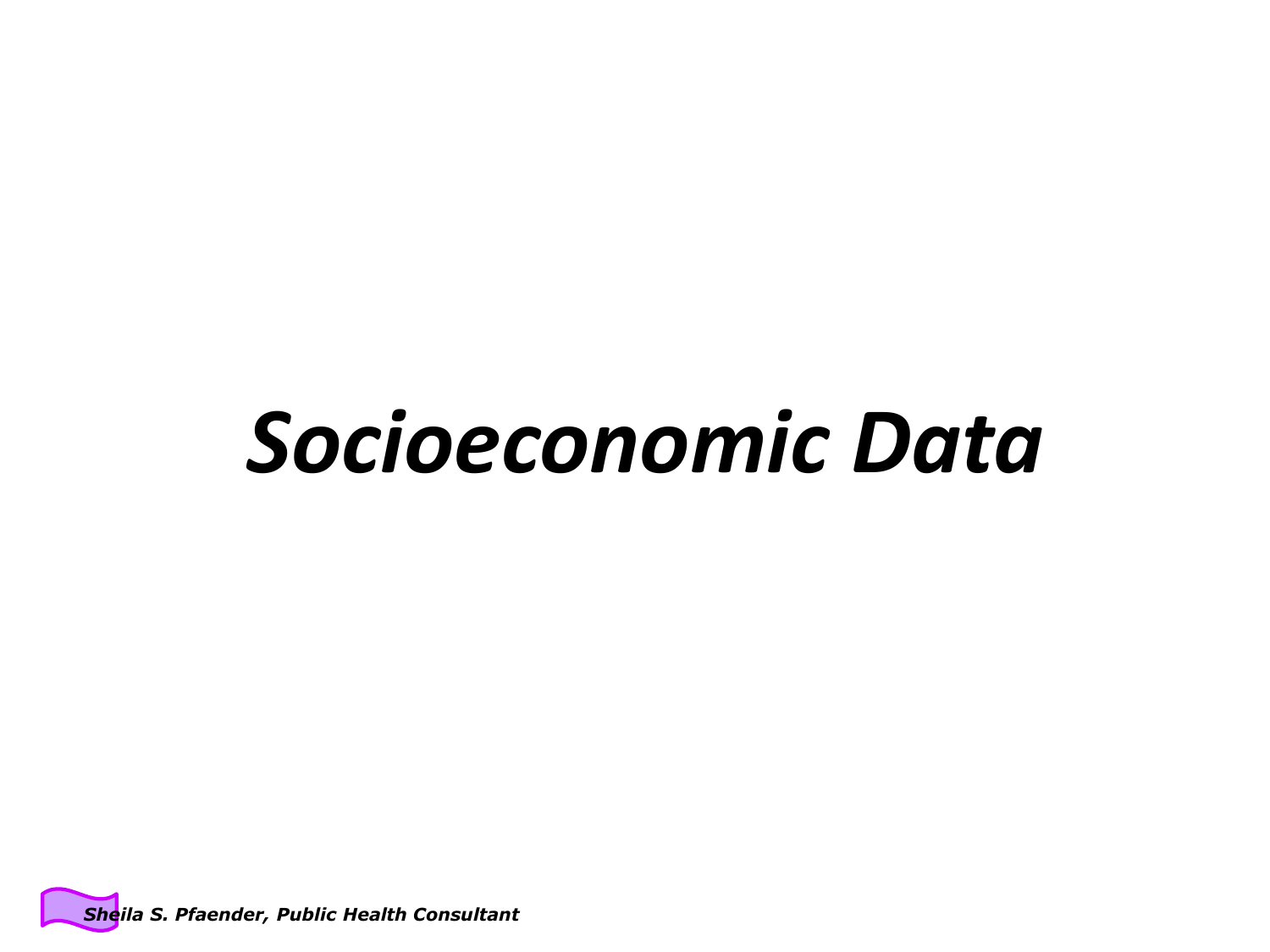### *Income*

#### **In Wilkes County (according to US Census Bureau figures):**

- 2014 Per Capita Personal Income = \$19,492 – \$5,792 **below** NC average
- 2014 Median Household Income = \$35,029 – \$11,305 **below** NC average
- 2013 Median Family Income = \$42,083
	- \$14,845 **below** NC average

*Household:* all people in a housing unit sharing living arrangements; may or may not be related *Family:* householder and people living in household related by birth, marriage or adoption.

*All families are also households; not all households are families.*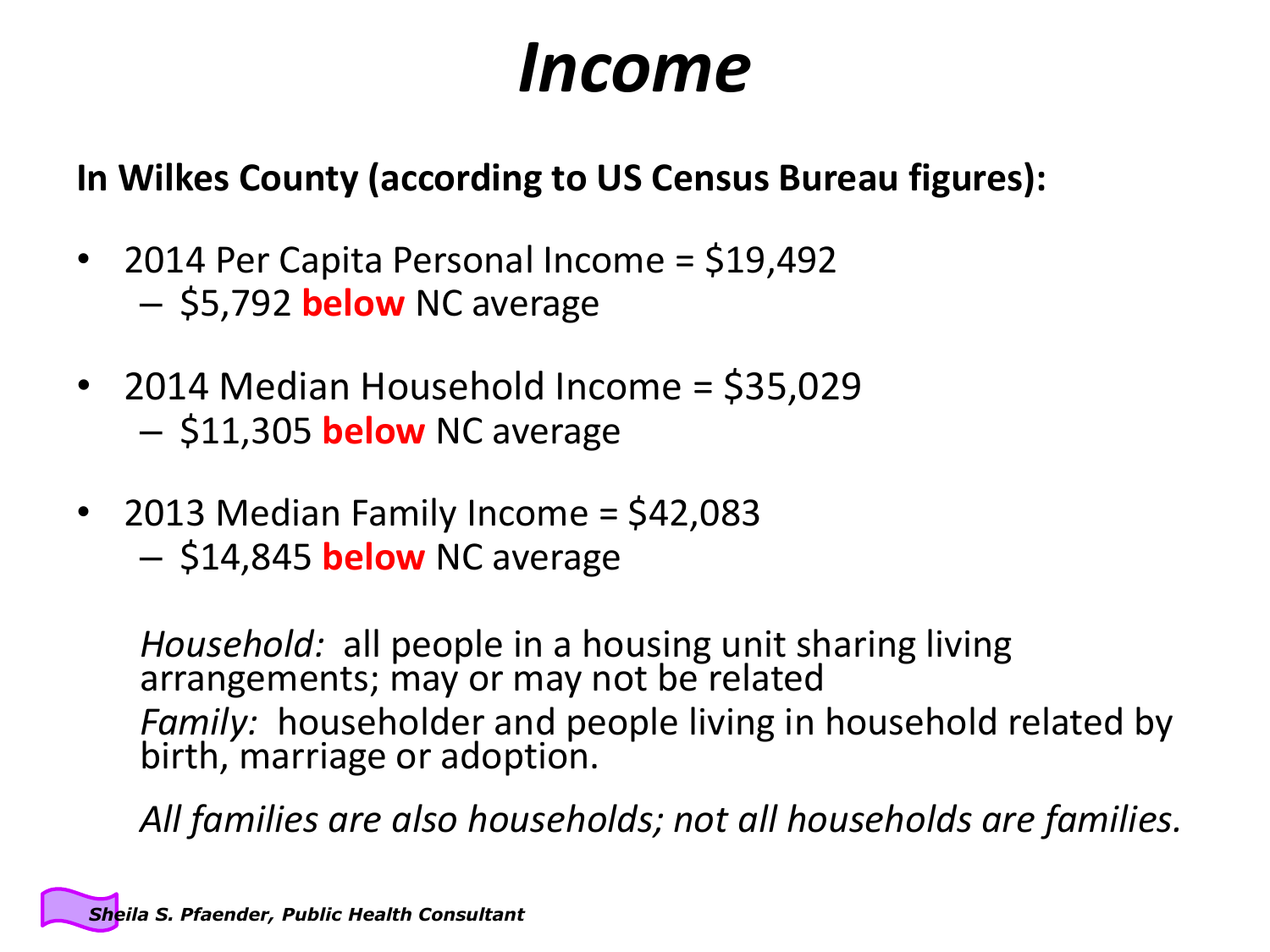### *Overall Poverty Rate Trend*

- According to US Census Bureau figures, the overall poverty rate in Wilkes County was higher than the comparable state rate throughout the period cited.
- The poverty rate in Wilkes County increased in every period cited.

|                      | <b>Percent of All People in Poverty</b> |                                         |      |      |  |  |  |  |  |
|----------------------|-----------------------------------------|-----------------------------------------|------|------|--|--|--|--|--|
| Location             |                                         | 2006-2010 2007-2011 2008-2012 2009-2013 |      |      |  |  |  |  |  |
|                      |                                         |                                         |      |      |  |  |  |  |  |
| <b>Wilkes County</b> | 19.2                                    | 21.7                                    | 22.4 | 22.7 |  |  |  |  |  |
| <b>Surry County</b>  | 16.9                                    | 18.0                                    | 18.3 | 19.9 |  |  |  |  |  |
| State of NC          | 15.5                                    | 16.1                                    | 16.8 | 17.5 |  |  |  |  |  |

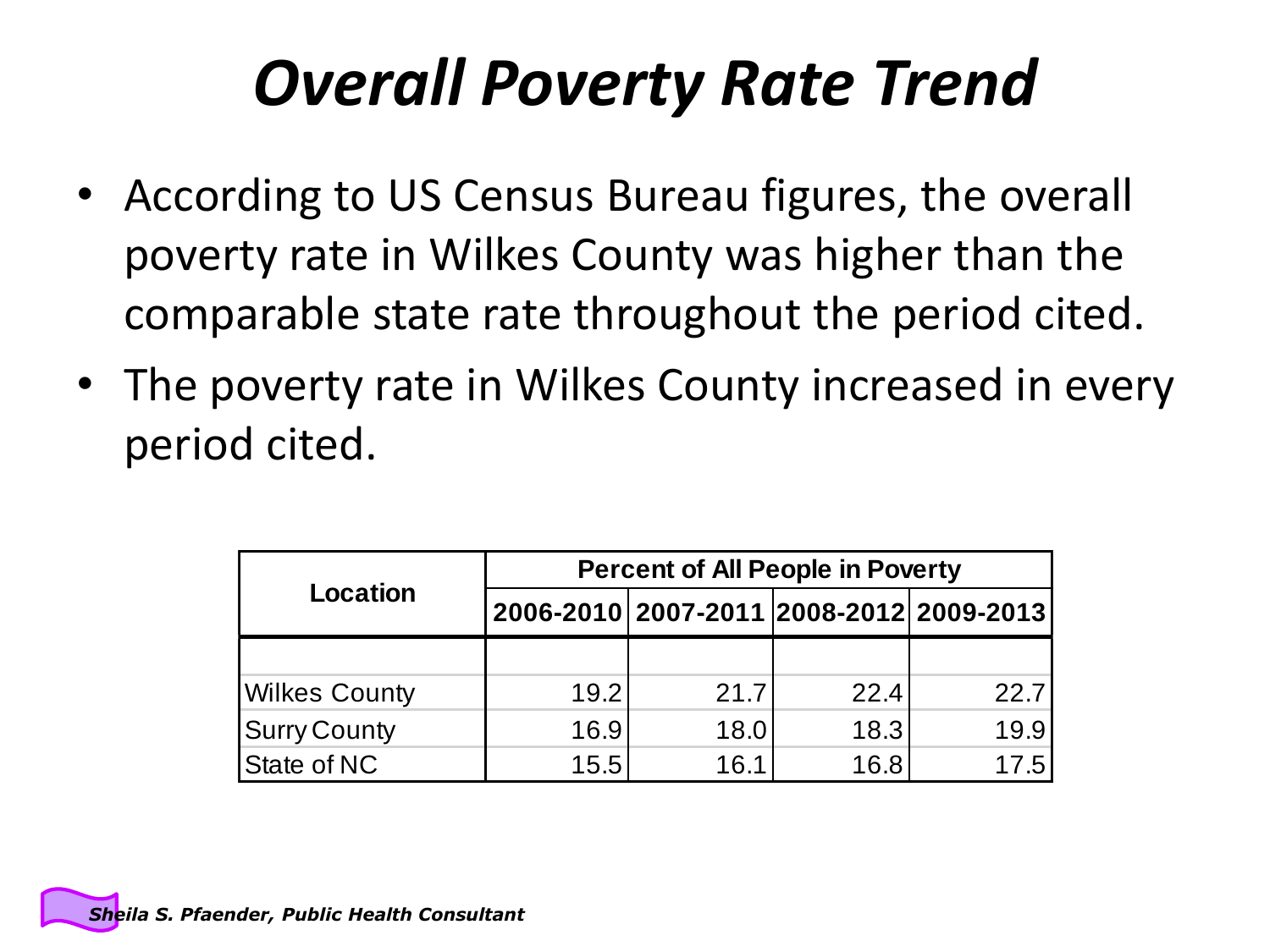# *Poverty and Race*

- According to US Census Bureau figures, the poverty rate among Hispanics in Wilkes County exceeded the comparable poverty rates for other groups throughout the period cited. In NC as a whole, the highest poverty rate over the period cited occurred among Hispanics.
- The poverty rates in all racial and ethnic groups in Wilkes County exceeded the comparable state rates.

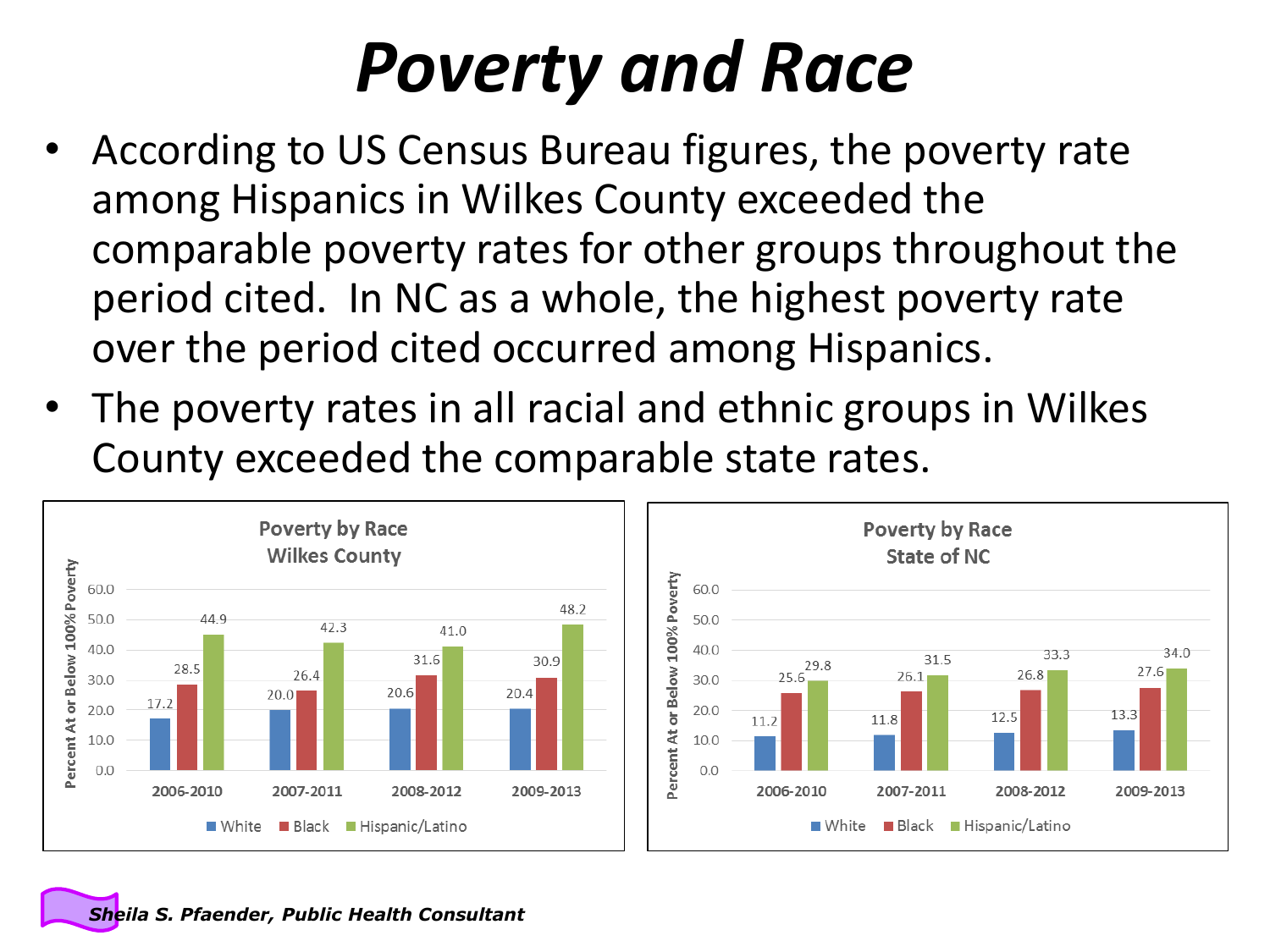# *Poverty and Age*

- According to US Census Bureau figures, the poverty rate among children in Wilkes County and NC exceeded the comparable poverty rates for the population as a whole throughout the period cited.
- The poverty rates for both <18 age groups in Wilkes County exceeded the comparable state rates.

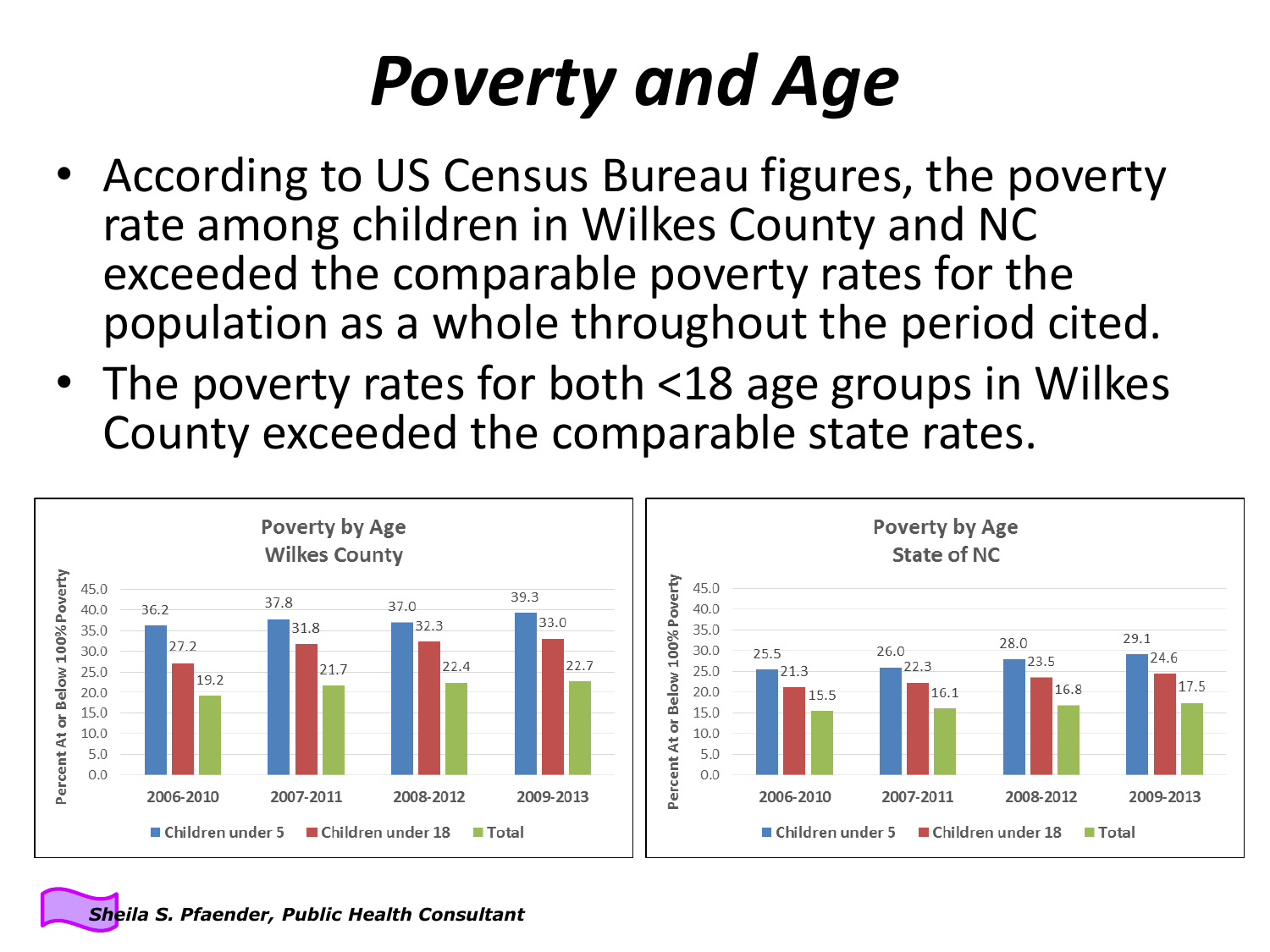#### *Educational Achievement and Investment*

- Compared to the NC average, Wilkes County has:
	- **13%** *lower* percentage of high school graduates (2009-2013)
	- **54%** *lower* percentage of college graduates (2009- 2013)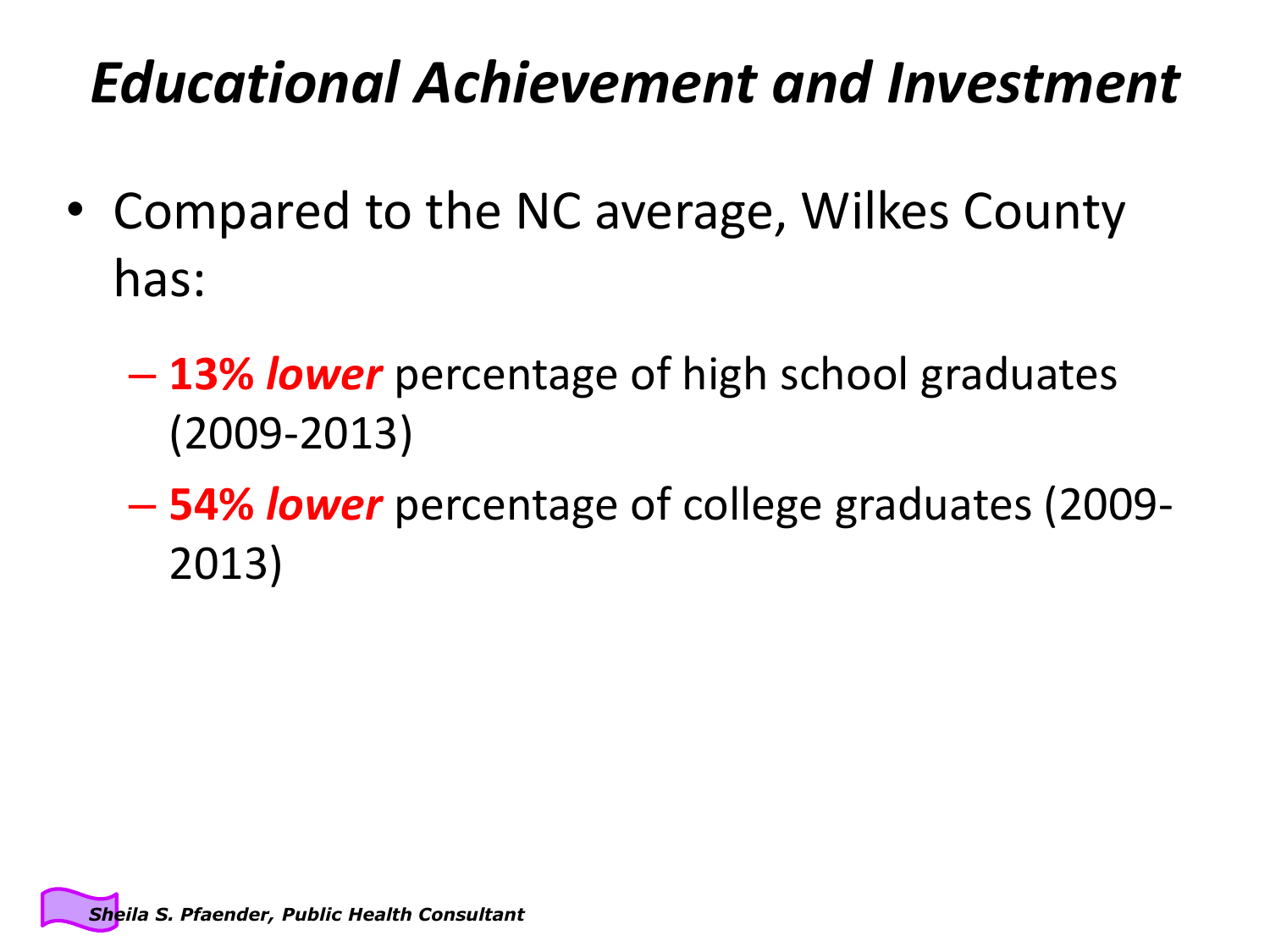# *Health Resources*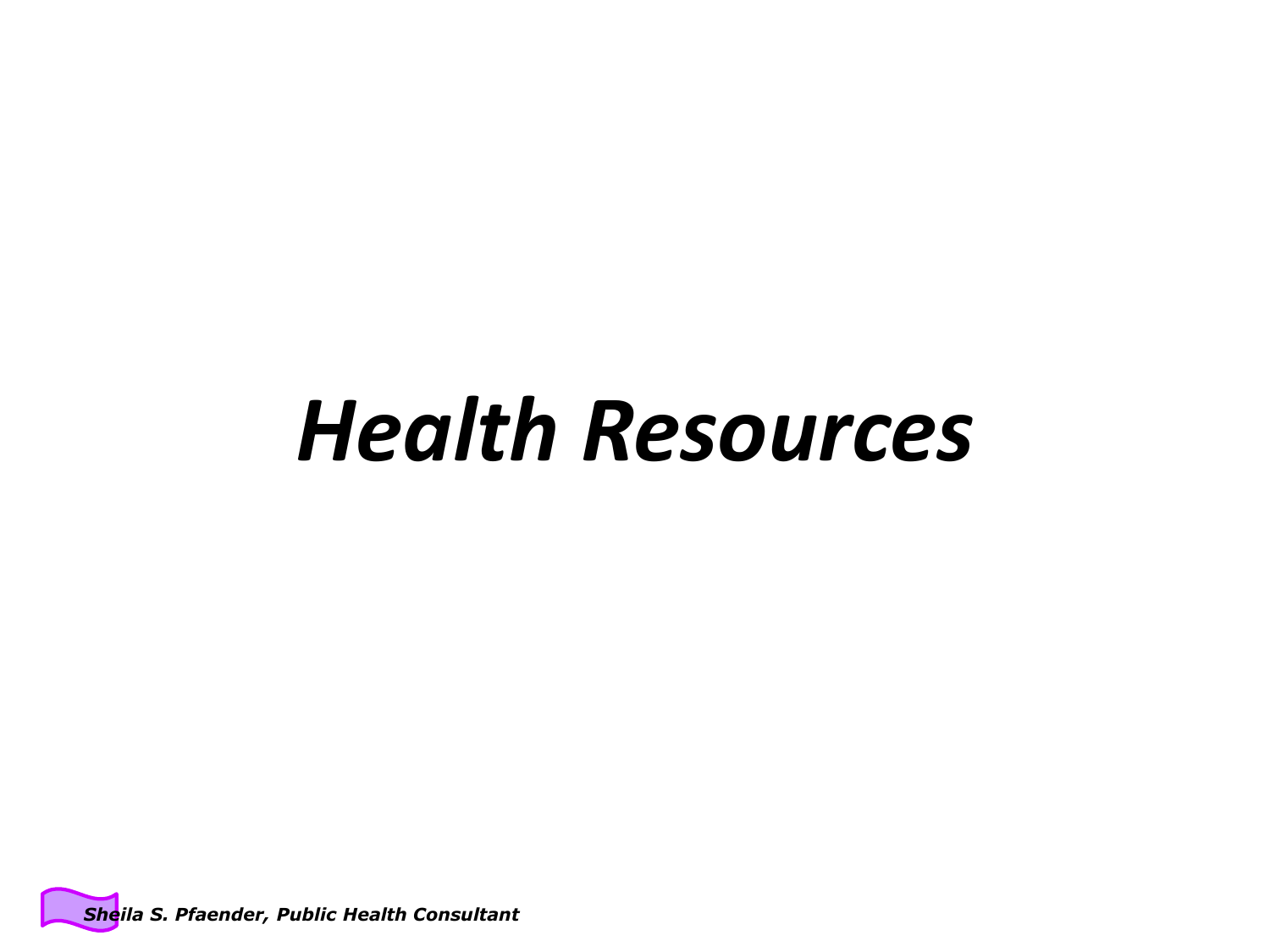## *Health Insurance*

- US Census Bureau data demonstrates that the percent uninsured in all age groups in Wilkes County exceeded comparable NC figures in all but one time period.
- The percent uninsured in all age groups in Wilkes County and NC peaked in 2012.

|                      | 2011     |       |          | 2012     |       |          | 2013     |       |          |
|----------------------|----------|-------|----------|----------|-------|----------|----------|-------|----------|
| Location             | $0 - 18$ | 19-64 | $0 - 64$ | $0 - 18$ | 19-64 | $0 - 64$ | $0 - 18$ | 19-64 | $0 - 64$ |
| <b>Wilkes County</b> | 7.1      | 25.4  | 20.5     | 7.9      | 26.6  | 21.6     | 7.4      | 25.3  | 20.5     |
| <b>State of NC</b>   | 7.9      | 23.0  | 18.7     | 7.9      | 23.4  | 19.0     | 6.9      | 22.5  | 18.1     |

#### **Percent of Population** *Without* **Health Insurance, by Age Group**

• The age group 0-18 tends to have a lower percentage of uninsured than the 19-64 age group, due partly at least to NC Health Choice.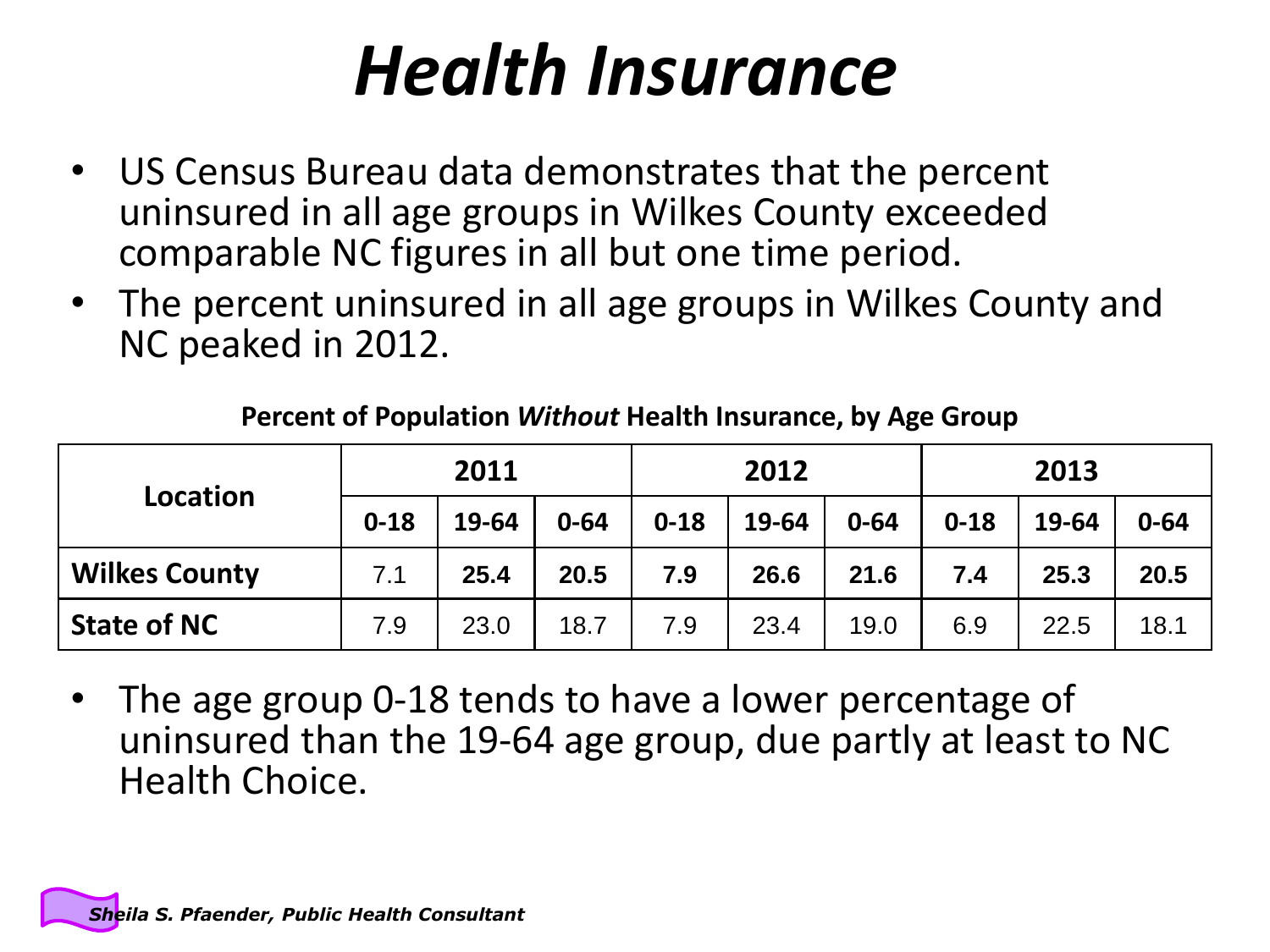# *Health Care Practitioners*

- 2012 ratios of active health professionals per 10,000 population were *lower* in Wilkes County than NC for:
	- MDs: 11.90 (NC=**22.31**)
	- Primary Care MDs: 5.88 (NC=**7.58**)
	- Dentists: 2.58 (NC=**4.51**)
	- Registered Nurses: 62.93 (NC=**98.56**)
	- Pharmacists: 5.73 (NC=**10.06**)
- These ratios from the Sheps Center for Health Services Research do not take into consideration medical practitioners in neighboring counties accessible to Wilkes County residents.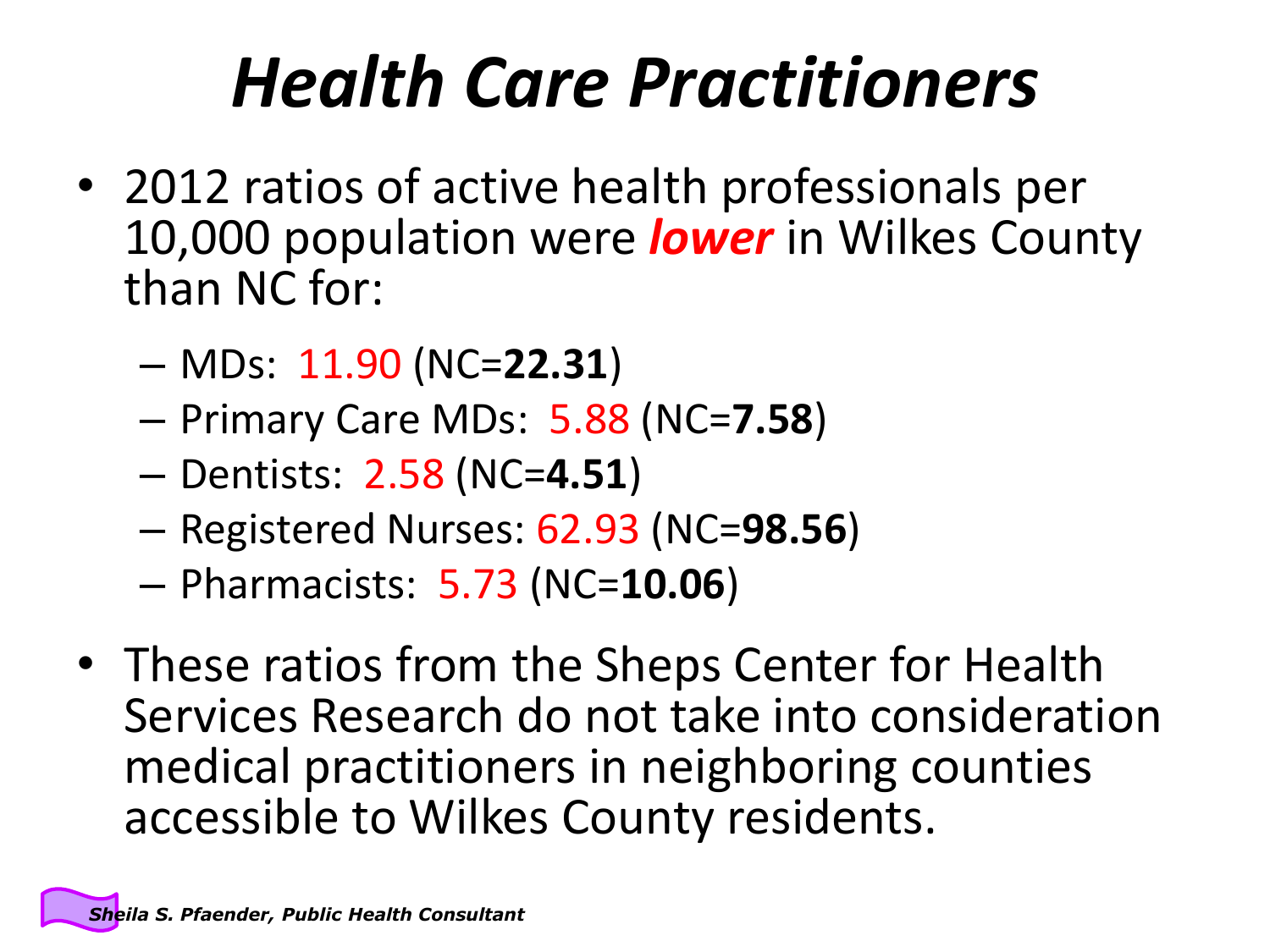# *Health Statistics*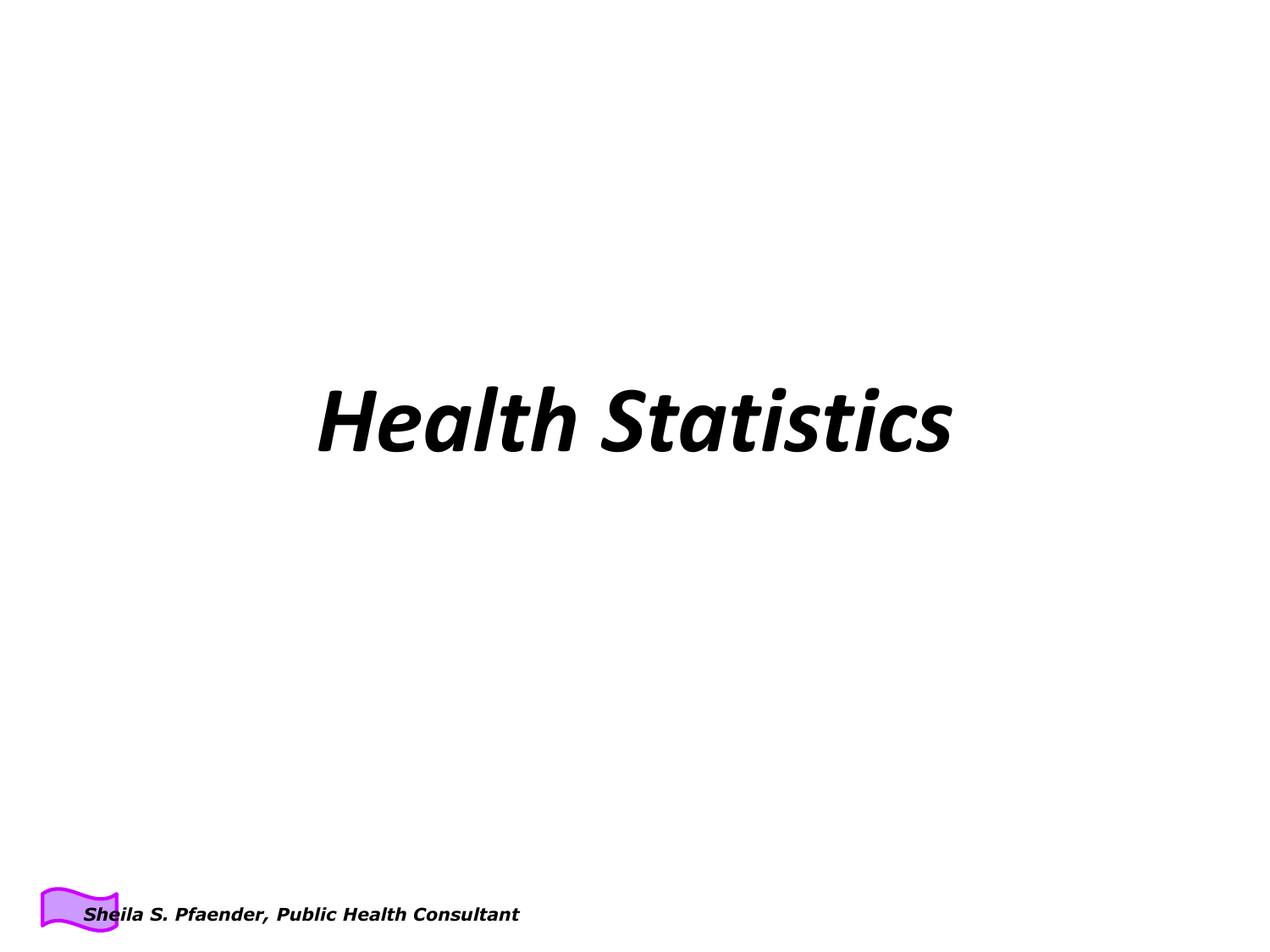# *Health Rankings*

- According to *America's Health Rankings* (2014)  $-$  NC ranked 37<sup>th</sup> overall out of 50 (where 1 is "best")
- According to *County Health Rankings* (2015) for NC, Wilkes County was ranked:
	- 67th overall out of 100 (where 1 is best) for *health outcomes*
		- 66<sup>th</sup> in length of life
		- 64<sup>th</sup> for quality of life
	- 61st overall out of 100 for *health factors*
		- 68<sup>th</sup> for health behaviors
		- 68<sup>th</sup> for clinical care
		- 54<sup>th</sup> for social and economic factors
		- 66<sup>th</sup> for physical environment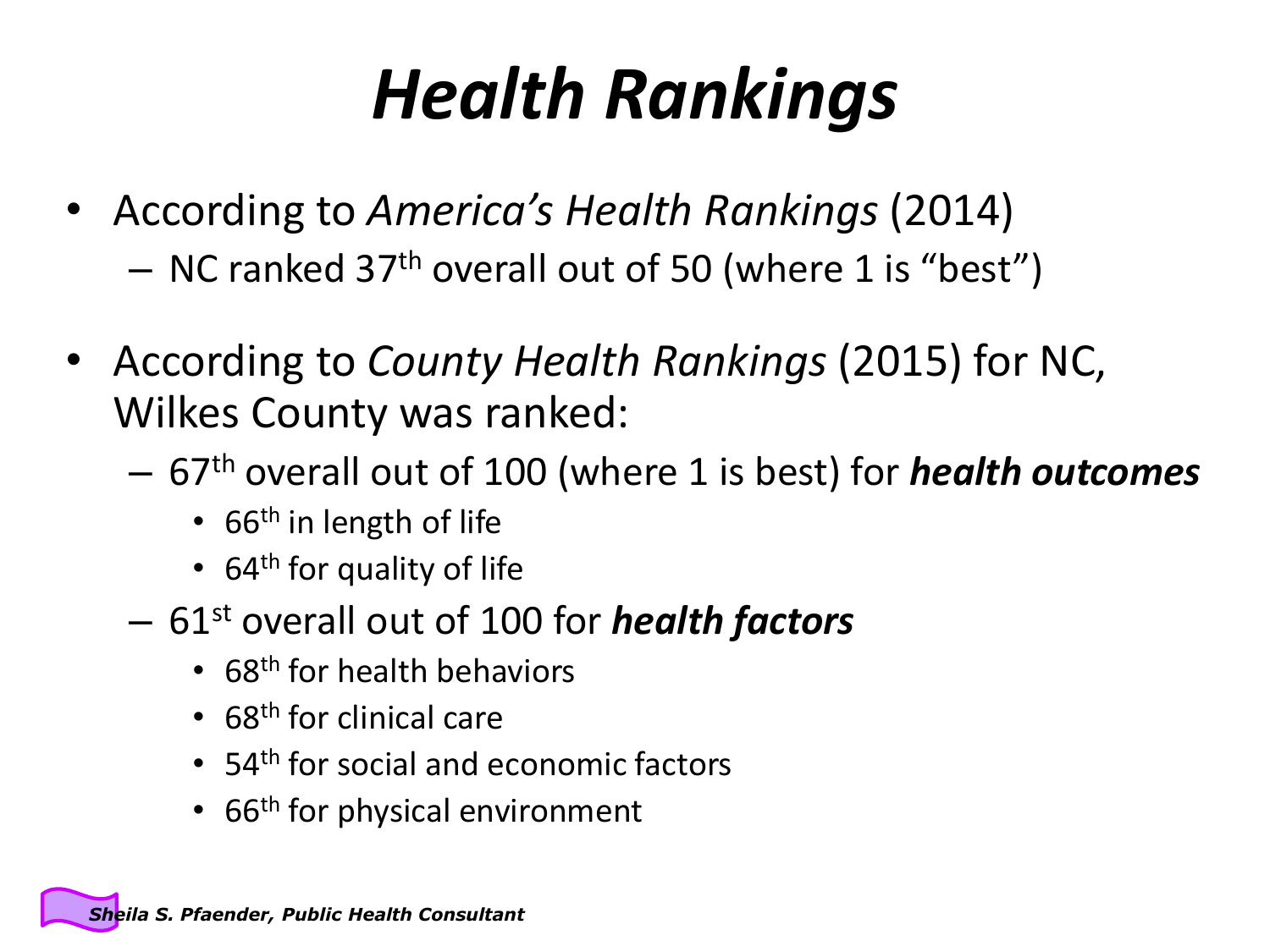# *Maternal and Infant Health*

(All data from the NC State Center for Health Statistics unless otherwise cited.)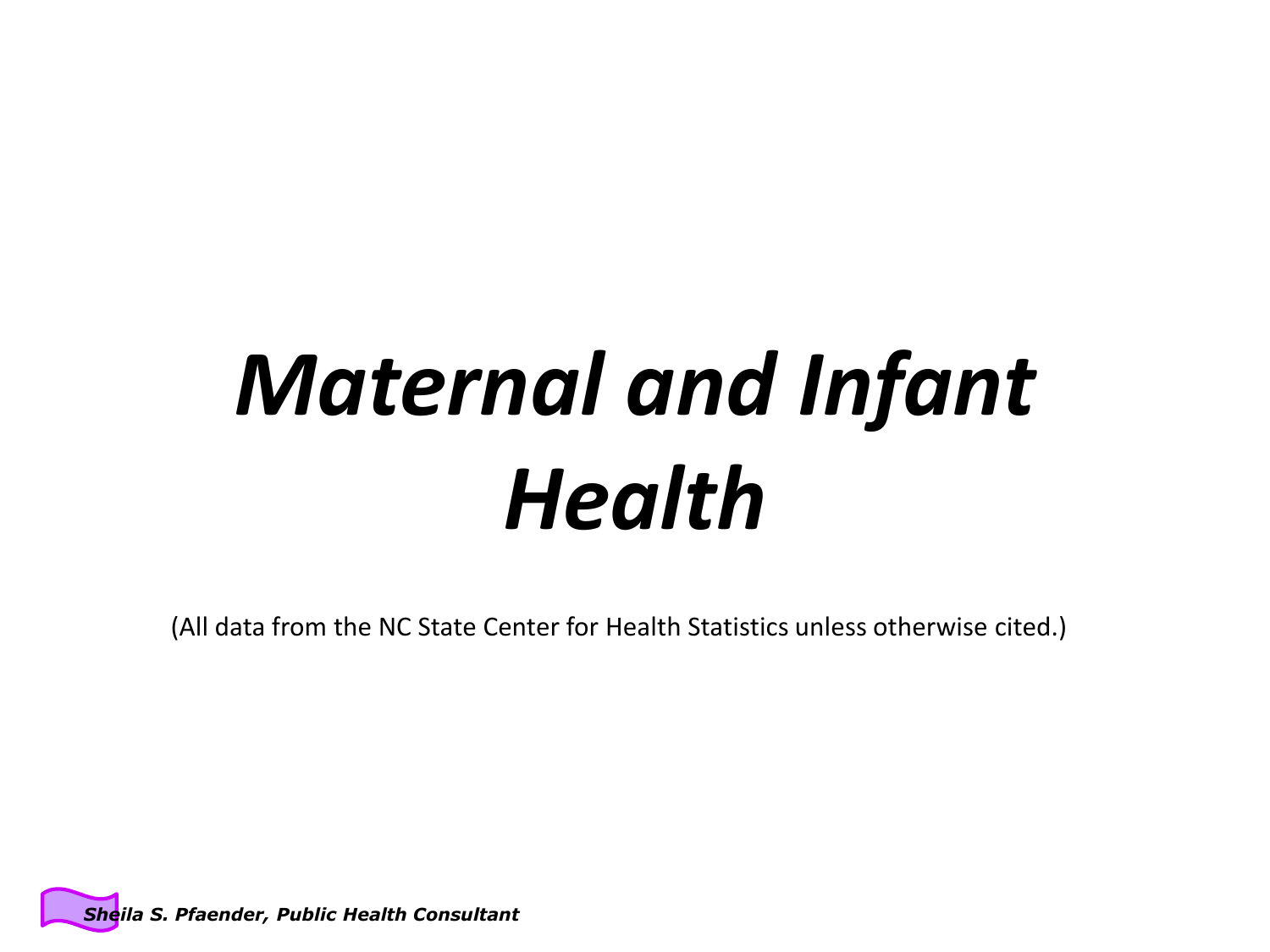## *Pregnancy Rate*

#### **Pregnancies per 1,000 Women Age 15-44**

• The total pregnancy rates in Wilkes County and NC have fallen overall since 2008.

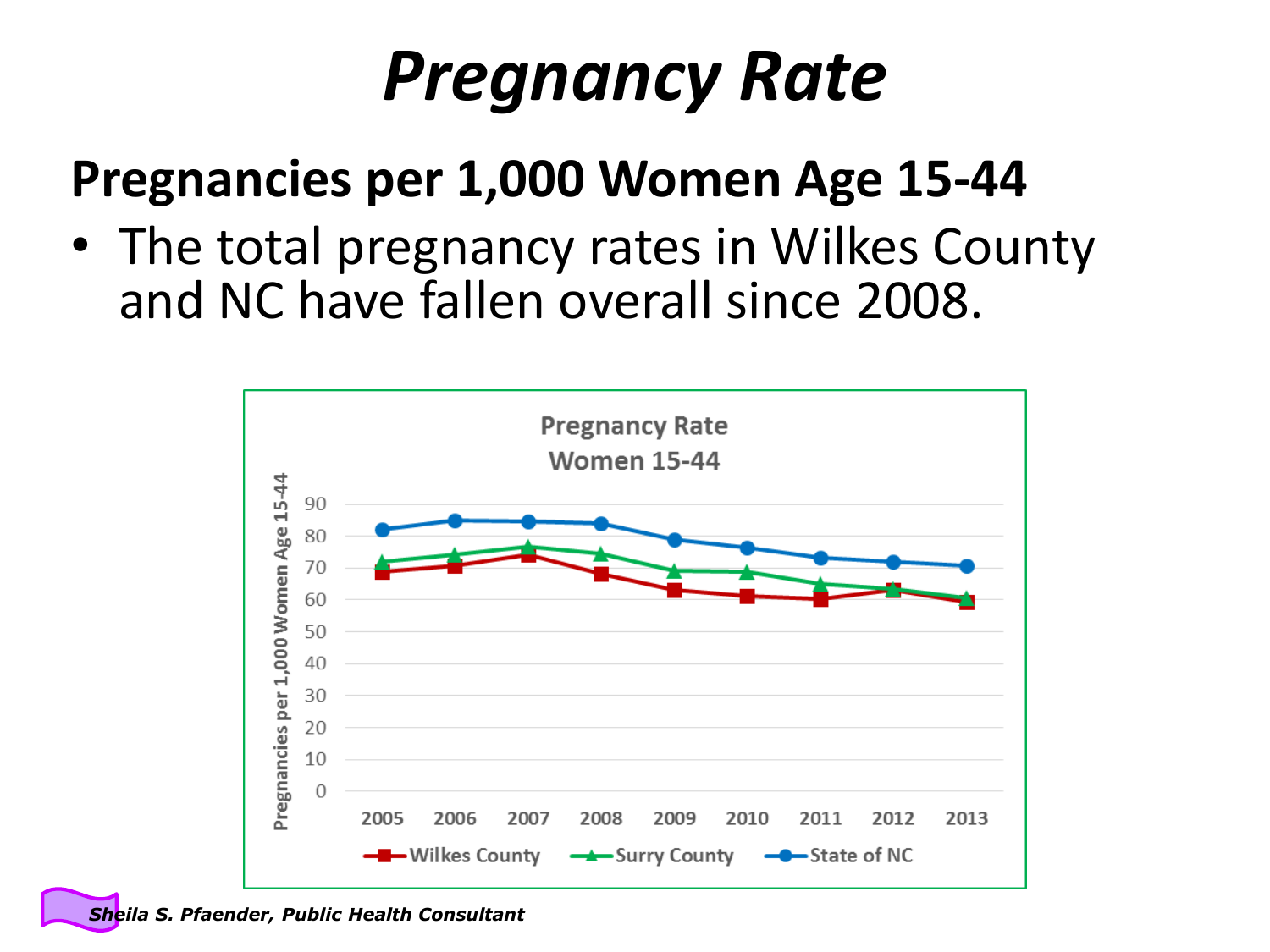## *Pregnancy Rate*

#### **Pregnancies per 1,000 women Age 15-19 (Teens)**

• The teen pregnancy rates in Wilkes County, and NC have fallen significantly since 2008, and appear to be falling still.

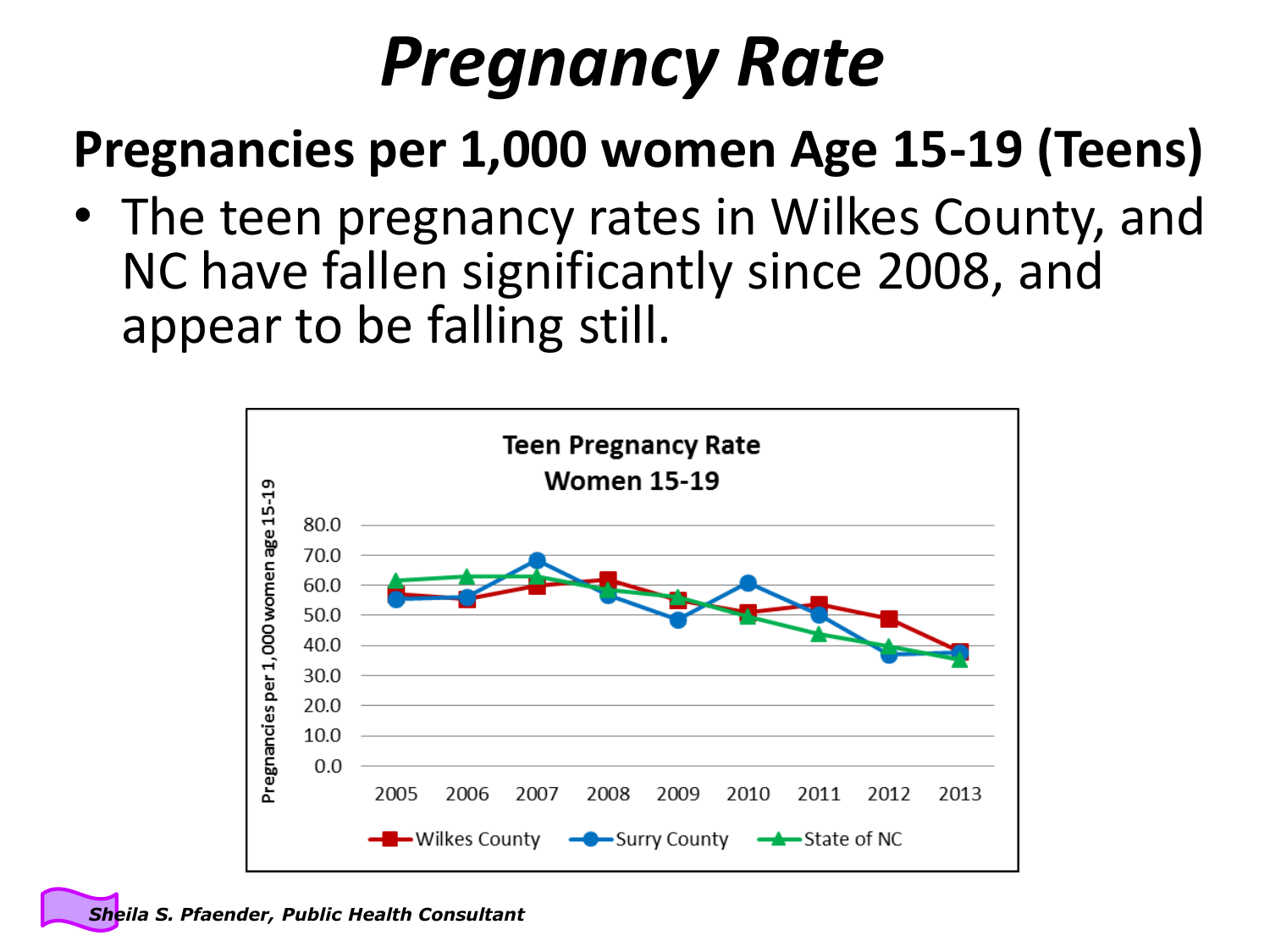#### *Pregnancy Risk Factors Smoking During Pregnancy*

- According to NC Vital Statistics data, the percentage of Wilkes County women who smoked during pregnancy was significantly higher than the NC average in every period cited.
- The percentage of Wilkes County women who smoked during pregnancy was lower in 2013 than in 2011 or 2012. Comparable percentages for the state did not change significantly over the same period.

| County               | <b>Percent of Births to Mothers Who</b><br><b>Smoked While Pregnant</b> |      |      |  |  |  |
|----------------------|-------------------------------------------------------------------------|------|------|--|--|--|
|                      | 2011                                                                    | 2012 | 2013 |  |  |  |
| <b>Wilkes County</b> | 23.2                                                                    | 24.5 | 18.9 |  |  |  |
| <b>State of NC</b>   | 10.9                                                                    | 10.6 | 10.3 |  |  |  |

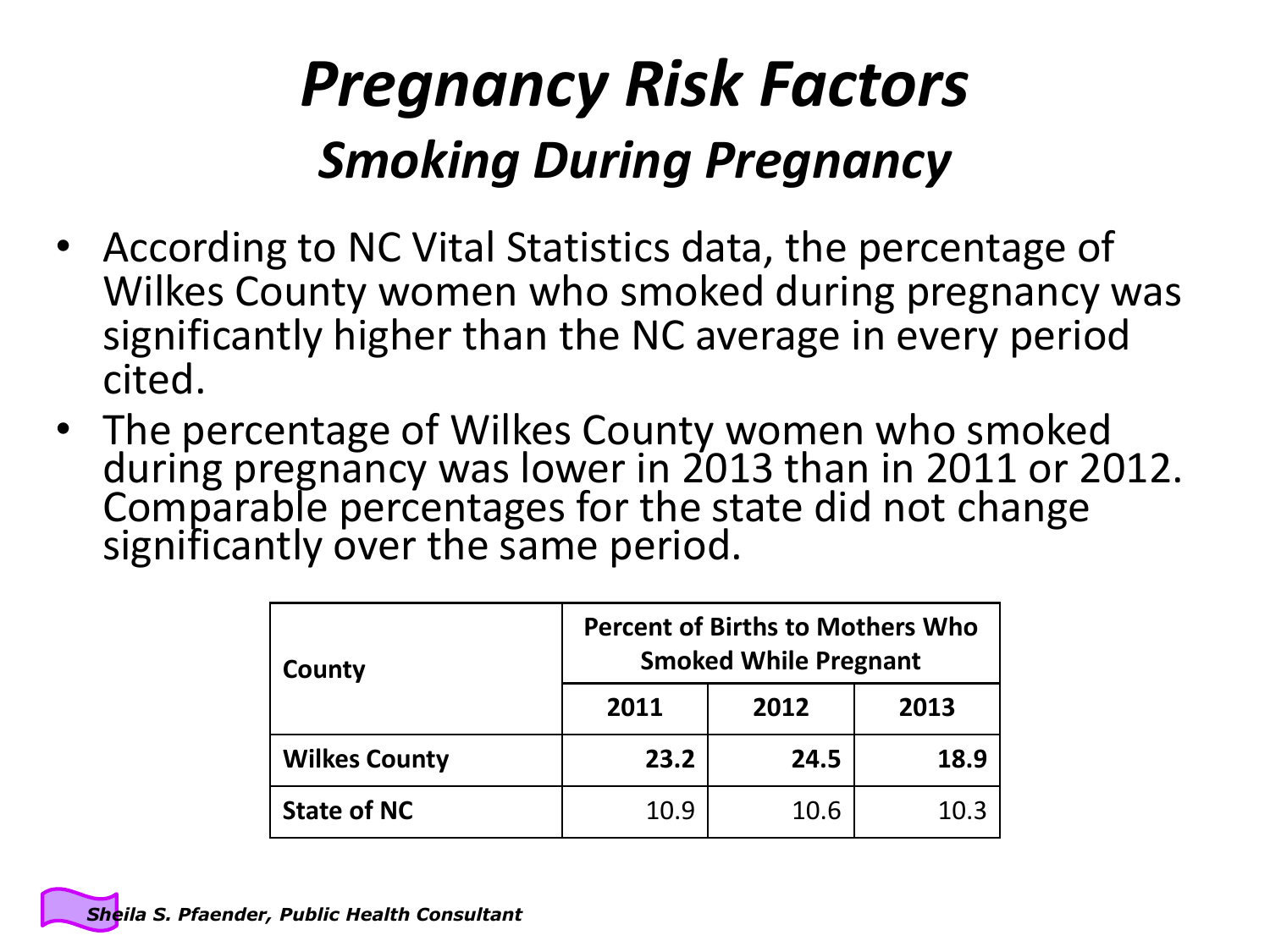#### *Pregnancy Risk Factors Prenatal Care*

- According to data in the NC Baby Book, the percentage of Wilkes County women who received early prenatal care exceeded the comparable NC figure in every period cited.
- The percentage of Wilkes County women who received early prenatal care was lower in 2013 than in 2011 or 2012.

| County               | <b>Percent of Pregnancies Receiving</b><br><b>Prenatal Care in 1st Trimester</b> |      |      |  |  |  |
|----------------------|----------------------------------------------------------------------------------|------|------|--|--|--|
|                      | 2011                                                                             | 2012 | 2013 |  |  |  |
| <b>Wilkes County</b> | 78.3                                                                             | 81.1 | 77.1 |  |  |  |
| <b>State of NC</b>   | 71.2                                                                             | 71.3 | 70.3 |  |  |  |

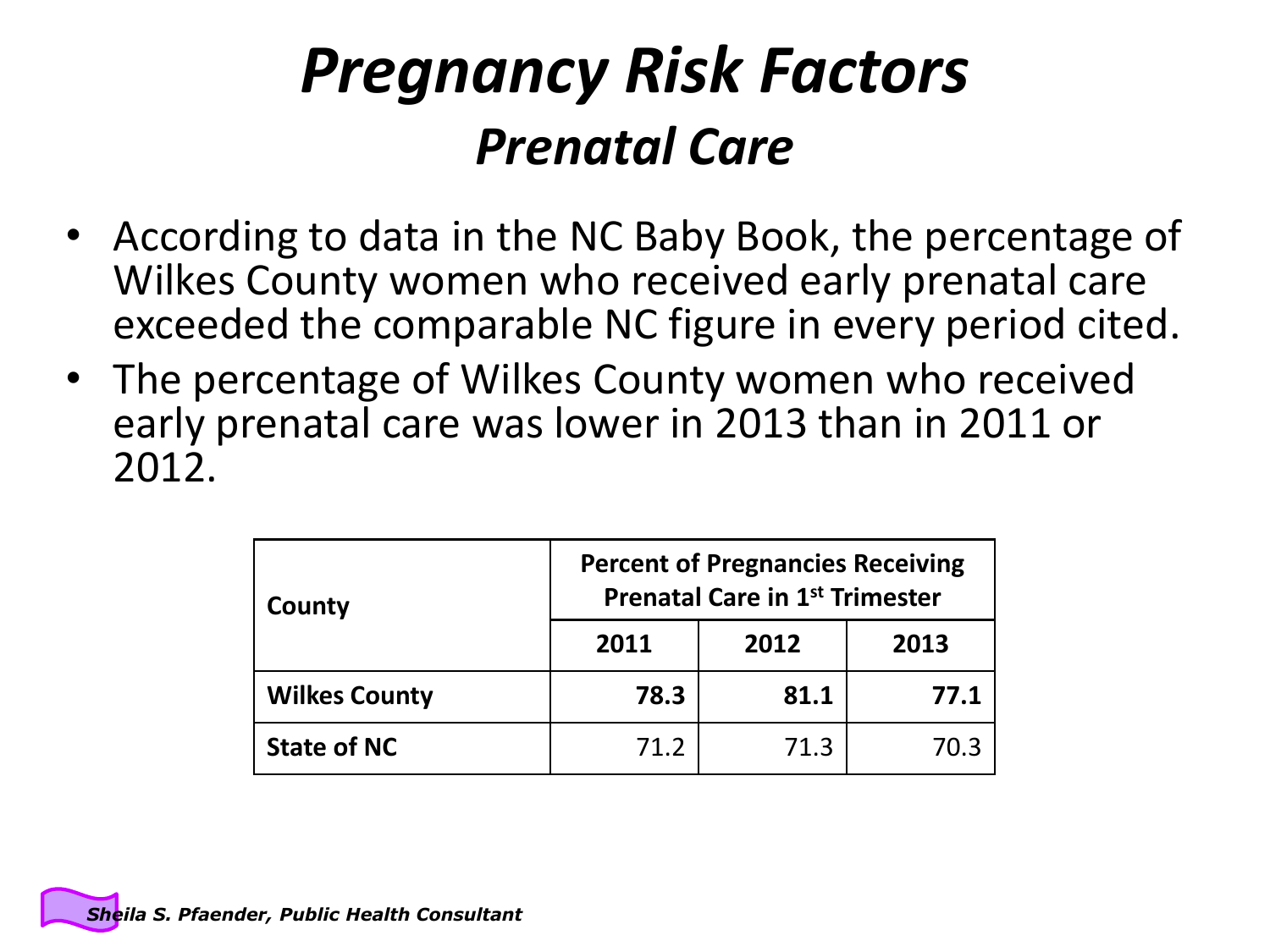#### *Pregnancy Outcomes*

#### *Hospital Discharges for Newborns and Neonates with Conditions Originating in the Perinatal Period*

• According to local hospital data, the number of discharges associated with newborns or neonates in Wilkes County with some kind of problem originating in the perinatal period increased between 2013 and 2014.

|      |                                 | <b>Number of Hospital Discharges by DRG (Diagnosis Related Group) Diagnosis</b>    |                                              |                                                           |                                                                     |                                                                       |                                 |  |  |  |  |  |
|------|---------------------------------|------------------------------------------------------------------------------------|----------------------------------------------|-----------------------------------------------------------|---------------------------------------------------------------------|-----------------------------------------------------------------------|---------------------------------|--|--|--|--|--|
| Year | <b>Total</b><br><b>Newborns</b> | <b>Extreme</b><br><b>Immaturity</b><br>or<br><b>Respiratory</b><br><b>Distress</b> | Prematurity<br>with Major<br><b>Problems</b> | Prematurity<br>without<br><b>Major</b><br><b>Problems</b> | <b>Full-Term</b><br><b>Neonate</b><br>with Major<br><b>Problems</b> | <b>Neonate</b><br>with Other<br><b>Significant</b><br><b>Problems</b> | <b>Normal</b><br><b>Newborn</b> |  |  |  |  |  |
| 2012 | 513                             | ∍                                                                                  |                                              | 24                                                        | 8                                                                   | 82                                                                    | 379                             |  |  |  |  |  |
| 2013 | 489                             | 0                                                                                  | າ                                            | 25                                                        | 4                                                                   | 82                                                                    | 361                             |  |  |  |  |  |
| 2014 | 493                             |                                                                                    | 4                                            | 28                                                        | 15                                                                  | 96                                                                    | 325                             |  |  |  |  |  |

*Sheila S. Pfaender, Public Health Consultant*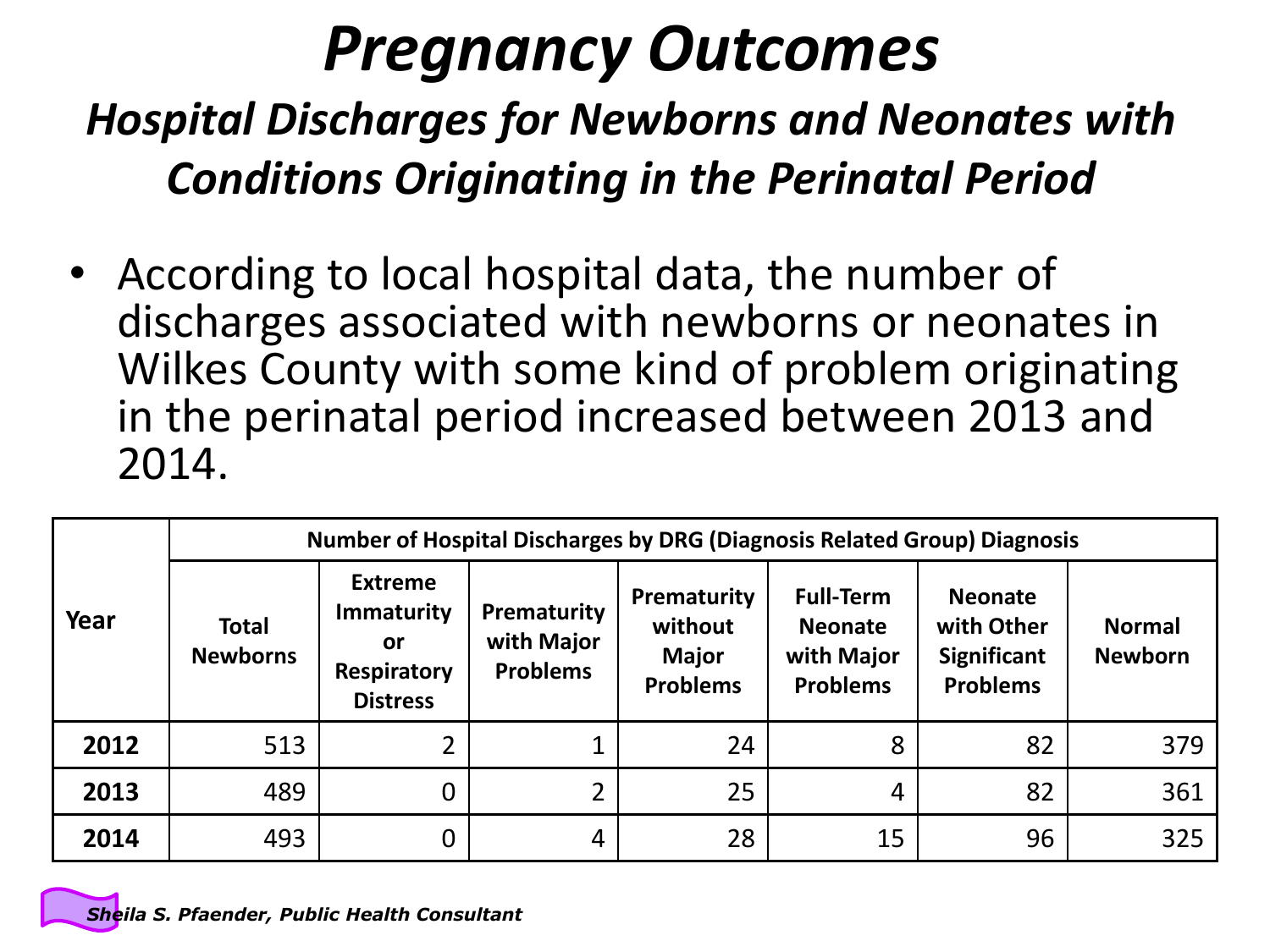#### *Pregnancy Outcomes Infant Mortality*

- The overall infant mortality rate in Wilkes County has been increasing since 2006-2010. Throughout most of the period cited, infant mortality was lower in Wilkes County than in NC as a whole.
- Note that according to the CDC the 2013 infant mortality rate in NC was the  $10<sup>th</sup>$  highest in the nation.



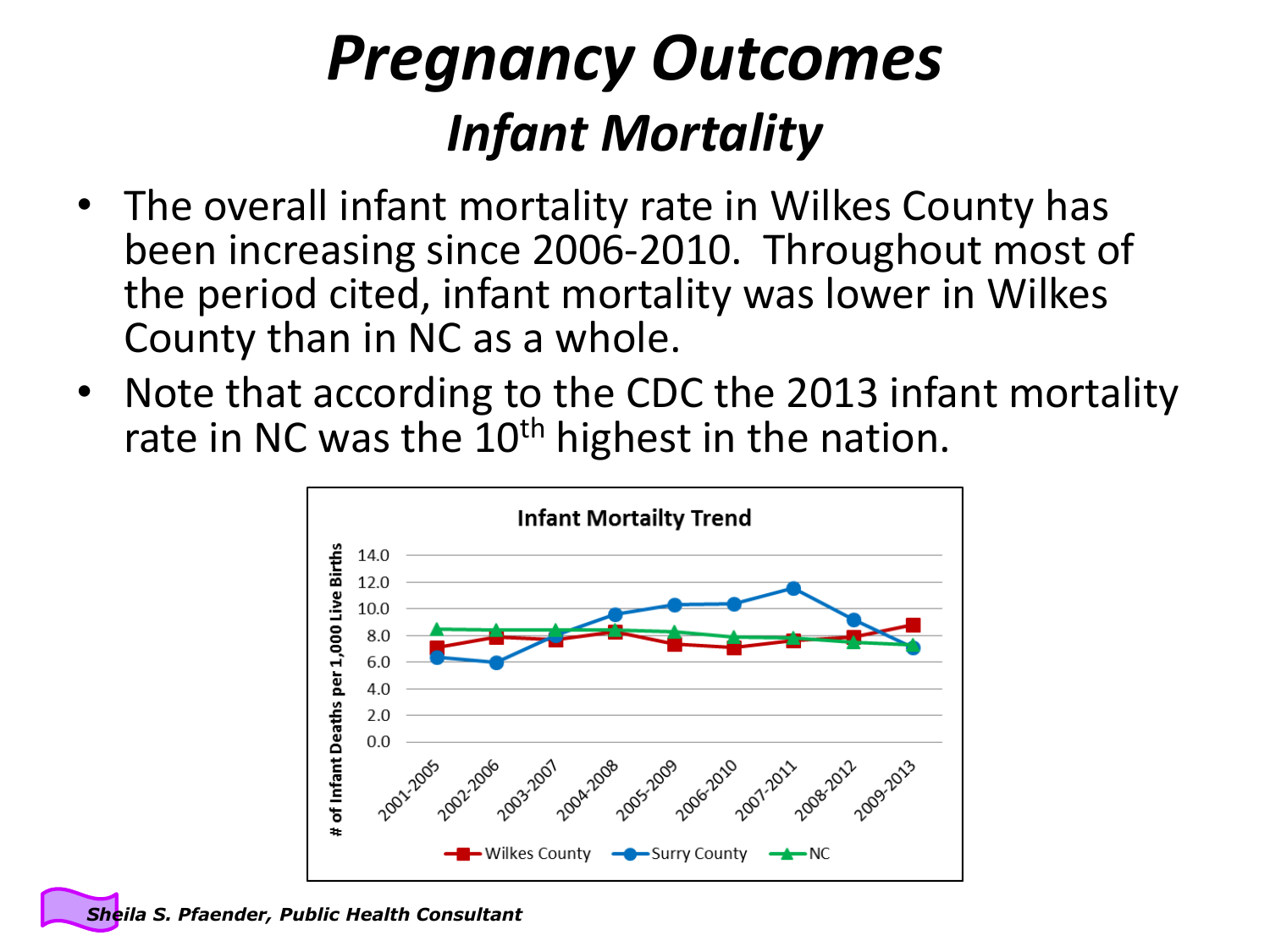# *Mortality*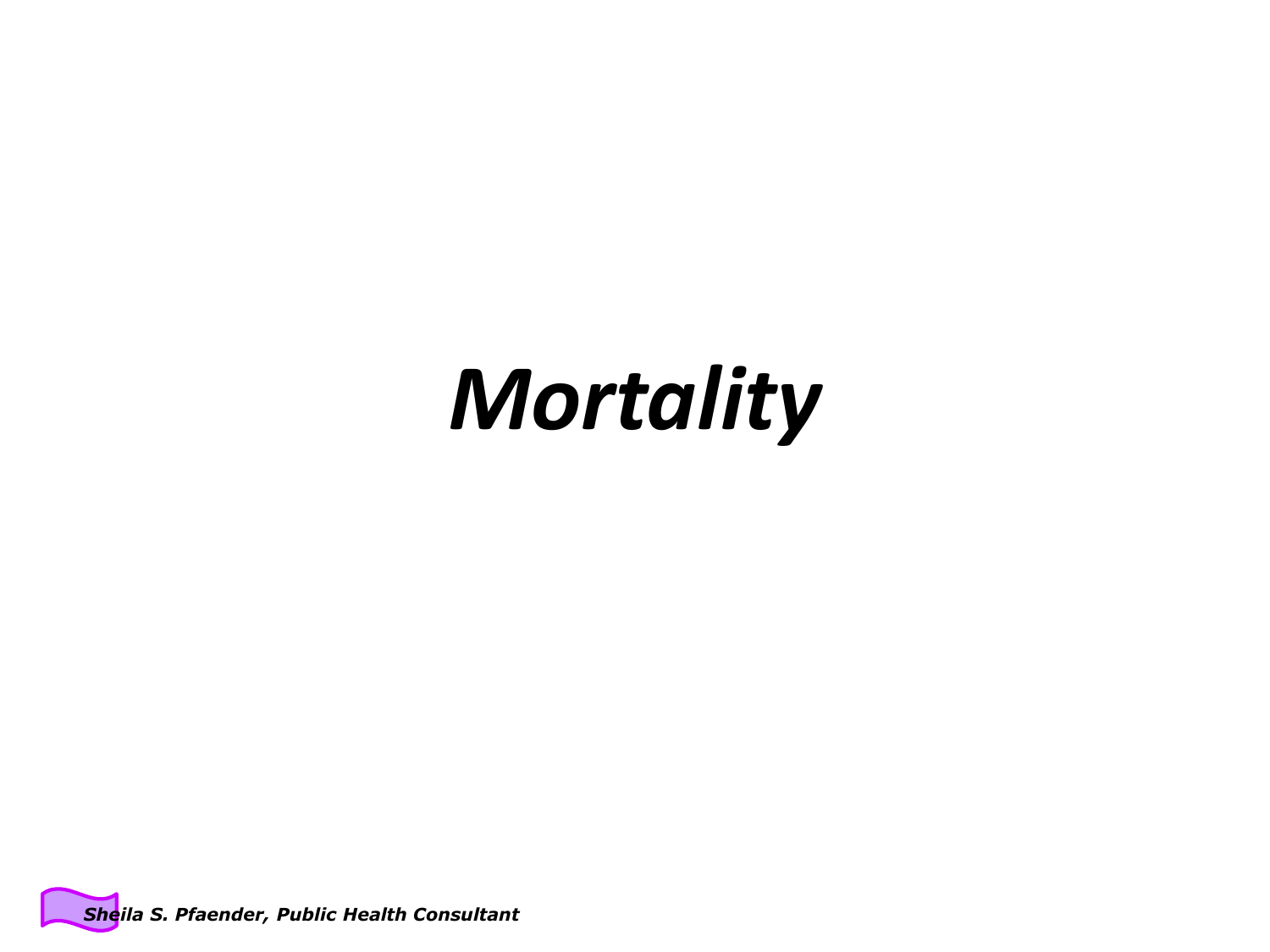# *Life Expectancy*

- **Life Expectancy Comparison: 1990-1992 and 2011-2013**
	- Life expectancies have increased among all groups.
	- The largest increase 7.0 years occurred among African Americans.

|                      |                | <b>Life Expectancy in Years</b> |                                 |       |                      |                |             |                                 |              |                      |  |
|----------------------|----------------|---------------------------------|---------------------------------|-------|----------------------|----------------|-------------|---------------------------------|--------------|----------------------|--|
| Location             |                |                                 | <b>Person Born in 1990-1992</b> |       |                      |                |             | <b>Person Born in 2011-2013</b> |              |                      |  |
|                      | <b>Overall</b> | <b>Male</b>                     | <b>Female</b>                   | White | African-<br>American | <b>Overall</b> | <b>Male</b> | <b>Female</b>                   | <b>White</b> | African-<br>American |  |
|                      |                |                                 |                                 |       |                      |                |             |                                 |              |                      |  |
|                      |                |                                 |                                 |       |                      |                |             |                                 |              |                      |  |
| <b>Wilkes County</b> | 75.7           | 72.5                            | 78.8                            | 76.0  | 69.6                 | 77.2           | 74.7        | 79.7                            | 77.1         | 76.6                 |  |
| Surry County         | 76.1           | 71.9                            | 80.2                            | 76.6  | 66.8                 | 77.1           | 74.2        | 79.8                            | 77.0         | 76.8                 |  |
| State of NC          | 74.9           | 71.0                            | 78.7                            | 76.4  | 69.8                 | 78.2           | 75.7        | 80.6                            | 78.8         | 75.9                 |  |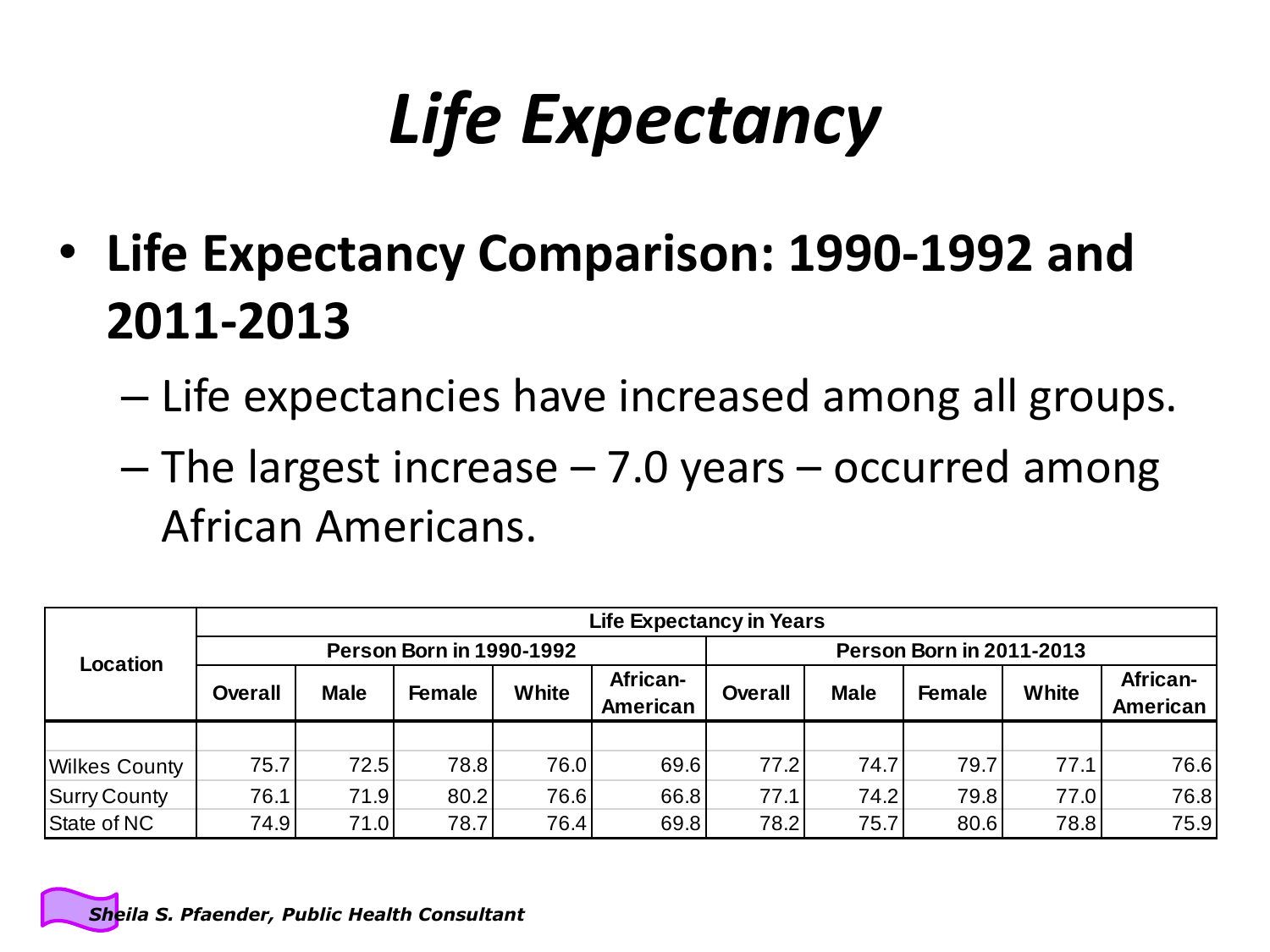## *Leading Causes of Death: Overall*

|               | <b>Age-Adjusted Rates</b><br>$(2009 - 2013)$    | <b>Wilkes</b><br><b>County</b><br>No. of<br><b>Deaths</b> | <b>Wilkes</b><br><b>County</b><br><b>Mortality</b><br><b>Rate</b> | <b>Wilkes</b><br><b>Rate</b><br><b>Difference</b><br>from NC |
|---------------|-------------------------------------------------|-----------------------------------------------------------|-------------------------------------------------------------------|--------------------------------------------------------------|
| $\mathbf 1$ . | <b>Total Cancer</b>                             | 860                                                       | 182.7                                                             | $+5.4%$                                                      |
| 2.            | Diseases of the Heart                           | 766                                                       | 166.4                                                             | $-2.1%$                                                      |
| 3.            | <b>Chronic Lower Respiratory Disease</b>        | 250                                                       | 53.0                                                              | +15.0%                                                       |
| 4.            | <b>All Other Unintentional Injuries</b>         | 170                                                       | 47.0                                                              | $+60.4%$                                                     |
| 5.            | <b>Cerebrovascular Disease</b>                  | 191                                                       | 41.7                                                              | $-4.6%$                                                      |
| 6.            | <b>Pneumonia and Influenza</b>                  | 130                                                       | 29.4                                                              | $+64.2%$                                                     |
| 7.            | <b>Diabetes Mellitus</b>                        | 114                                                       | 24.8                                                              | $+14.3%$                                                     |
| 8.            | <b>Alzheimer's Disease</b>                      | 103                                                       | 22.7                                                              | $-21.5%$                                                     |
| 9.            | <b>Unintentional Motor Vehicle Injuries</b>     | 61                                                        | 17.7                                                              | $+29.2%$                                                     |
| 10.           | <b>Septicemia</b>                               | 78                                                        | 17.1                                                              | +28.6%                                                       |
| 11.           | <b>Nephritis, Nephrotic Syndrome, Nephrosis</b> | 73                                                        | 16.1                                                              | $-8.5%$                                                      |
| 12.           | <b>Suicide</b>                                  | 53                                                        | 13.6                                                              | $+11.5%$                                                     |
| 13.           | <b>Chronic Liver Disease and Cirrhosis</b>      | 49                                                        | 11.5                                                              | $+21.1%$                                                     |
| 14.           | Homicide                                        | 19                                                        | 5.4                                                               | $+7.4%$                                                      |
|               | 15. AIDS                                        | 4                                                         | 1.4                                                               | $-51.7%$                                                     |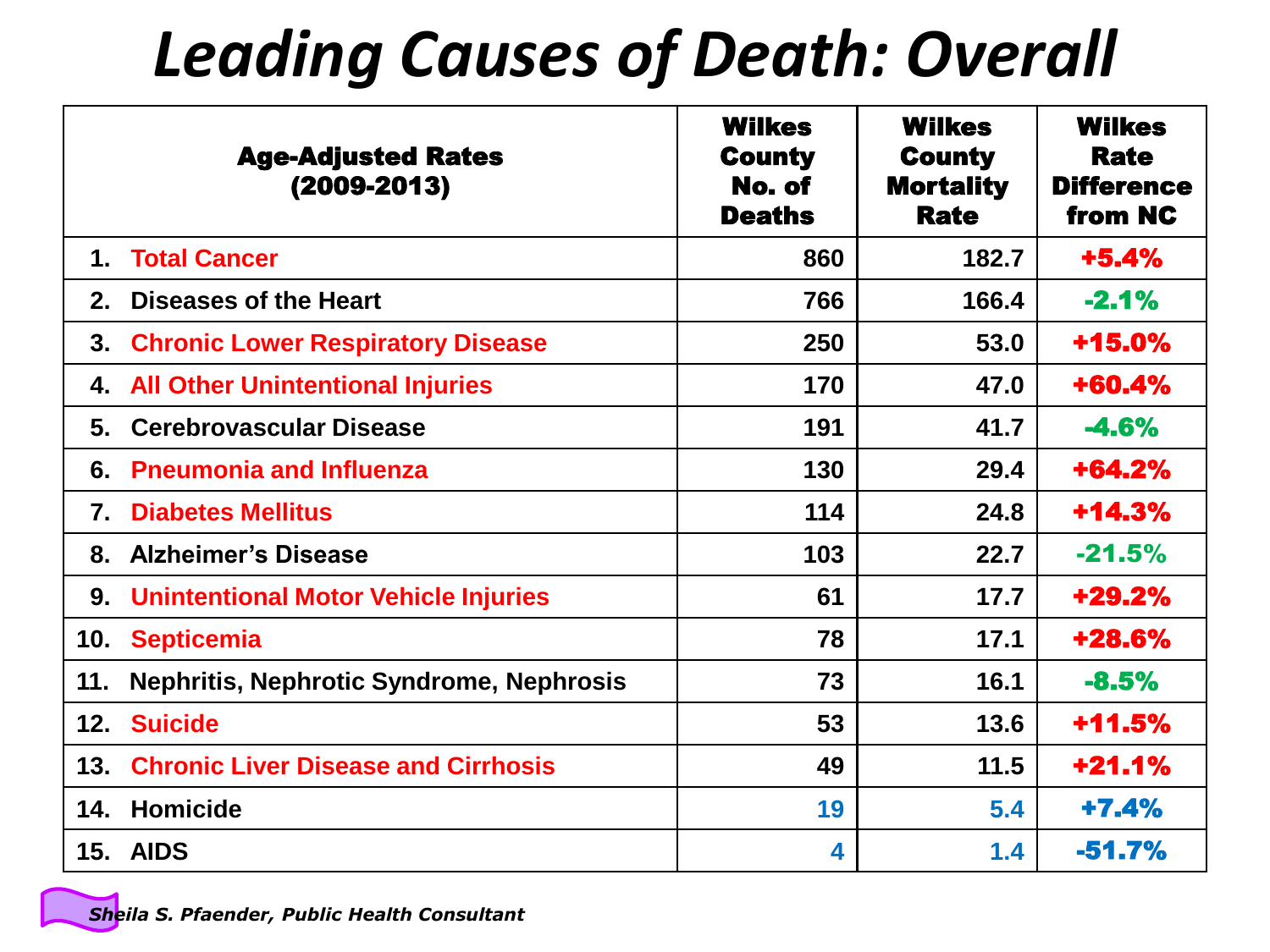#### *Leading Causes of Death: Gender Comparison*

| <b>Wilkes County</b><br><b>Rank by Descending Overall Age-Adjusted Rate</b><br>$(2009 - 2013)$ | <b>Rank</b><br>Among<br><b>Males</b> | <b>Rank</b><br>Among<br><b>Females</b> | % Male Rate<br><b>Difference from</b><br><b>Females</b> |
|------------------------------------------------------------------------------------------------|--------------------------------------|----------------------------------------|---------------------------------------------------------|
| 1. Total Cancer                                                                                | 1                                    | 1                                      | $+61%$                                                  |
| <b>Diseases of the Heart</b><br>2.                                                             | $\mathbf 2$                          | $\mathbf{2}$                           | +58%                                                    |
| 3.<br><b>Chronic Lower Respiratory Disease</b>                                                 | 4                                    | 3                                      | +20%                                                    |
| <b>All Other Unintentional Injuries</b><br>4.                                                  | 3                                    | 5                                      | 2.2X                                                    |
| <b>Cerebrovascular Disease</b><br>5.                                                           | 5                                    | 4                                      | $+17%$                                                  |
| <b>Pneumonia and Influenza</b><br>6.                                                           | 7                                    | 6                                      | +18%                                                    |
| <b>Diabetes Mellitus</b><br>7.                                                                 | 6                                    | 8                                      | +88%                                                    |
| <b>Alzheimer's Disease</b><br>8.                                                               | 13                                   | $\overline{\mathbf{z}}$                | $-44%$                                                  |
| <b>Unintentional Motor Vehicle Injuries</b><br>9.                                              | 8                                    | 11                                     | n/a                                                     |
| <b>Septicemia</b><br>10.                                                                       | 10                                   | 9                                      | $+24%$                                                  |
| <b>Nephritis, Nephrotic Syndrome, Nephrosis</b><br>11.                                         | 11                                   | 10                                     | +26%                                                    |
| 12.<br><b>Suicide</b>                                                                          | 9                                    | 13                                     | n/a                                                     |
| <b>Chronic Liver Disease and Cirrhosis</b><br>13.                                              | 12                                   | 12                                     | n/a                                                     |
| Homicide<br>14.                                                                                | 14                                   | 14                                     | n/a                                                     |
| 15. AIDS                                                                                       | 15                                   | 15                                     | n/a                                                     |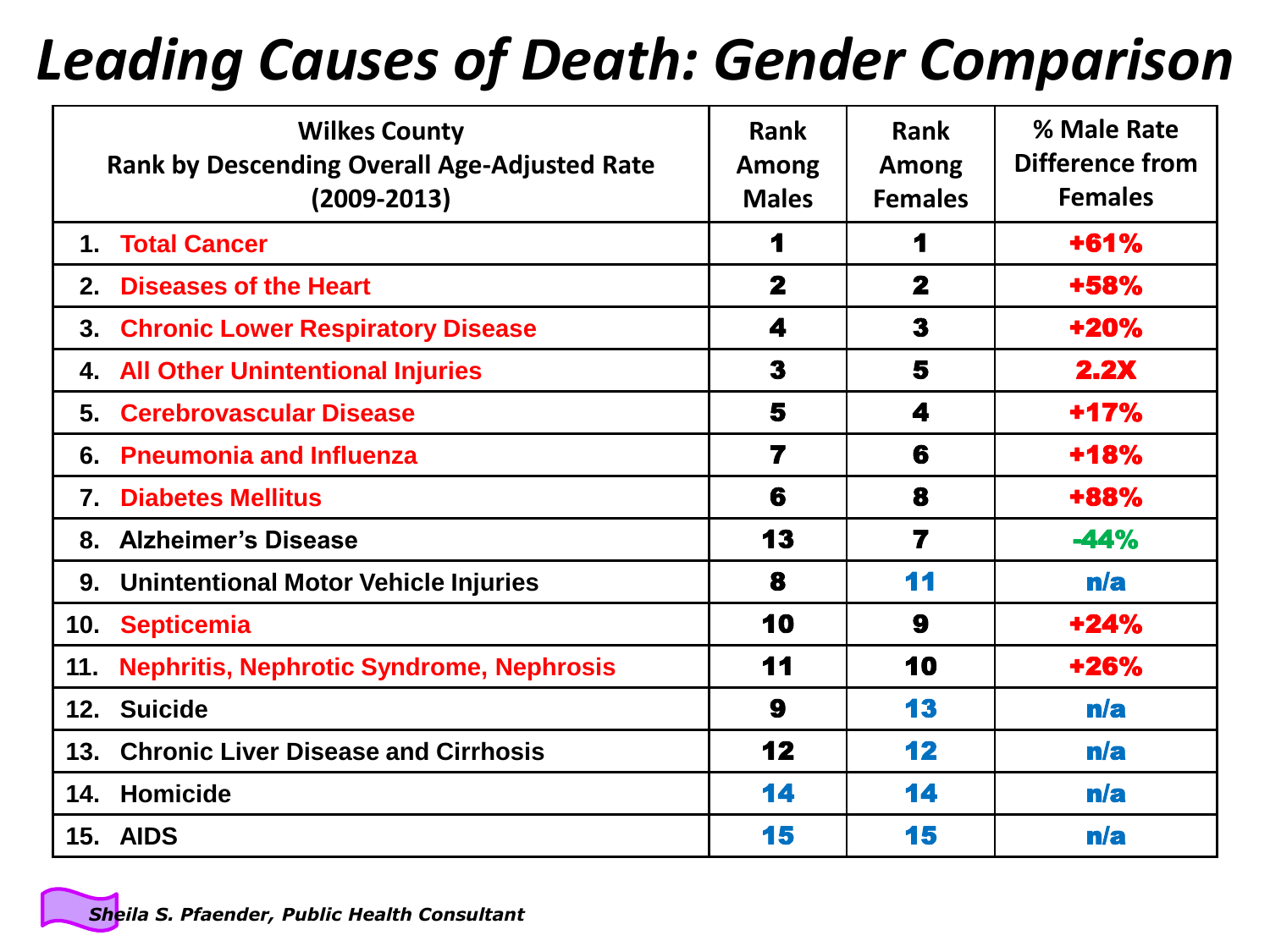#### *Leading Causes of Death: Time Comparison*

| <b>Wilkes County</b><br><b>Rank by Descending Overall Age-Adjusted Rate</b><br>$(2009 - 2013)$ | <b>Rank</b><br>2006-2010 | <b>Rank Change</b><br>2006-2010 to<br>2009-2013 | % Rate Change<br>2006-2010 to<br>2009-2013 |
|------------------------------------------------------------------------------------------------|--------------------------|-------------------------------------------------|--------------------------------------------|
| <b>Total Cancer</b><br>1.                                                                      | 1                        | nc                                              | $-1%$                                      |
| <b>Diseases of the Heart</b><br>2.                                                             | $\overline{2}$           | nc                                              | $-5%$                                      |
| <b>Chronic Lower Respiratory Disease</b><br>3.                                                 | $\overline{\mathbf{4}}$  | $+1$                                            | $-1%$                                      |
| <b>All Other Unintentional Injuries</b><br>4.                                                  | $\mathbf{3}$             | $-1$                                            | $-13%$                                     |
| <b>Cerebrovascular Disease</b><br>5.                                                           | $5\phantom{1}$           | nc                                              | $-15%$                                     |
| <b>Pneumonia and Influenza</b><br>6.                                                           | 8                        | $+2$                                            | +15%                                       |
| <b>Diabetes Mellitus</b><br>7.                                                                 | 9                        | $+2$                                            | $+7%$                                      |
| <b>Alzheimer's Disease</b><br>8.                                                               | $\overline{7}$           | $-1$                                            | $-15%$                                     |
| Unintentional Motor Vehicle Injuries<br>9.                                                     | $6\phantom{1}6$          | $-3$                                            | -36%                                       |
| <b>Septicemia</b><br>10.                                                                       | 11                       | $+1$                                            | $+3%$                                      |
| <b>Nephritis, Nephrotic Syndrome, Nephrosis</b><br>11.                                         | 12                       | $+1$                                            | +29%                                       |
| 12.<br><b>Suicide</b>                                                                          | 10                       | $-2$                                            | $-22%$                                     |
| <b>Chronic Liver Disease and Cirrhosis</b><br>13.                                              | 13                       | nc                                              | +12%                                       |
| Homicide<br>14.                                                                                | 14                       | n/a                                             | n/a                                        |
| 15. AIDS                                                                                       | 15                       | n/a                                             | n/a                                        |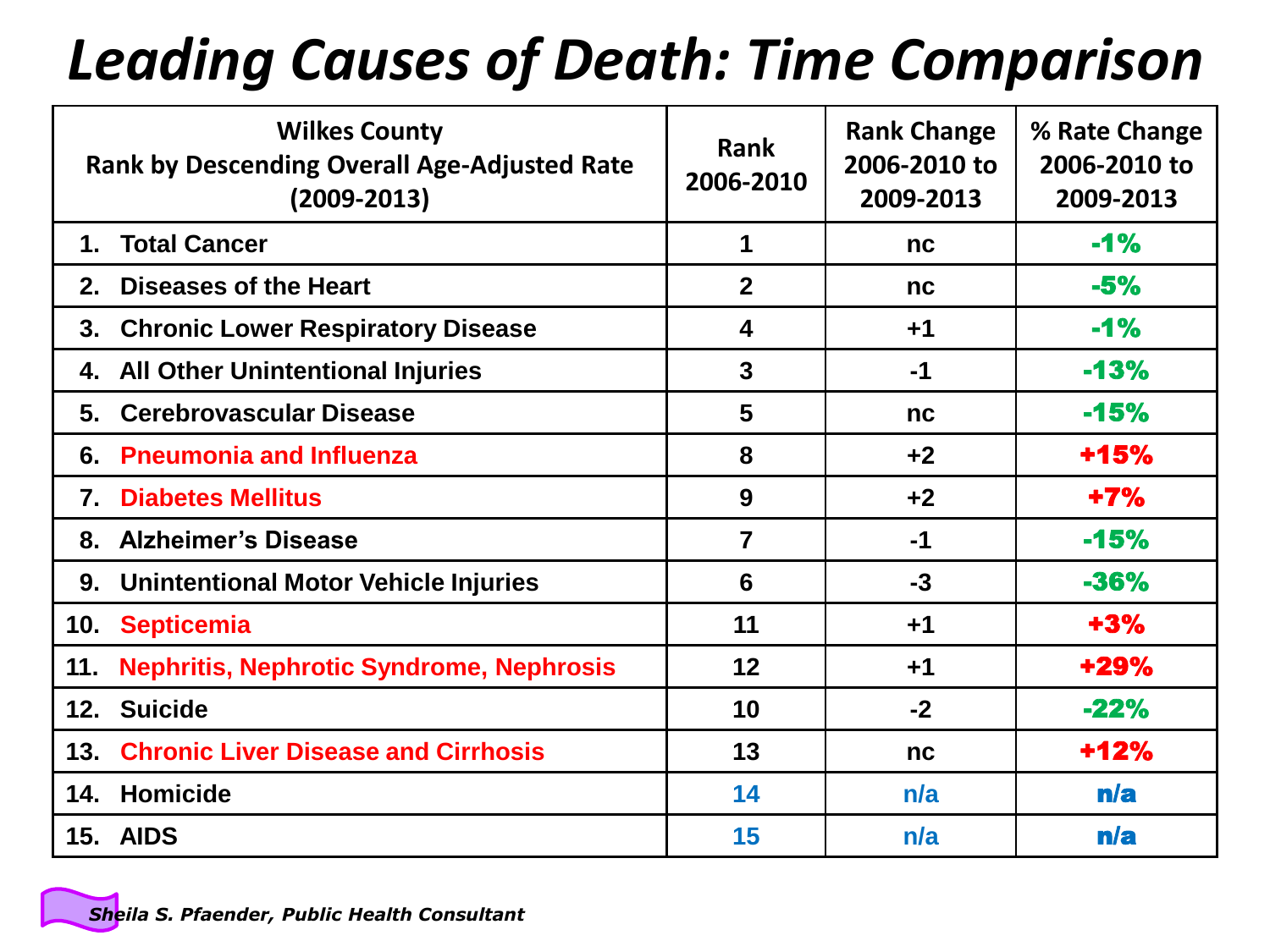#### *Mortality Trends, 2001-2005 to 2009-2013*

|               | <b>Leading Cause of Death in Wilkes County</b>  | <b>Overall Trend Direction</b> |  |  |
|---------------|-------------------------------------------------|--------------------------------|--|--|
| $\mathbf 1$ . | <b>Total Cancer</b>                             |                                |  |  |
| 2.            | <b>Diseases of the Heart</b>                    |                                |  |  |
| 3.            | <b>Chronic Lower Respiratory Disease</b>        |                                |  |  |
| 4.            | <b>All Other Unintentional Injuries</b>         |                                |  |  |
| 5.            | <b>Cerebrovascular Disease</b>                  |                                |  |  |
| 6.            | <b>Pneumonia and Influenza</b>                  |                                |  |  |
| 7.            | <b>Diabetes Mellitus</b>                        |                                |  |  |
| 8.            | <b>Alzheimer's Disease</b>                      |                                |  |  |
| 9.            | <b>Unintentional Motor Vehicle Injuries</b>     |                                |  |  |
| 10.           | <b>Septicemia</b>                               |                                |  |  |
| 11.           | <b>Nephritis, Nephrotic Syndrome, Nephrosis</b> |                                |  |  |
| 12.           | <b>Suicide</b>                                  |                                |  |  |
| 13.           | <b>Chronic Liver Disease and Cirrhosis</b>      |                                |  |  |
| 14.           | Homicide                                        |                                |  |  |
|               | 15. AIDS                                        |                                |  |  |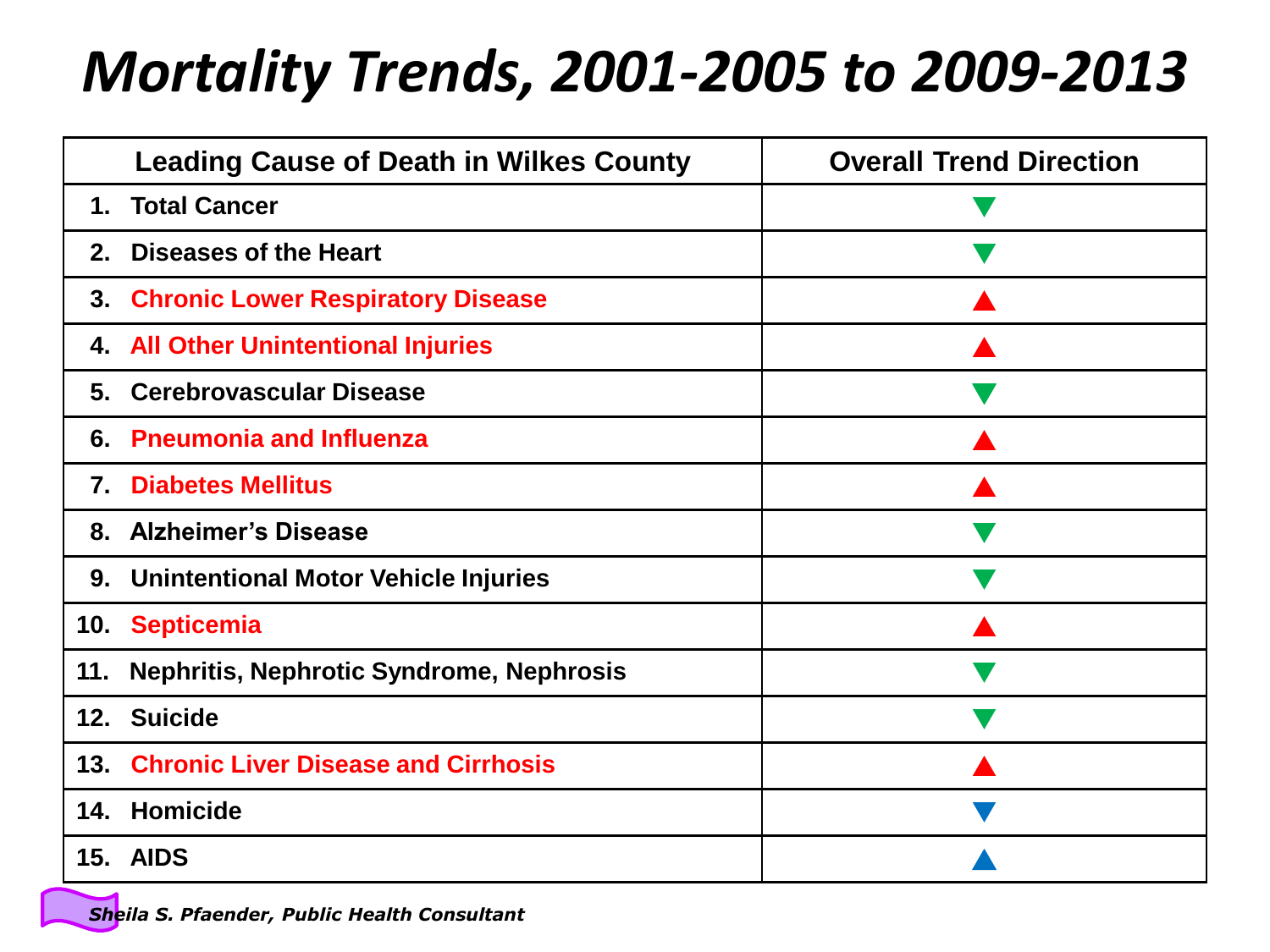#### *Site-Specific Cancer Trends Wilkes County Incidence: 1996-2000 to 2008-2012 Mortality: 2001-2005 to 2009-2013*

| <b>Cancer Site</b>       | <b>Parameter</b>       | <b>Overall Trend</b><br><b>Direction</b> |
|--------------------------|------------------------|------------------------------------------|
| Lung Cancer              | Incidence<br>Mortality |                                          |
| Prostate Cancer          | Incidence<br>Mortality |                                          |
| <b>Breast Cancer</b>     | Incidence<br>Mortality |                                          |
| <b>Colorectal Cancer</b> | Incidence<br>Mortality |                                          |
| <b>Pancreas Cancer</b>   | Incidence<br>Mortality | n/a                                      |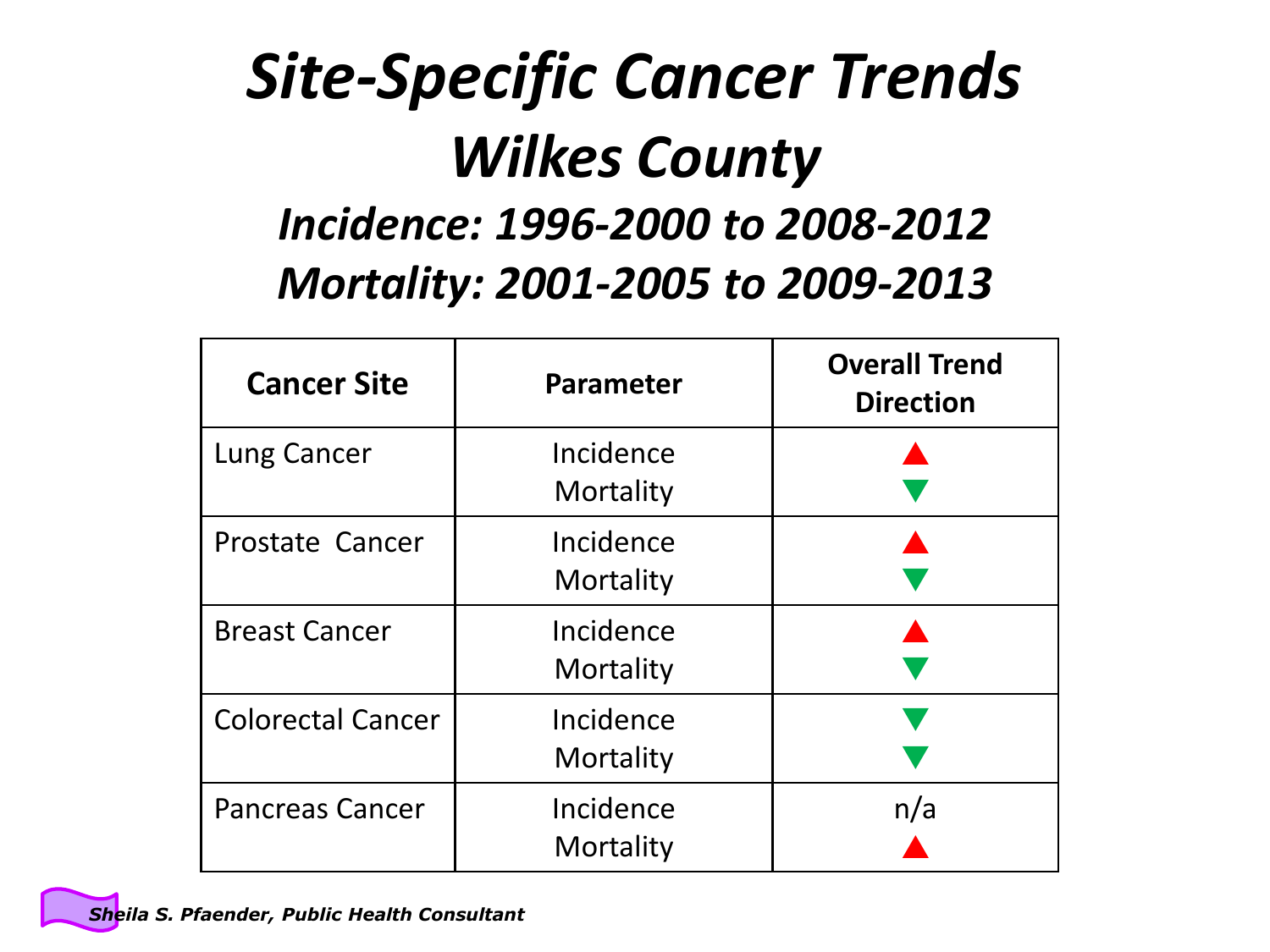# *Morbidity*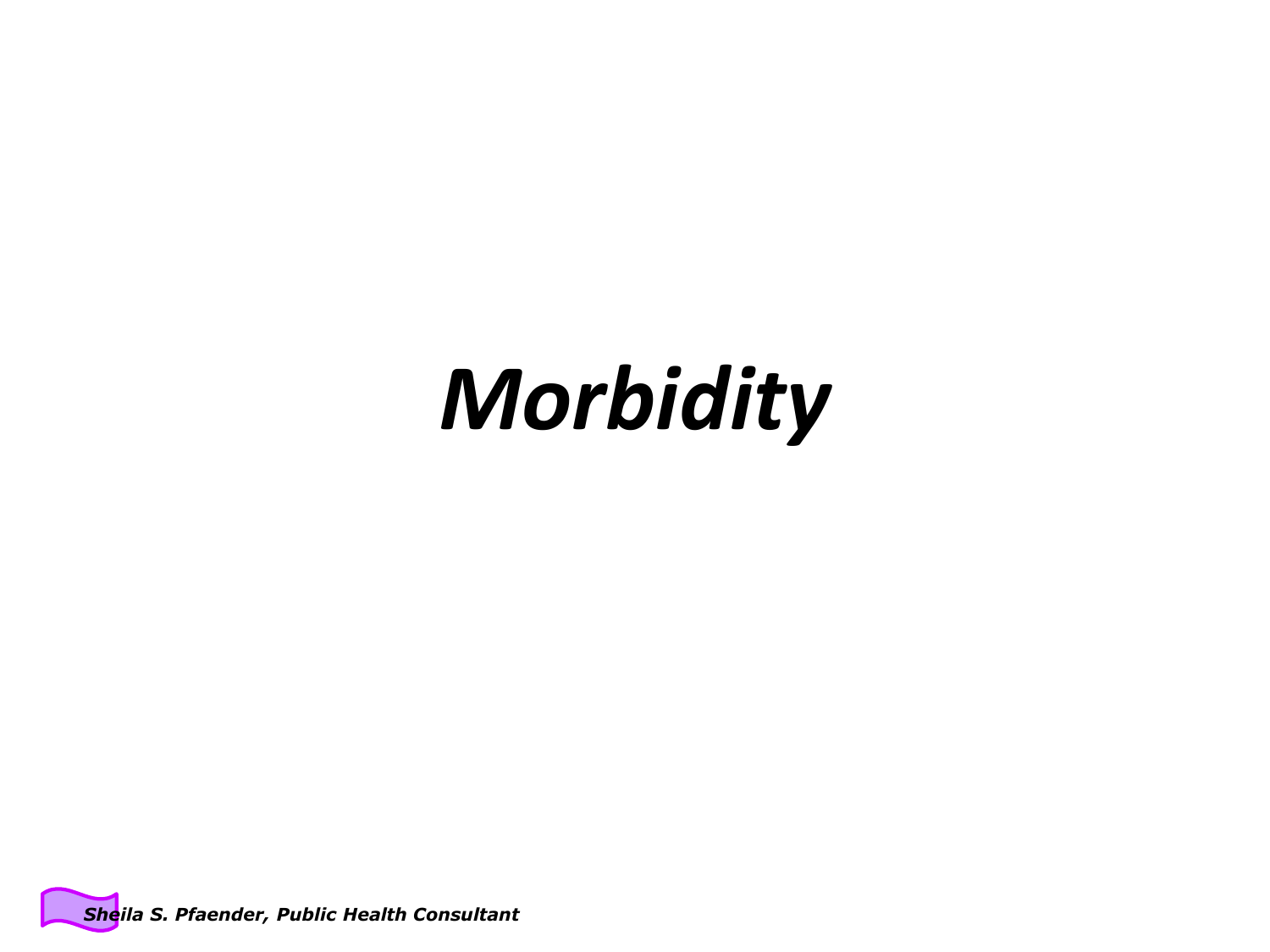## *Adult Diabetes*

According to data from the CDC (based on BRFSS results):

- The average self-reported prevalence of Wilkes County adults with diabetes was 9.9% in the period from 2006 - 2012.
- Over the same period the NC average was 9.4%.

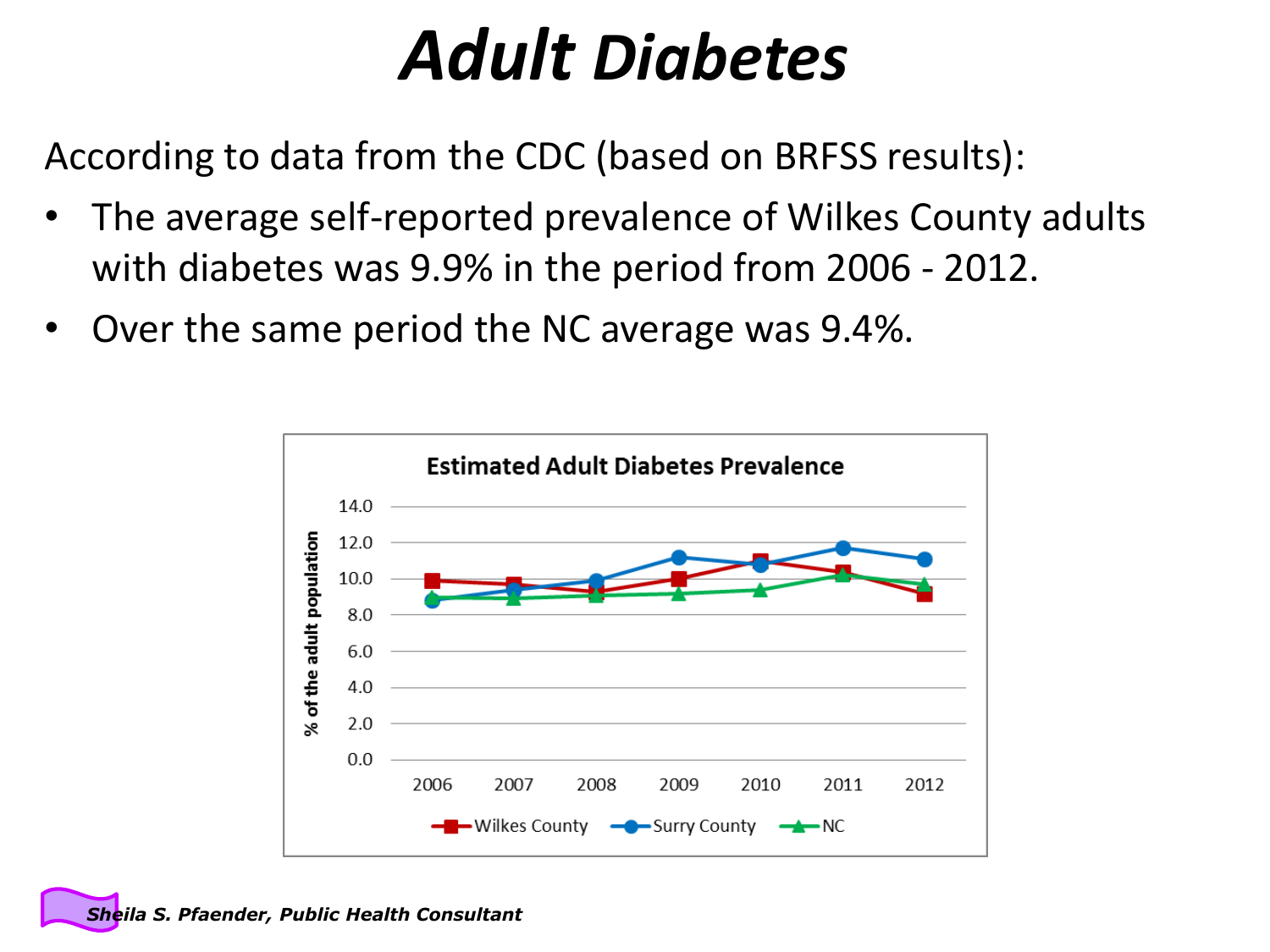### *Adult Obesity*

According to data from the CDC (based on BRFSS results):

The average prevalence of Wilkes County adults considered "obese" on the basis of self-reported height and weight (BMI > 30) was 28.5% in the period from 2006 - 2012. Comparable data for the state is not available.

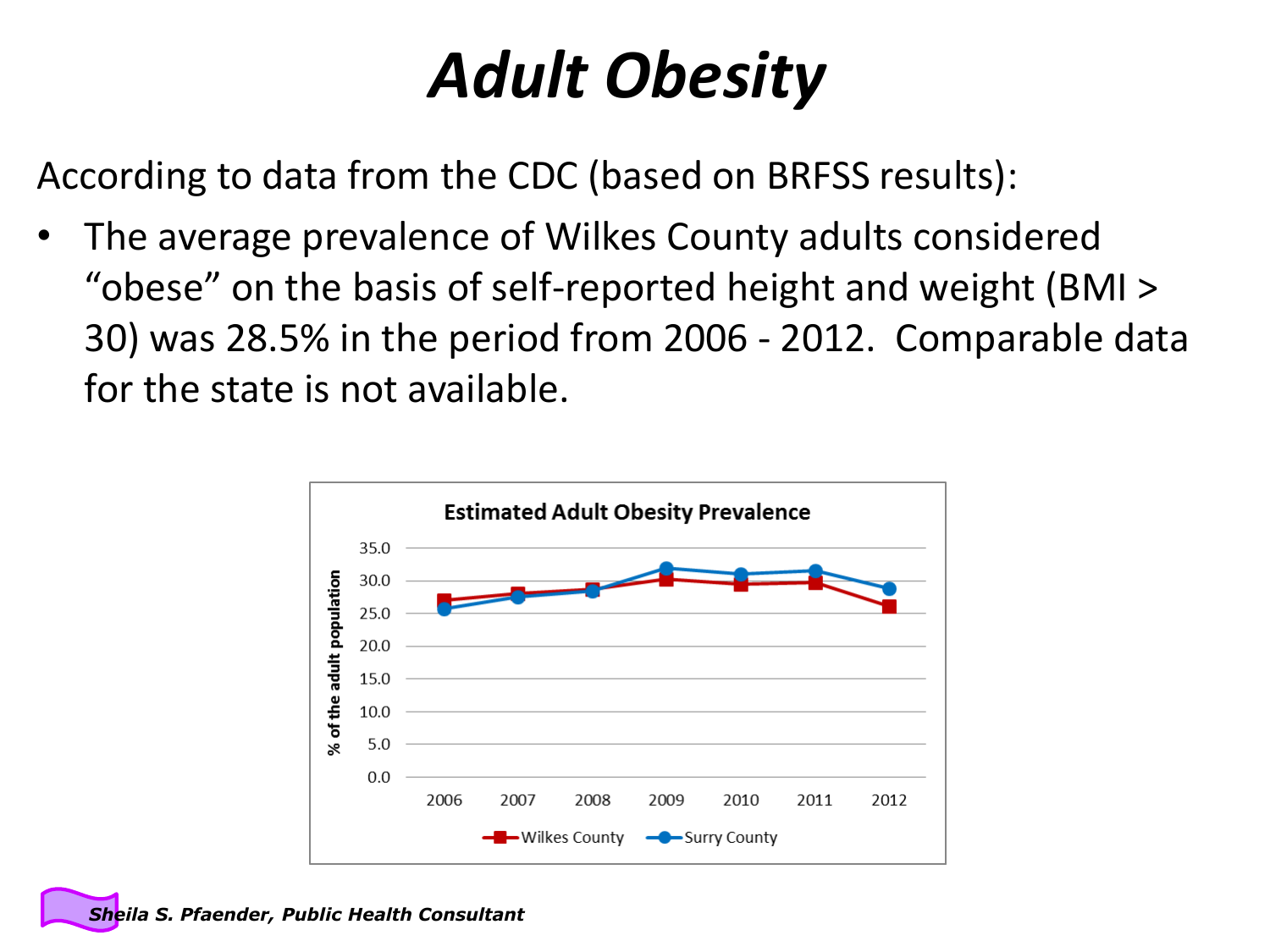#### *Child Obesity Ages 2-4*

- There is limited data on the prevalence of childhood obesity in Wilkes County.
- The NC-NPASS data presented below covers only children seen in health department WIC and child health clinics and certain other facilities and programs.
- According to this NC-NPASS data, over the period cited an annual average of 17.6% of the participating children in Wilkes County age 2-4 were deemed "overweight", and an additional 17.1% were deemed obese".

#### **Prevalence of Overweight and Obese Children, Ages 2-4 2008-2010**

|                      | Prevalence of Overweight and Obesity in Children Ages 2-4, by Percent |       |                   |              |                   |              |                   |              |            |              |
|----------------------|-----------------------------------------------------------------------|-------|-------------------|--------------|-------------------|--------------|-------------------|--------------|------------|--------------|
| Location             | 2008                                                                  |       | 2009              |              | 2010              |              | 2011              |              | 2012       |              |
|                      | Overweight                                                            | Obese | <b>Overweight</b> | <b>Obese</b> | <b>Overweight</b> | <b>Obese</b> | <b>Overweight</b> | <b>Obese</b> | Overweiaht | <b>Obese</b> |
|                      |                                                                       |       |                   |              |                   |              |                   |              |            |              |
| <b>Wilkes County</b> | 17.4                                                                  | 15.7  | 17.4              | 15.7         | 18.9              | 18.0         | 16.5              | 16.6         | 17.8       | 19.7         |
| Surry County         | 16.8                                                                  | 16.2  | 16.8              | 16.2         | 14.7              | 20.3         | 17.0              | 18.1         | 13.0       | 15.8         |
| State of NC          | 16.3                                                                  | 15.4  | 15.8              | 15.4         | 16.1              | 15.6         | 16.2              | 15.7         | 14.9       | 14.5         |

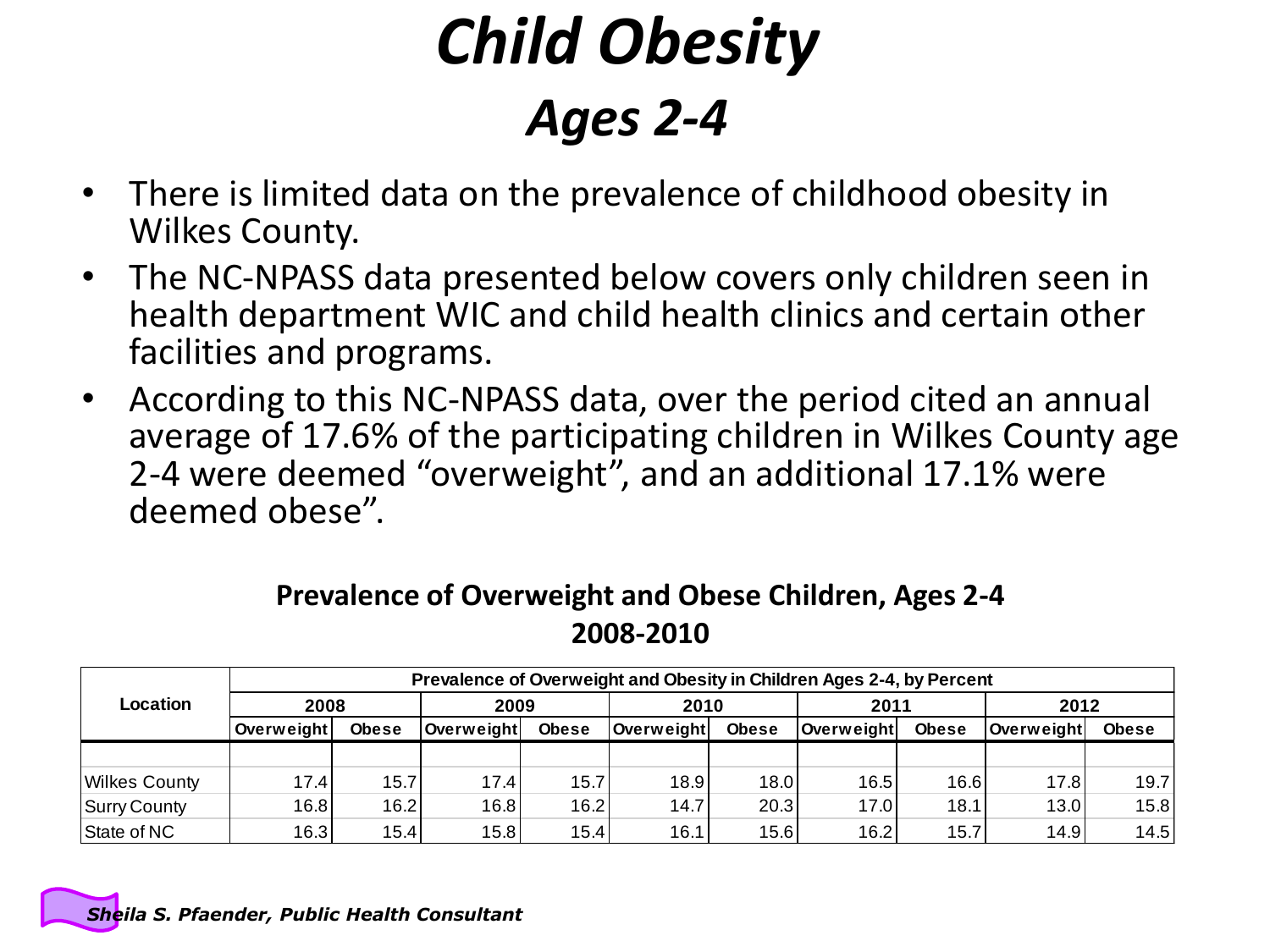# *Mental Health*

According to data from the NC Office of State Budget and Management:

- Between 2009 and 2014, the number of Wilkes County residents served by the **Area Mental Health Program**  *decreased* overall by 40%. In 2014, **1,959** persons were served.
- Over the same 6-year period the number of Wilkes County residents served by **State Psychiatric Hospitals**  *decreased* by 91%. In 2014, **10** persons were served.
- During the 6-year period from 2009 through 2014, a total of **201** Wilkes County residents were served by **NC State Alcohol and Drug Abuse Treatment Centers (ADATCs)**, with the annual number averaging **34**.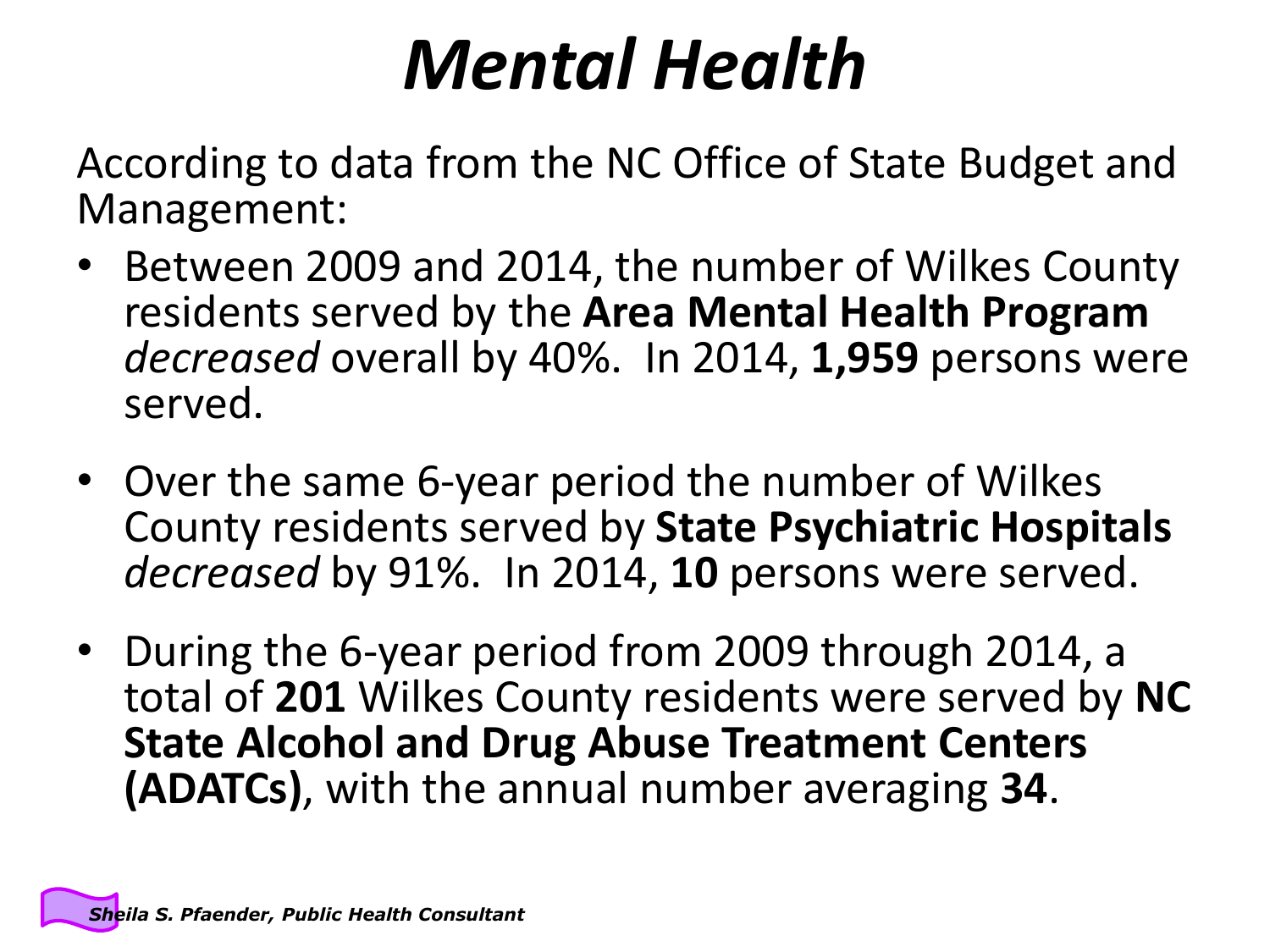# *Mental Health*

#### **According to data from the local hospital:**

- Emergency Department admissions for all Mental, Behavioral and Neurological Disorders among Wilkes County residents in recent years were:
	- 2012: 1,049 admissions (3.7% of all ED admissions)
	- 2013: 1,060 admissions (3.6%)
	- 2014: 1,144 admissions (3.8%)

*Note: the 2014 ED admissions figure is 60% of the 2014 LME figure for persons served.*

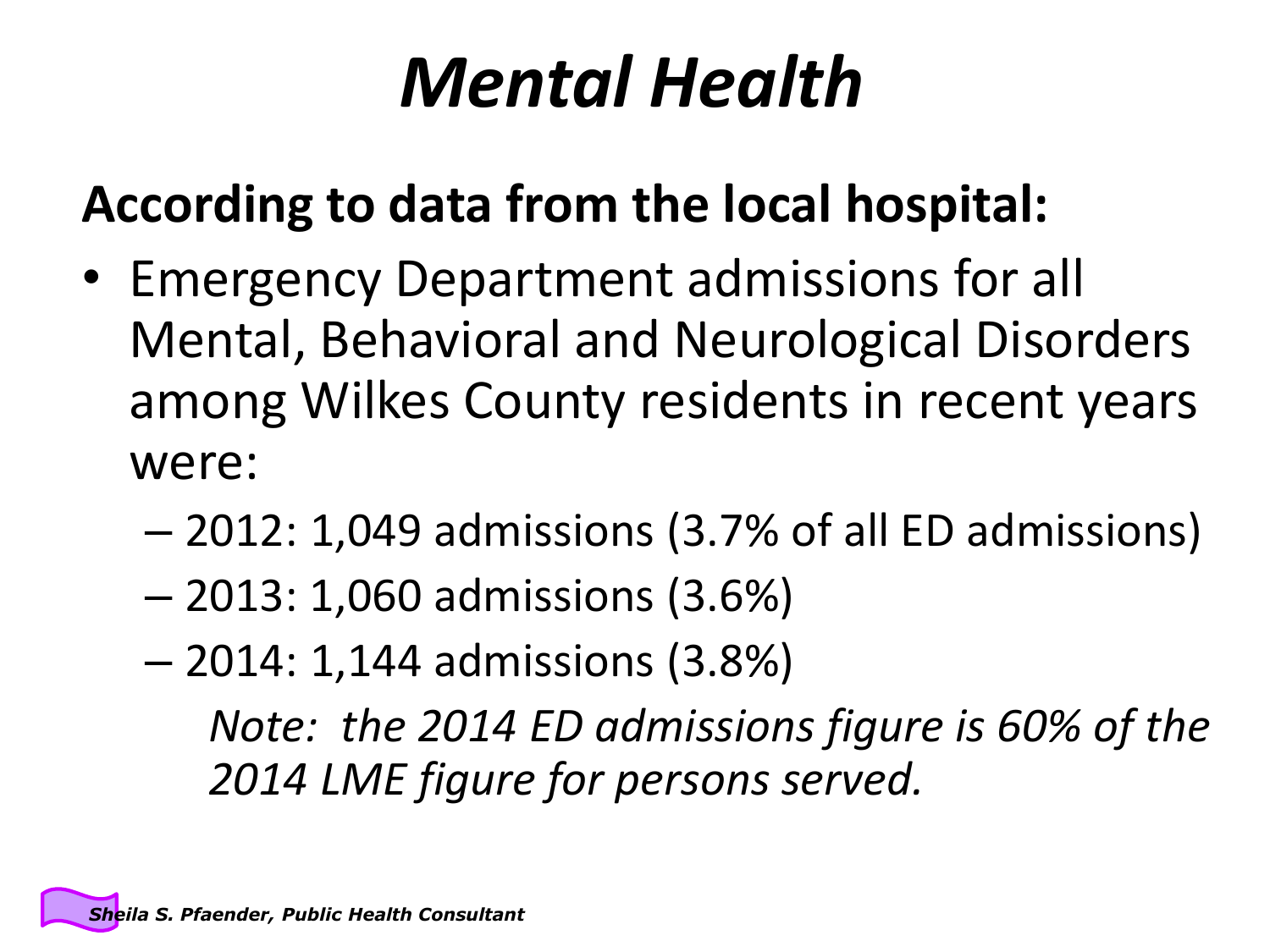# *Community Health Survey*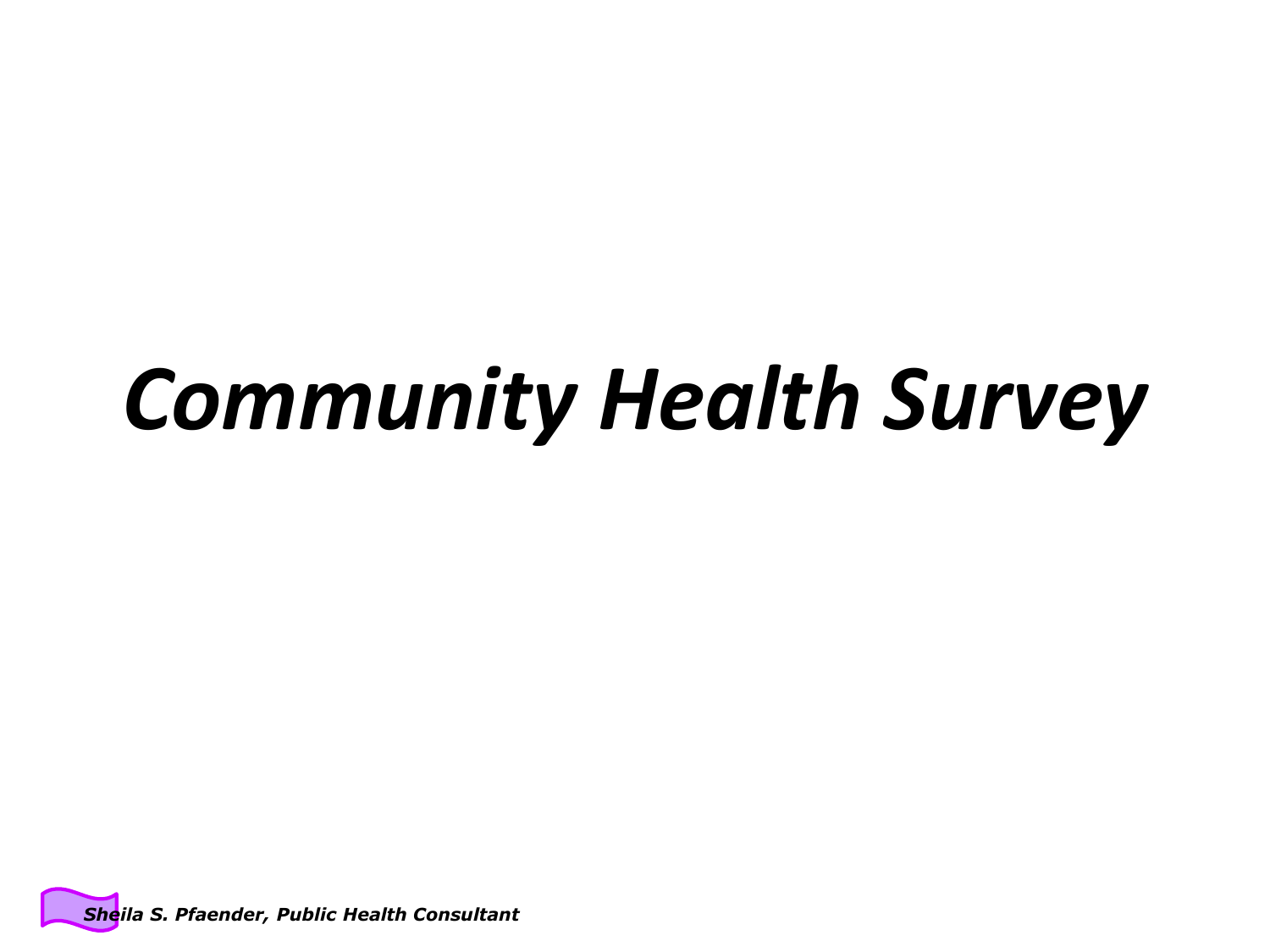# *Survey Demographics Summary*

- Compared to US Census Bureau and other authoritative statistics for the overall Wilkes County population, the 2015 survey sample:
	- Was predominately female
	- Was racially balanced
	- Slightly under-represented Hispanics
	- Over-represented 35-64 year olds
	- Under-represented less well educated and overrepresented college-educated persons

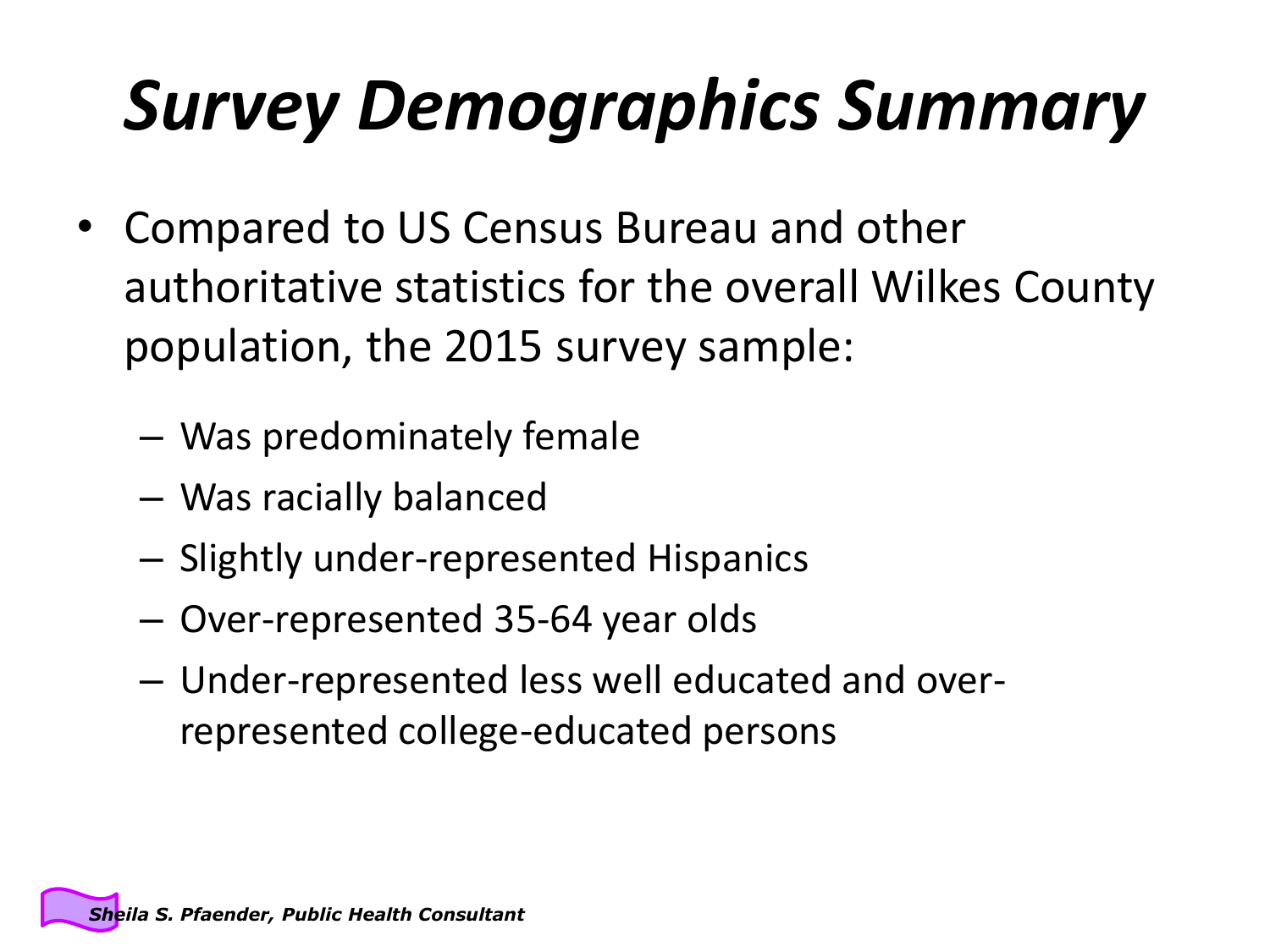# *Community Issues*

#### *2015 Survey Results (936 Responses)*

| 1. | Drug/alcohol abuse (62%)              | 12. Dropping out of school (5%)    |
|----|---------------------------------------|------------------------------------|
| 2. | Low income/poverty (46%)              | 13. Theft (4%)                     |
| З. | Lack of jobs (39%)                    | 14. Lack of transportation (4%)    |
| 4. | Lack of high-income jobs (34%)        | 15. Discrimination/racism (3%)     |
| 5. | Affordable health care (22%)          | 16. Elder neglect/abuse (3%)       |
| 6. | Mental health (15%)                   | 17. Domestic violence (2%)         |
| 7. | Child neglect/abuse (15%)             | 18. Homelessness (2%)              |
| 8. | Lack of health insurance (9%)         | 19. Lack of community support (2%) |
| 9. | <b>Affordable housing (9%)</b>        | 20. Violent crime $($ < 1%)        |
|    | 10. Hunger (8%)                       | 21. Pollution $( <1\%)$            |
|    | 11. Affordable higher education (17%) | 22. Rape/sexual assault (<1%)      |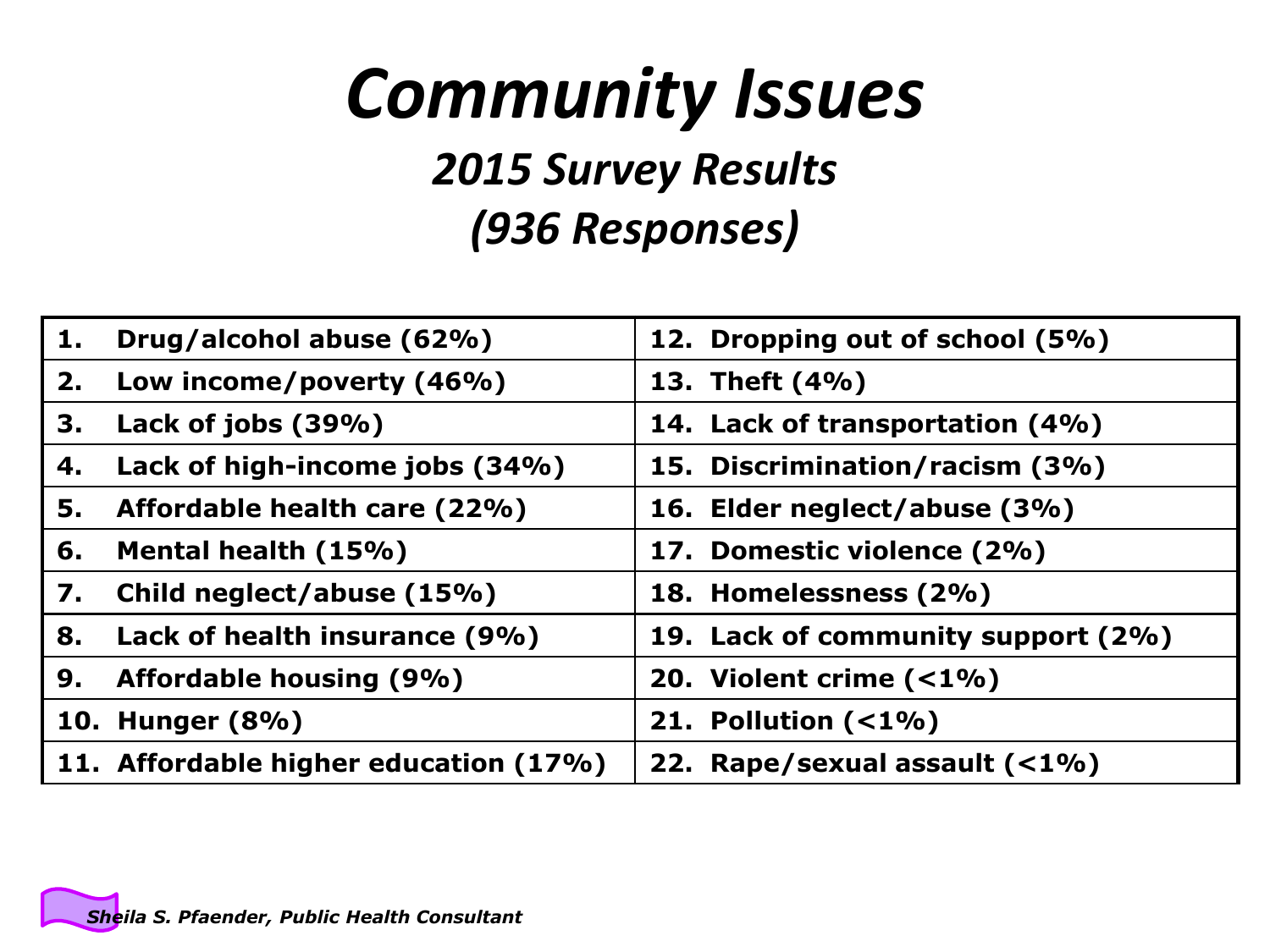#### *Services Needing Improvement 2015 Survey Results (936 Responses)*

| 1. | Positive teen activities (37%)       | 11. Affordable housing (12%)                       |
|----|--------------------------------------|----------------------------------------------------|
| 2. | Affordable health services (28%)     | 12. Food banks/pantries (12%)                      |
| 3. | Substance abuse services (25%)       | 13. Unemployment assistance (10%)                  |
| 4. | Healthy family activities (19%)      | 14. Transportation options (10%)                   |
| 5. | Healthy food choices (19%)           | 15. Services for the disabled(9%)                  |
| 6. | <b>Recreational facilities (17%)</b> | 16. Access to healthcare providers (9%)            |
| 7. | Mental health services (16%)         | 17. Counseling/support groups (8%)                 |
| 8. | Elder care options (15%)             | 18. Animal control (5%)                            |
| 9. | Child care options (14%)             | 19. Transitional/halfway housing (4%)              |
|    | 10. Road maintenance/safety (12%)    | 20. Culturally-appropriate health<br>services (2%) |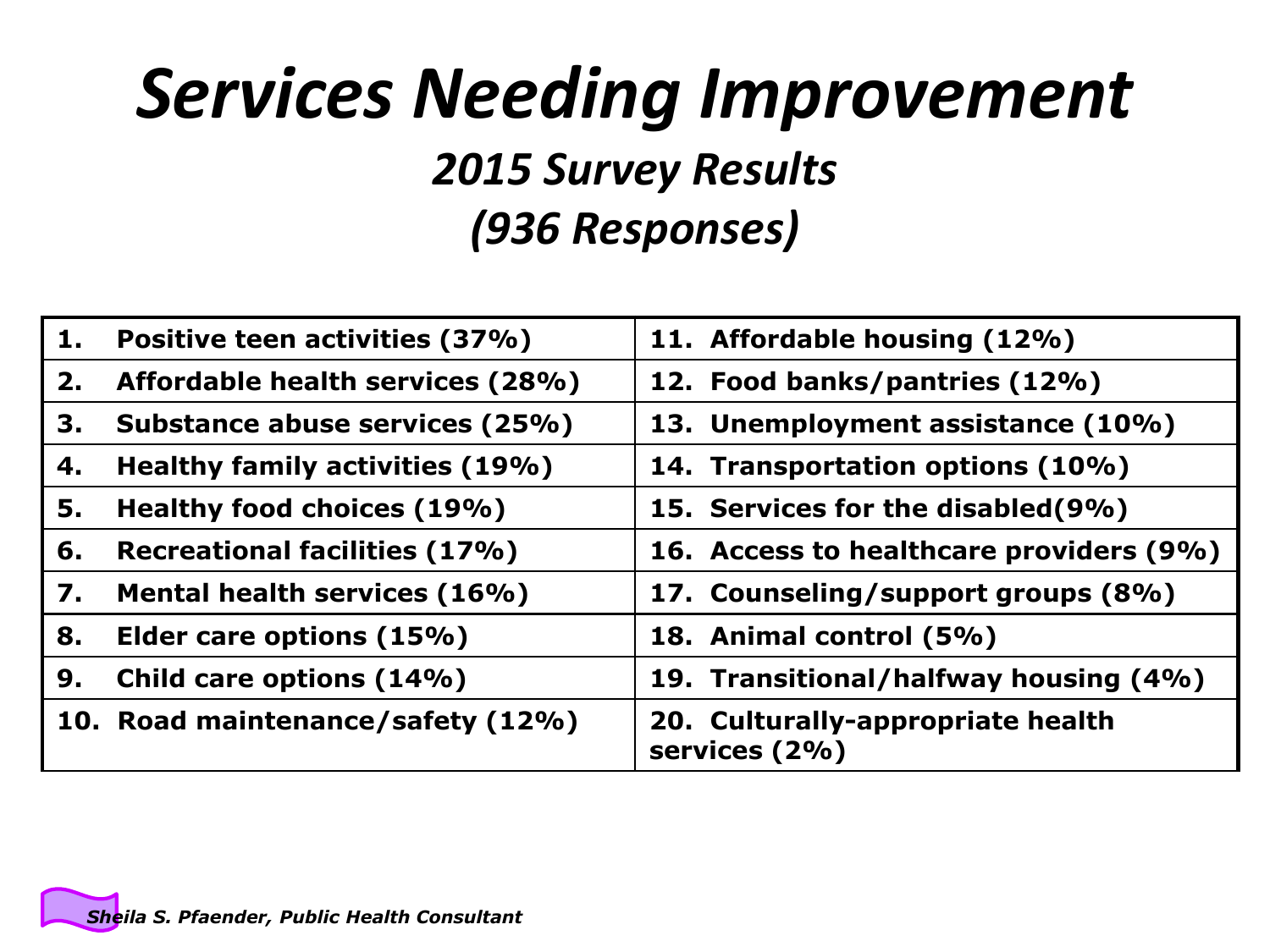### *Health Behaviors: Need Information*

*2015 Survey Results*

*(936 Responses)*

| 1. | Substance abuse prevention (38%)      | 15. Crime prevention (6%)                    |
|----|---------------------------------------|----------------------------------------------|
| 2. | Anxiety/depression (28%)              | 16. Preparing for emergencies/disasters (6%) |
| 3. | Eating well/nutrition (24%)           | 17. Going to dentist regularly (5%)          |
| 4. | Texting and driving (23%)             | 18. Caring for the disabled (5%)             |
| 5. | Child care/parenting (22%)            | 19. Going to doctor regularly (5%)           |
| 6. | Managing weight (20%)                 | 20. Personal hygiene (5%)                    |
| 7. | Exercise/fitness (15%)                | 21. End-of-life resources (5%)               |
| 8. | Quitting/preventing smoking (15%)     | 22. Using child safety seats (3%)            |
| 9. | Stress management (14%)               | 23. Suicide prevention (3%)                  |
|    | 10. Preventing pregnancy (10%)        | 24. Getting prenatal care (3%)               |
|    | 11. Anger management (9%)             | 25. Preventing STDs (2%)                     |
|    | 12. Domestic violence prevention (8%) | 26. Rape/sexual abuse prevention (2%)        |
|    | 13. Elder care (8%)                   | 27. Getting flu shots/vaccines               |
|    | 14. Driving safely (6%)               |                                              |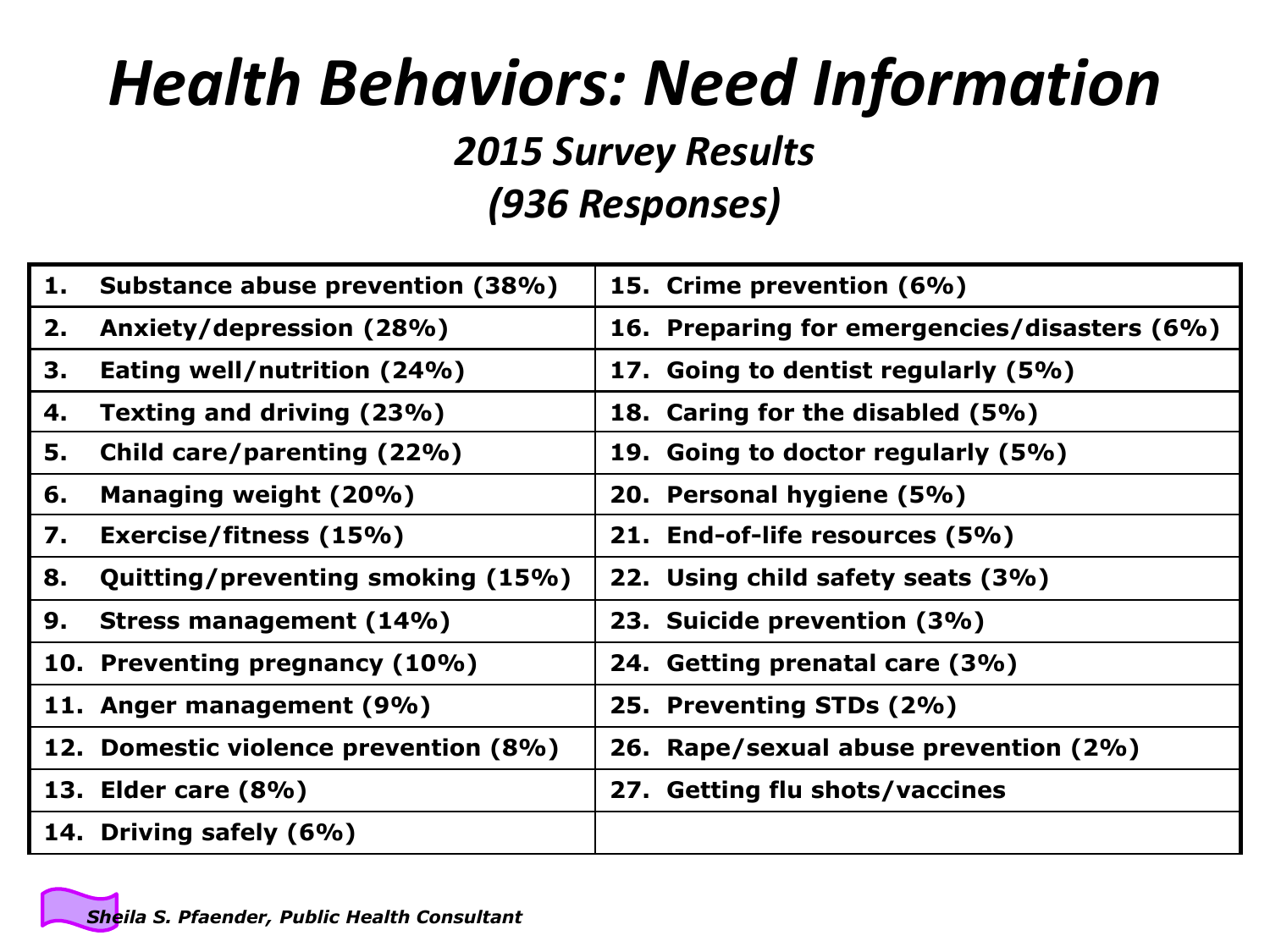## *Health Topics: Youth Need Information*

*2015 Survey Results*

*(929 Respondents)*

| 1. | Do not have child 9-19 (53%, n=494) | 12. Sexually transmitted diseases (3%) |
|----|-------------------------------------|----------------------------------------|
| 2. | Internet/social media safety (22%)  | 13. Reckless driving (3%)              |
| 3. | Bullying (16%)                      | 14. Suicide prevention (3%)            |
| 4. | Texting and driving (15%)           | 15. Dental hygiene (2%)                |
| 5. | Drug abuse (15%)                    | 16. Eating disorders (2%)              |
| 6. | Self-esteem (13%)                   | 17. Personal hygiene (2%)              |
| 7. | Sex/pregnancy prevention (15%)      | 18. Tobacco (2%)                       |
| 8. | Nutrition (7%)                      | 19. Asthma management (1%)             |
| 9. | Healthy food choices/school (5%)    | 20. Diabetes management (1%)           |
|    | 10. Mental health issues (4%)       | 21. Infectious disease $($ < 1%)       |
|    | 11. Alcohol (4%)                    | 22. Other (3%)                         |

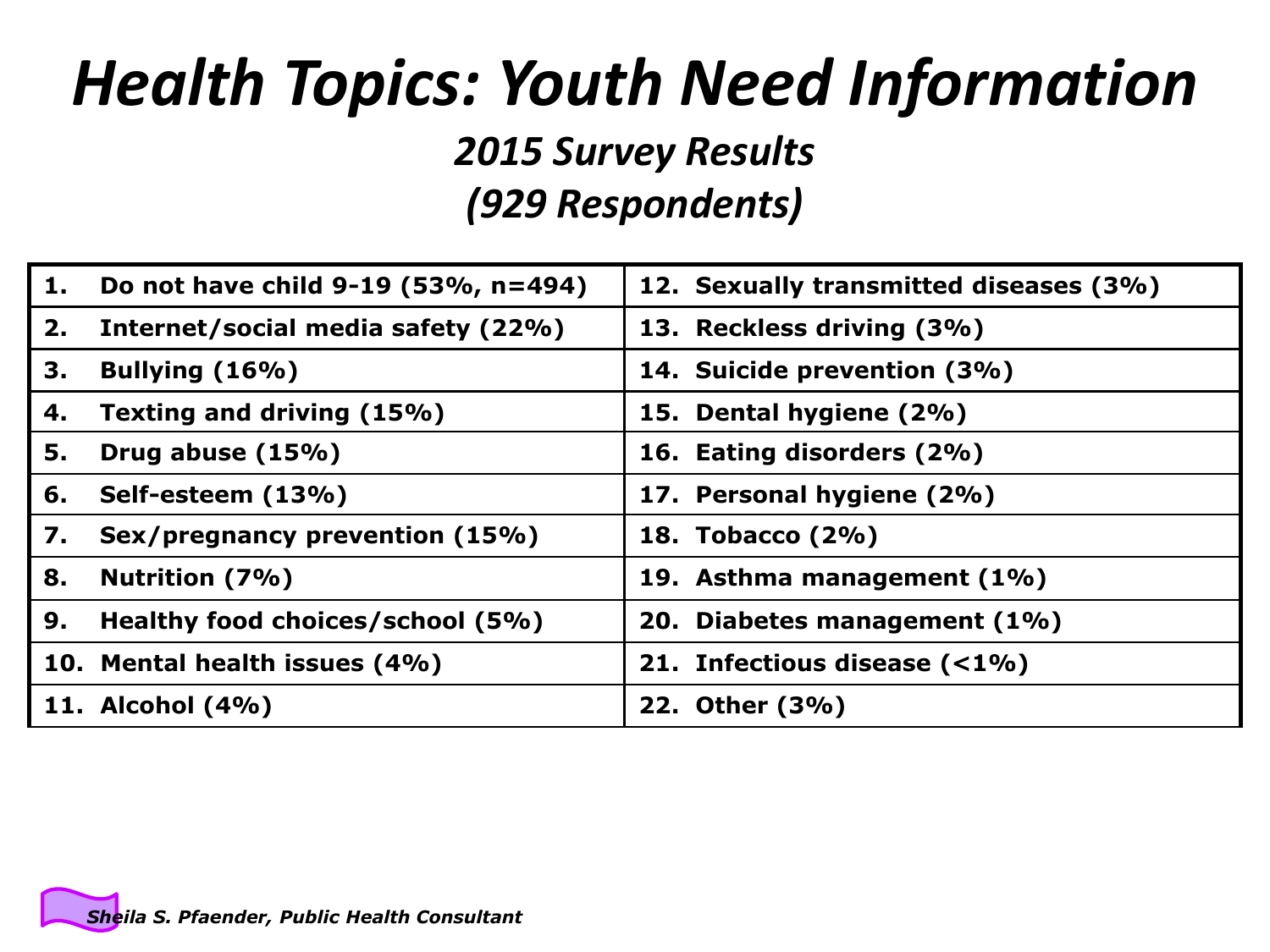# *Personal Health Behavior*

- **Current Use of Tobacco Products (n=913)**
	- Current tobacco user: 8%
	- Trying to quit: 4%
	- Have already quit: 21%
	- Never used tobacco: 67%

#### • **Preferences for help in quitting tobacco use (n=114)**

- Don't want to quit: 20%
- I don't know: 31%
- Doctor: 31%
- Free Quit Line: 13%
- Health Department: 6%
- Private counselor/therapist: 6%

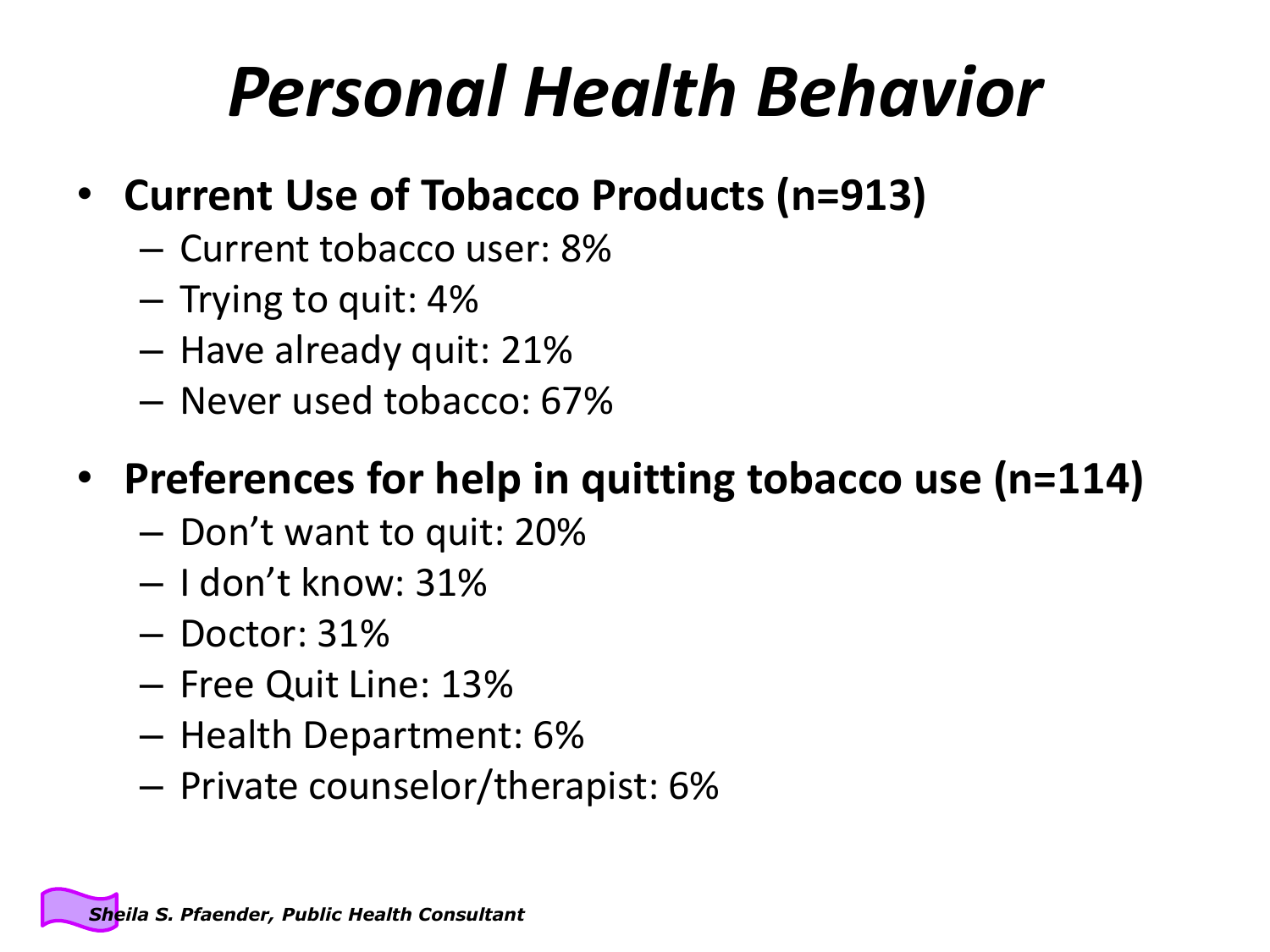# *Health Screening Behaviors*

- **Prostate Exams - Males age > 40 (n=131)**
	- Get an annual prostate exam: 70%
- **Mammograms - Females age > 40 (n=427)**
	- Get an annual mammogram: 81%
- **Pap Smears - Females (n=710)**
	- Get a Pap smear at least every other year: 78%
- **Colon Cancer Screenings - Age > 50 (n=356)**
	- Ever had a colonoscopy: 78%
- **Dental Visit – Everyone (n=870)**
	- Ever been to a dentist: 77%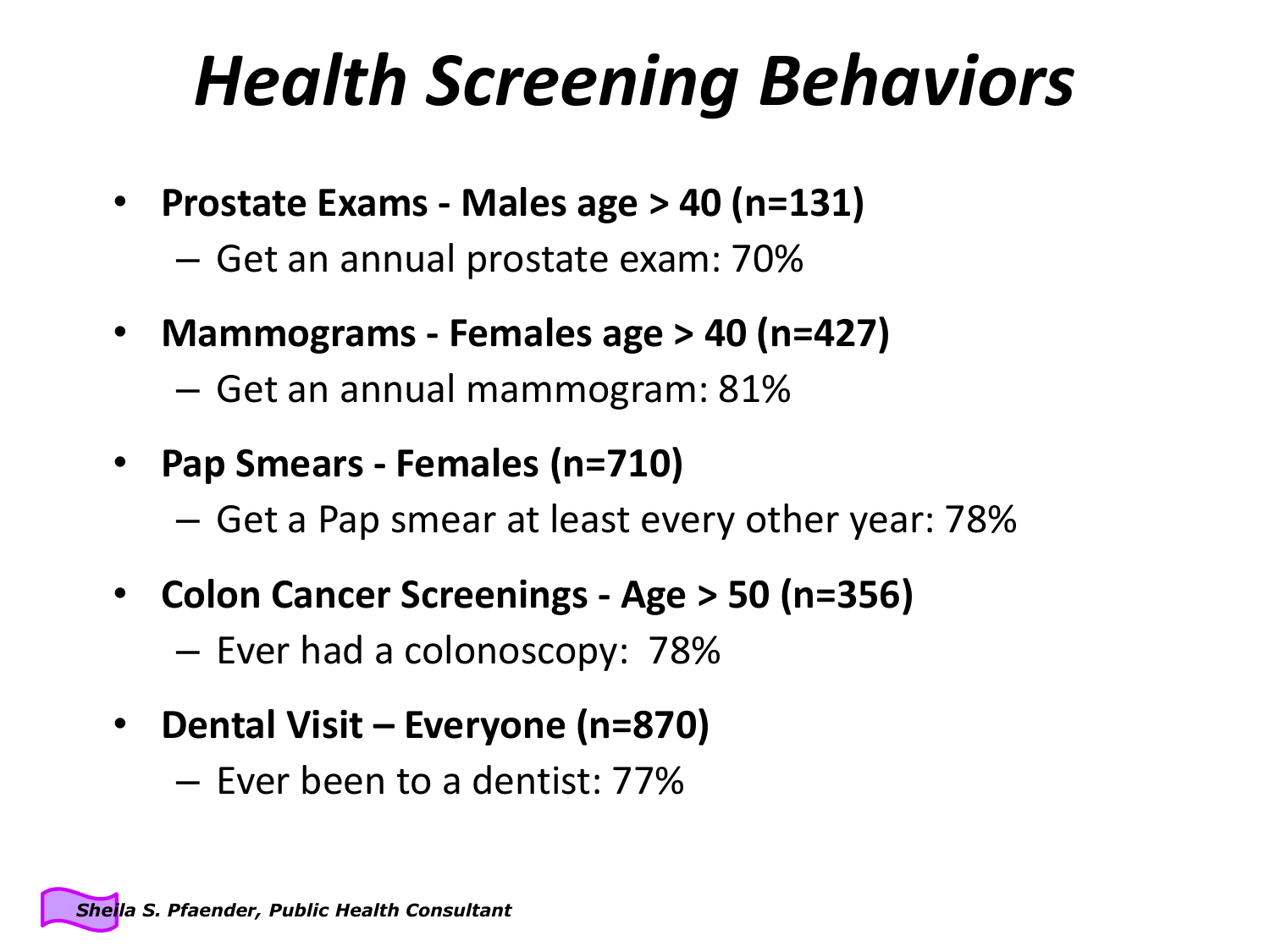# *Health Information Access*

- **Where respondents get most of their general health-related information (n=914)**
	- Doctor or nurse: 56%
	- Internet: 29%
	- Print media (books, newspaper, magazine): 5%
	- Friends or family: 4%
	- Television: 4%
	- Hospital: 3%
	- Health department: 2%
	- Pharmacist: 2%
	- Church: 1%
	- My child's school: <1%
	- Help lines: <1%
	- Other: 3%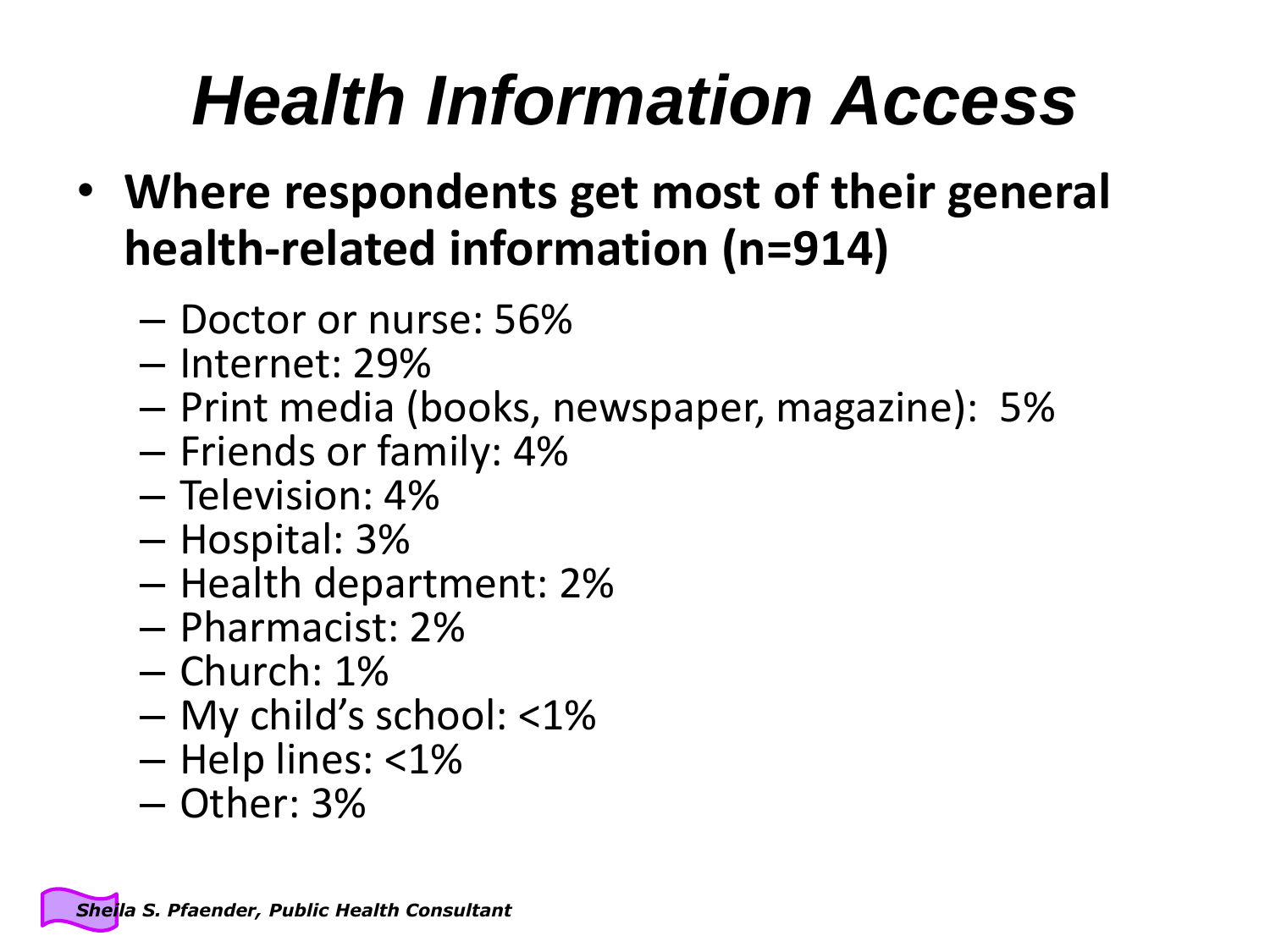# *Medical Care Preferences*

- **Where respondents go for check-ups (n=881)**
	- Doctor's office: 76%
	- OB/GYN or Women's Health Provider: 12%
	- Health department: 3%
	- Urgent Care Center or Walk-in Clinic: <1%
	- Free Clinic: <1%
	- I don't get an annual check-up or physical: 8%
	- $-$  Other:  $<$ 1%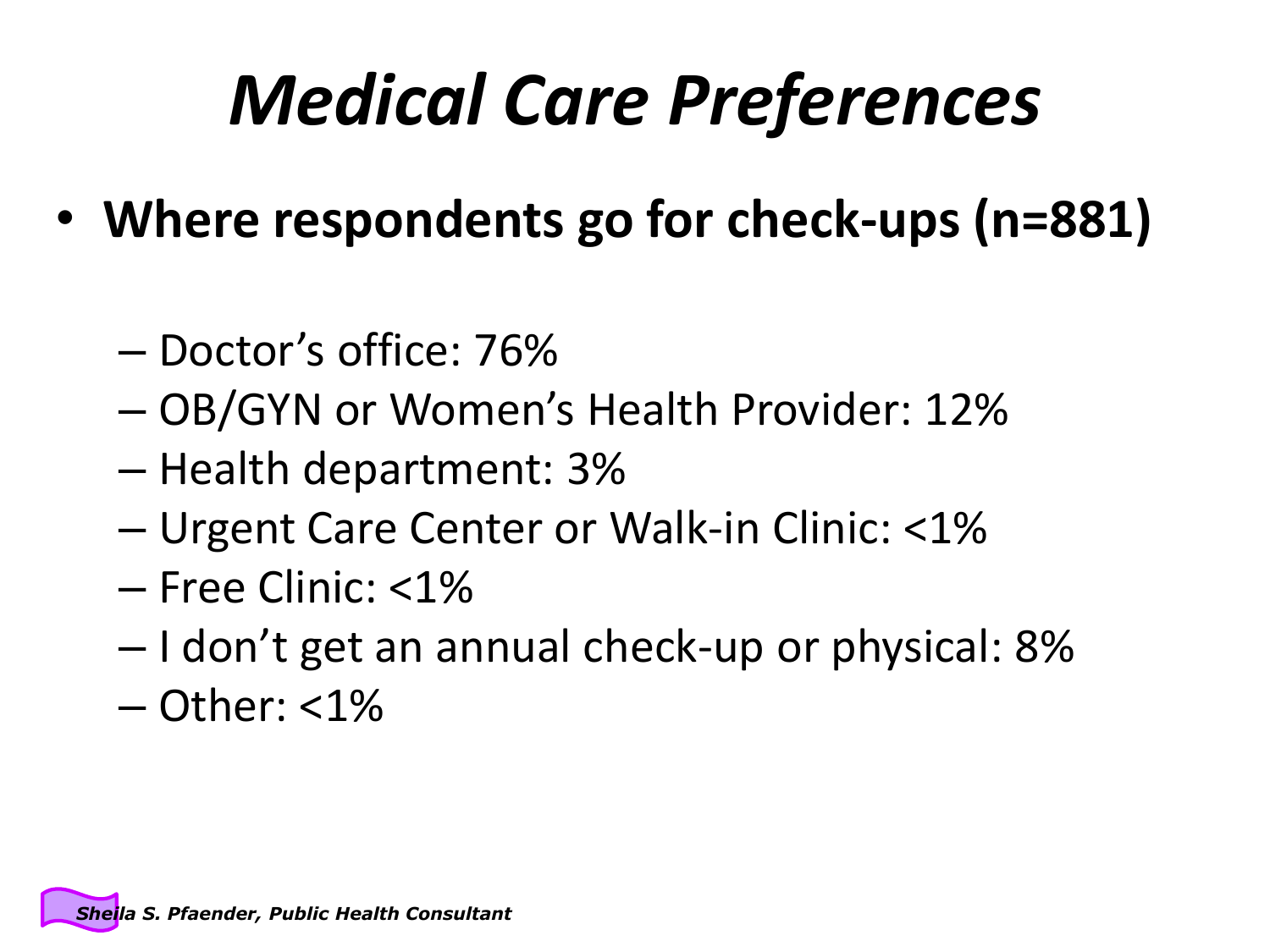# *Medical Care Preferences*

- **Where respondents go when sick (n=879)**
	- Doctor's office: 82%
	- Urgent Care Center or Walk-in Clinic: 6%
	- Health Department: 3%
	- Hospital Emergency Department: 3%
	- Pharmacy: <1%
	- Free Clinic: <%
	- Holistic Health Clinic: <1%
	- Sobador/Curandero: <2%
	- MESH Unit: 0%
	- $-$  I don't go anywhere when I'm sick: 4%
	- Other: 1%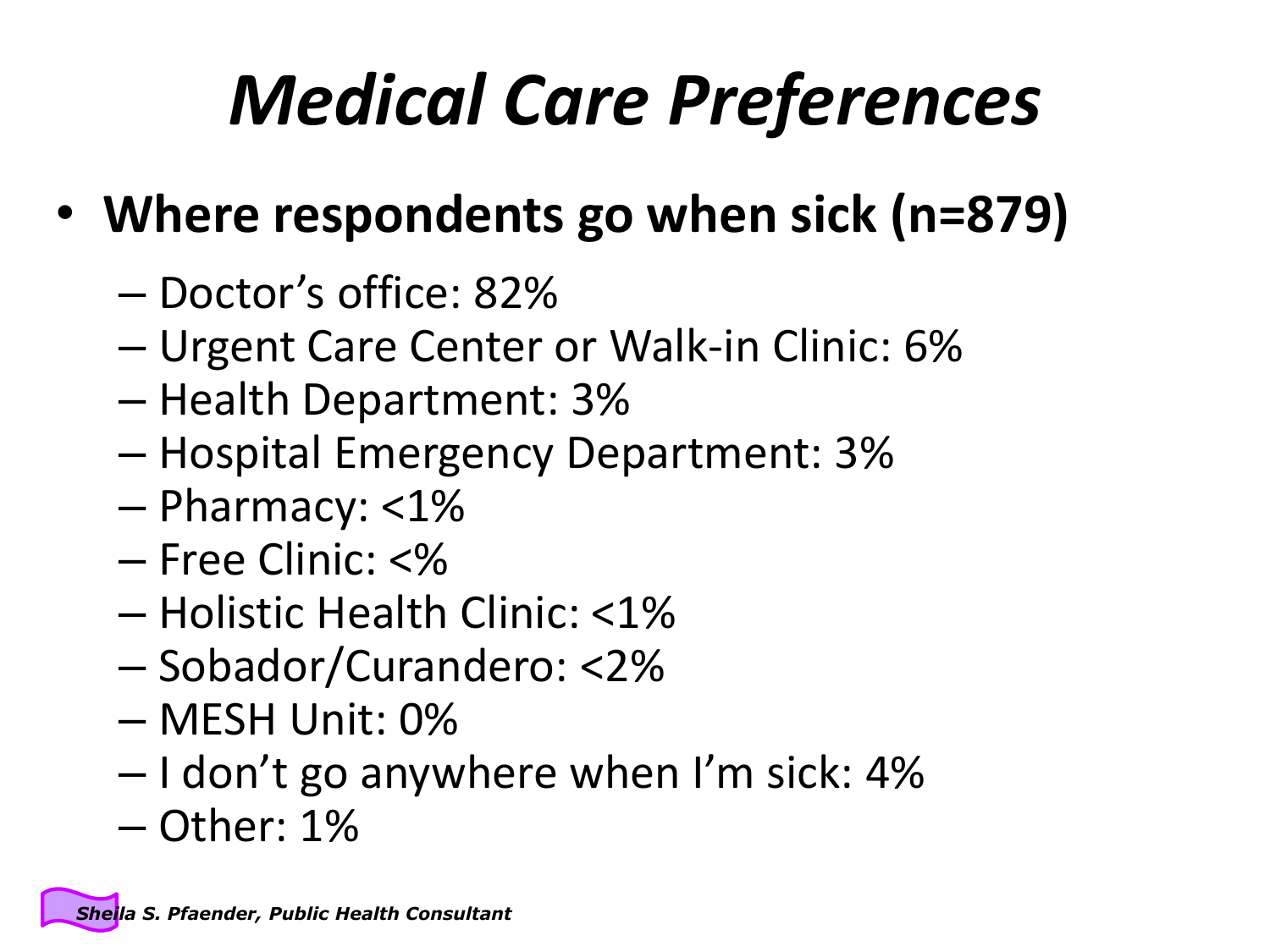# *Medical Care Access*

- **Problem in past year getting medical care for self or family member (875 respondents):**
	- **79% had** *not* **had a problem**
	- **21%** *did* **have a problem seeing particular practitioners:**
		- Dentist: 52%
		- General practitioner: 34%
		- Specialist: 18%
		- Pharmacy/prescriptions: 14%
		- Optometrist/ophthalmologist: 11%
		- Hospital: 11%
		- OB/GYN: 8%
		- Urgent Care Center: 7%
		- Free Clinic: 6%
		- Health Department: 5%
		- Pediatrician: 1%
		- Holistic practitioner: 1%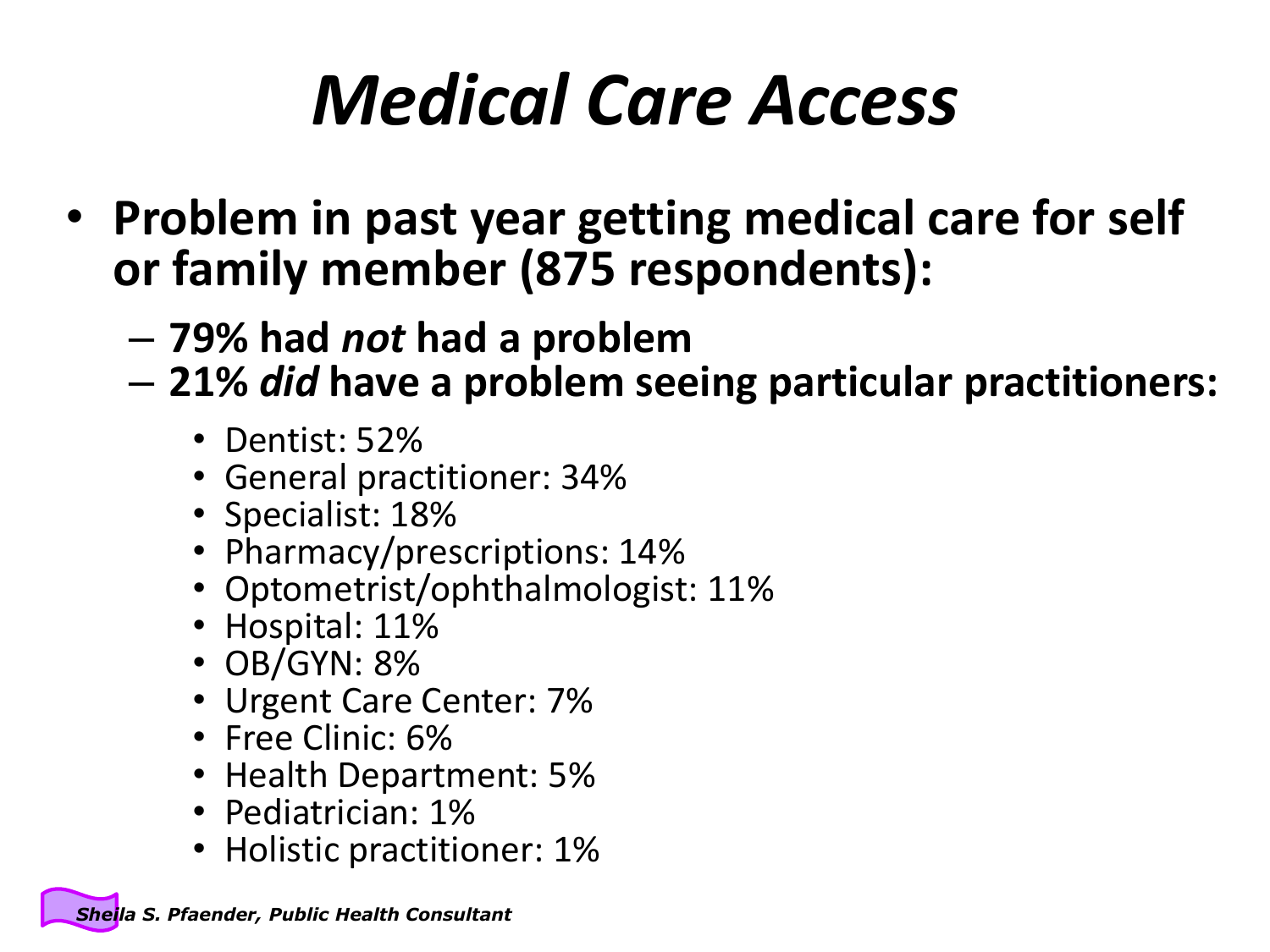# *Medical Care Access*

- **Of the 21% of respondents that** *did* **have a problem accessing health care, the main reasons were (multiple answers possible):**
	- Deductible/co-pay was too high: 20%
	- Didn't have health insurance: 17%
	- Insurance didn't cover what was needed: 12%
	- The wait for an appointment was too long: 8%
	- Couldn't get an appointment: 7%
	- Doctor/dentist couldn't take my insurance (including Medicaid): 6%
	- Didn't know where to go: 2%
	- No way to get there: 2%
	- Pharmacy couldn't take my insurance (including Medicaid): 1%
	- Hospital couldn't take my insurance (including Medicaid): <1%
	- Language barrier: <1%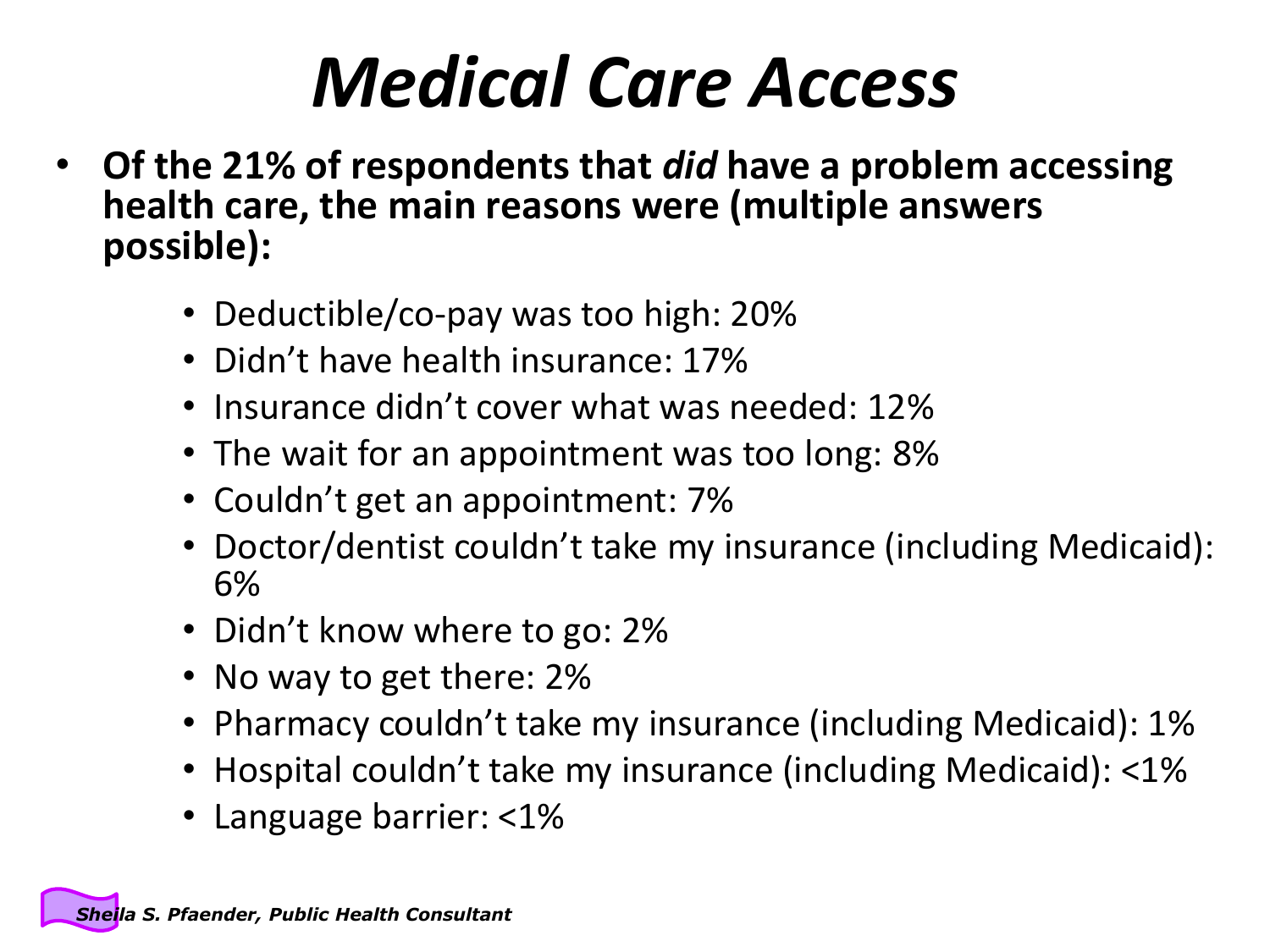# *Mental Health: Substance Abuse*

- **The three biggest substance abuse problems among ADULTS in Wilkes County (n=898):**
	- Abusing prescription drugs: 77%
	- Methamphetamine (Meth): 58%
	- Alcohol abuse: 46%
	- Abusing someone else's prescription drugs: 38%
	- Tobacco: 23%
	- Drinking and driving: 18%
	- Marijuana: 13%
	- Cocaine/crack: 9%
	- Heroin: 7%
	- Huffing (inhaling glue, dust-off, etc.): <1%
	- Don't know: 2%
	- Other: 1%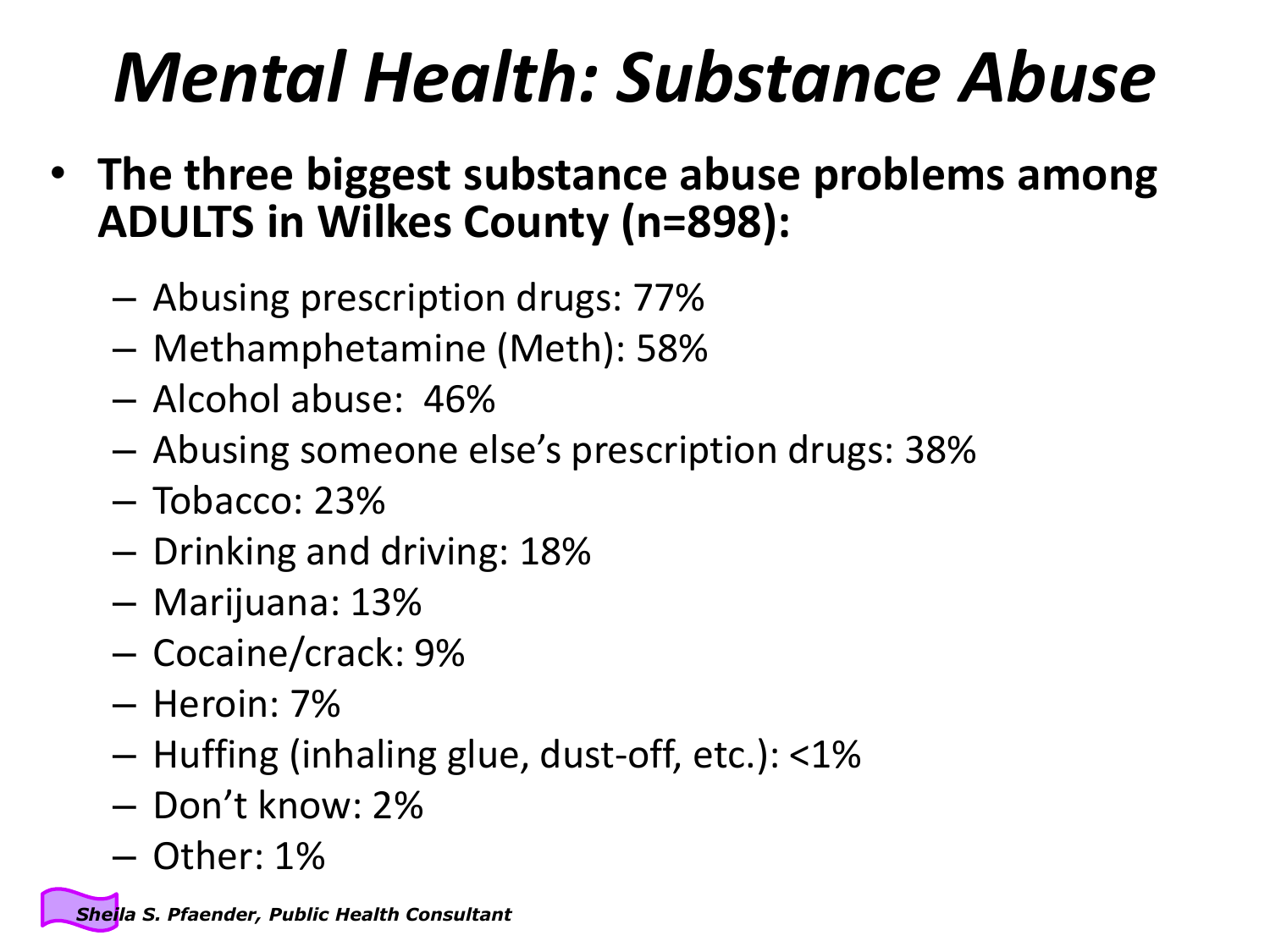# *Stakeholder Interviews*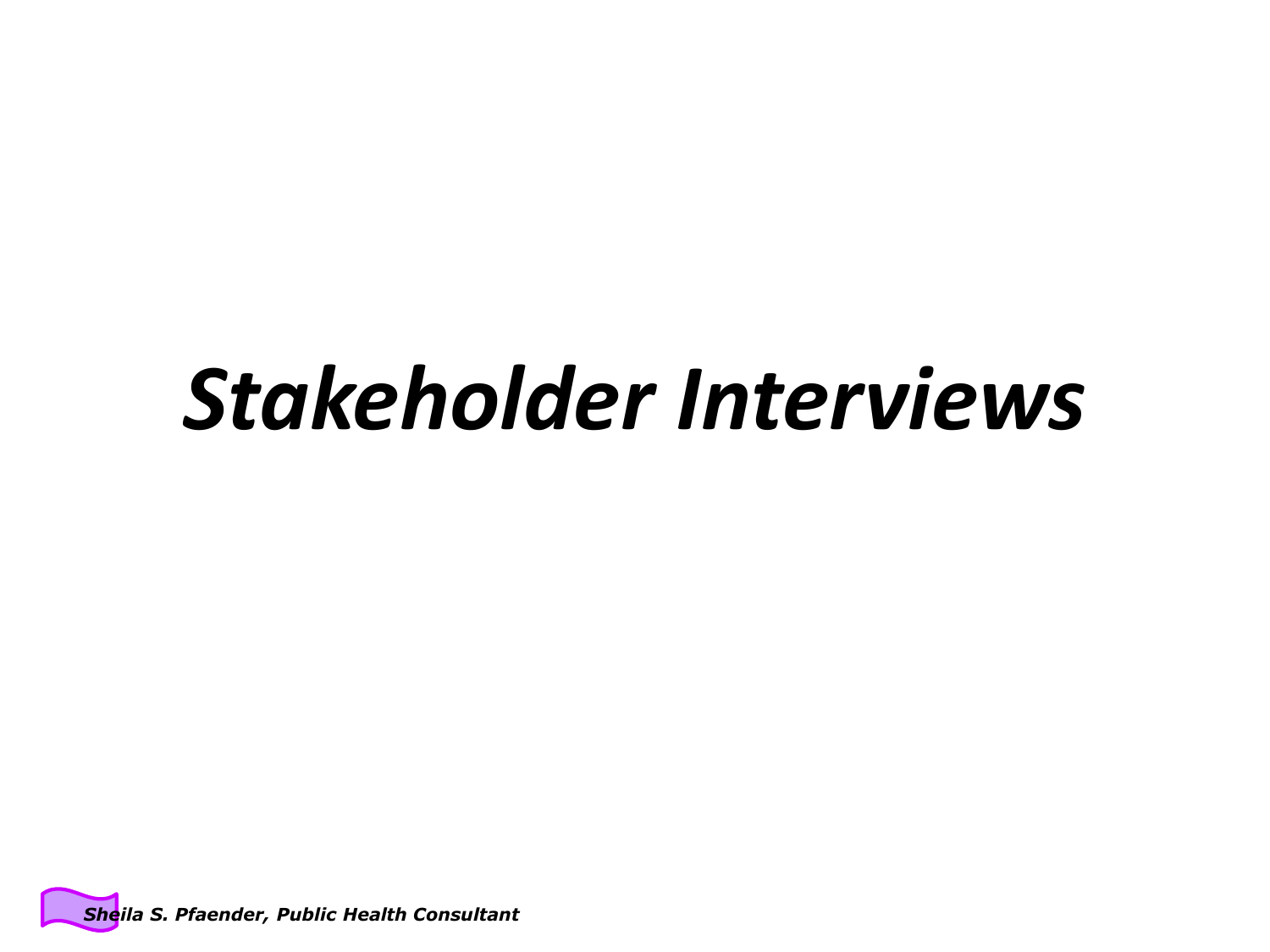## *Stakeholder Interviews: Methodology*

- Total of 56 participants
- All participants answered a fixed set of questions
- Participants represented a broad range of organizations and agencies serving clientele including:

| All people of Wilkes County            | Hispanic populations                |
|----------------------------------------|-------------------------------------|
| Children                               | Substance abusing populations       |
| Parents/families                       | Unemployed/job-seeking populations  |
| School-age children/students           | Employers                           |
| At-risk students                       | Pregnant women                      |
| Persons needing healthcare             | Businesses/non-profit organizations |
| Persons needing mental health services | New residents                       |
| Aging populations                      | Childcare providers                 |
| Low-income populations                 | Caregivers of aging adults          |
| Uninsured populations                  | Persons with transportation needs   |
| Minority/disabled populations          | Community organizations             |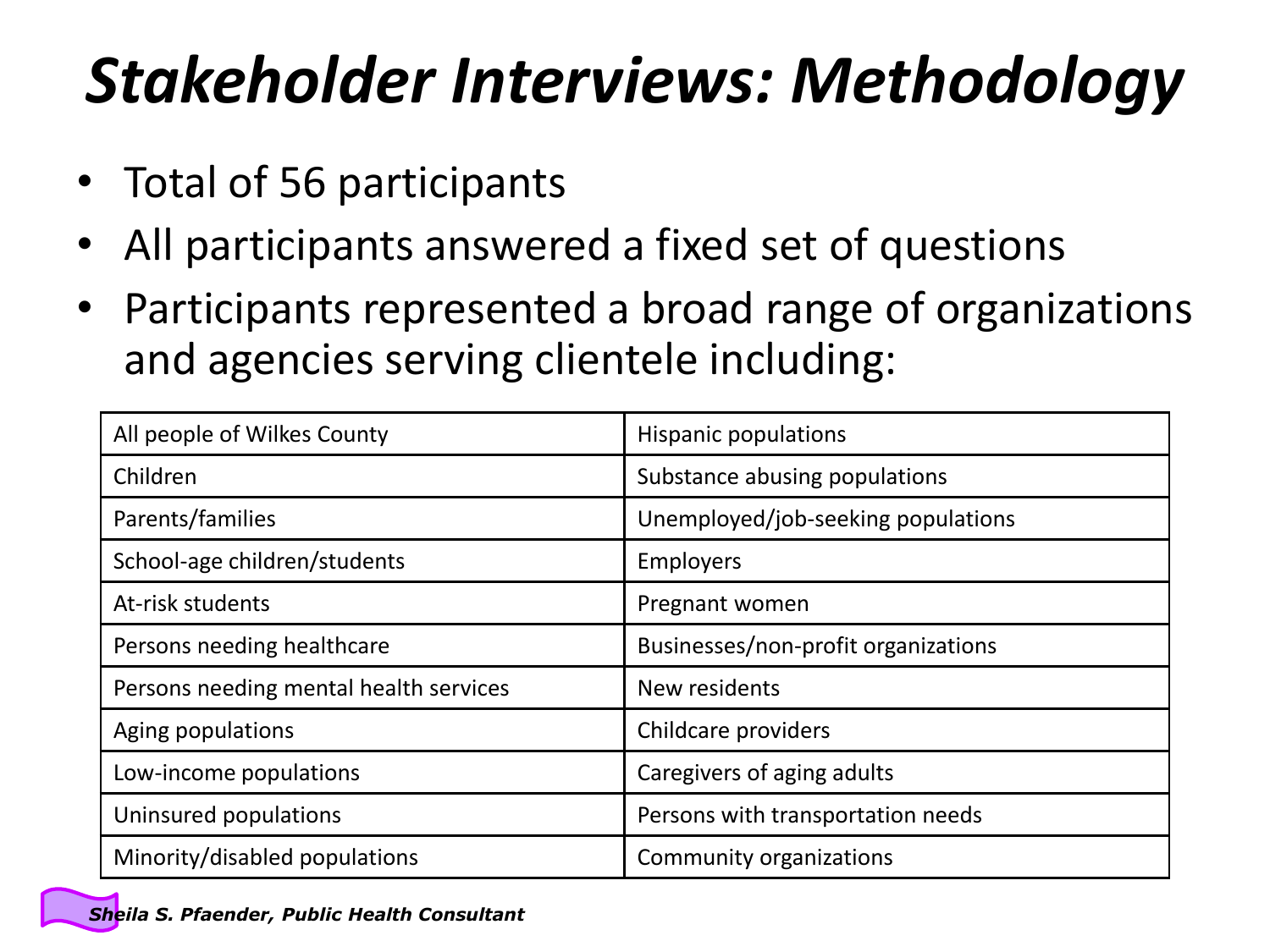# *Stakeholder Interviews: Themes*

- **Changes in agency/organization** *clientele and their needs* **in past 5 years include:**
	- Increased poverty, increased unemployment
		- Greater need for food supports
		- Greater need for temporary crisis services
	- Local transportation inadequate to meet need
	- More clients with mental health needs
		- Greater need for crisis care
		- Inadequate services for substance abusers
	- More clients with chronic illnesses
	- More elderly clients and retirees
		- More grandparents in parental role
	- Clients generally have more complex needs
		- Problems arising at younger client ages
	- Some say more uninsured; others say fewer
	- Growth of migrant populations (Hispanics, Burmese)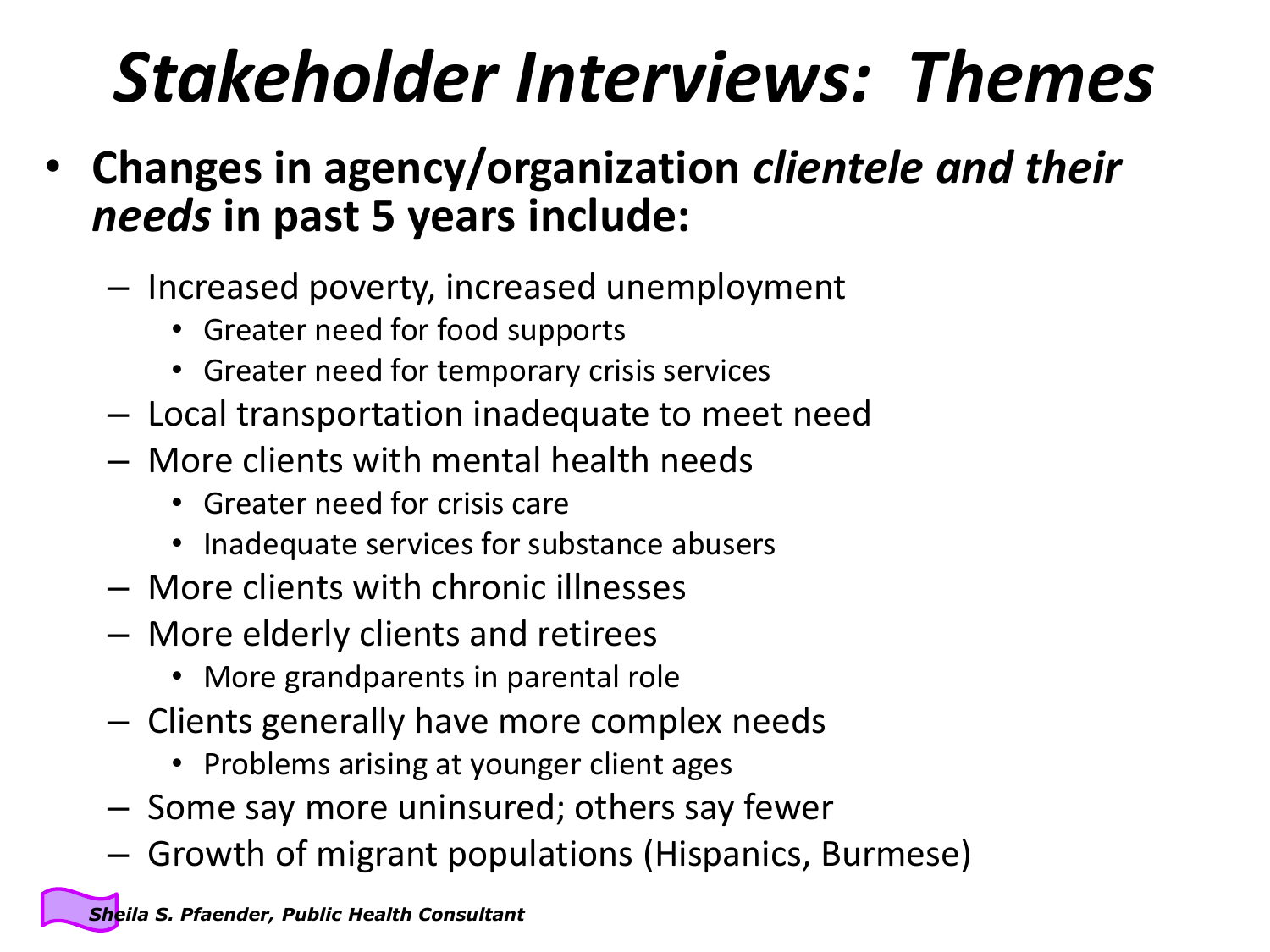# *Stakeholder Interviews: Themes*

- **Client** *barriers* **to accessing services and care include:**
	- Poverty
	- Lack of transportation
		- Physically "scattered" services; multiple trips sometimes required
		- Lack of evening transportation
	- Lack of insurance
		- High cost of co-pays and deductibles for those insured
	- Inadequate inter-agency communication/coordination of services
	- Shortages of some services (e.g., daycare)
		- Lack of providers accepting Medicaid
		- Lack of services available in evenings/weekends
	- Stigma of seeking and accepting services, especially DSS and mental health services
	- Lack of information or misinformation about available services and providers; language and cultural barriers in information transfer

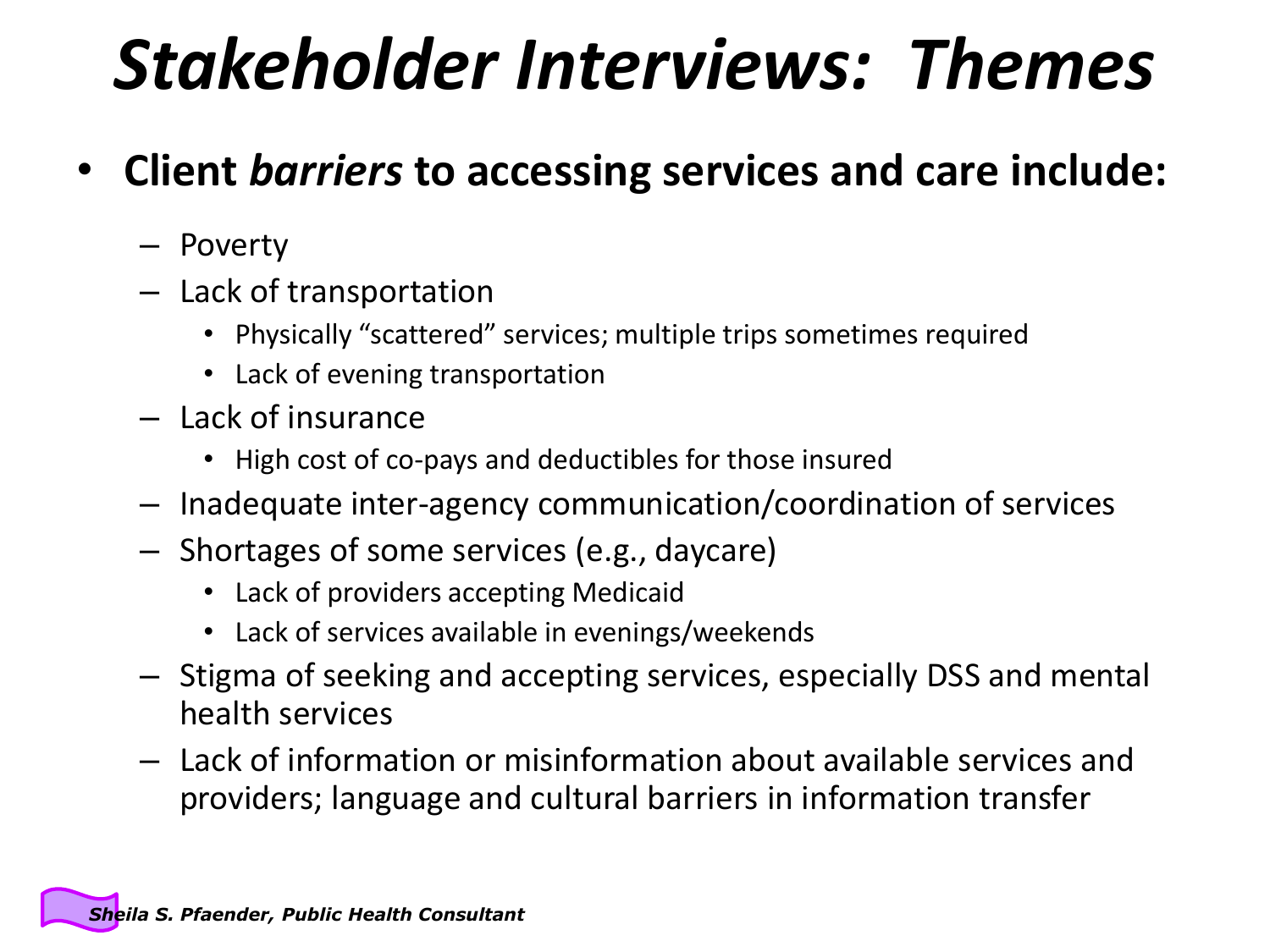# *Stakeholder Interviews: Themes*

#### • **Unavailable but** *needed community services* **include:**

- County-wide transportation with regular routes
- Improved community-wide awareness of mental health issues and treatment options
- More *local* mental health providers and services
	- Substance abuse treatment
	- On-site services for students
	- In-patient treatment facilities
- Better inter-agency communication and cooperation; deconstruction of service and information "silos".
- Better coordinated community advocacy
- Greater outreach to rural areas
- Greater use of electronic resources
	- Electronic medical records
	- Resource lists
	- Volunteer coordination
	- Improved telecommunications/broader Internet access
- More employment options, especially for the minimally prepared
- Affordable housing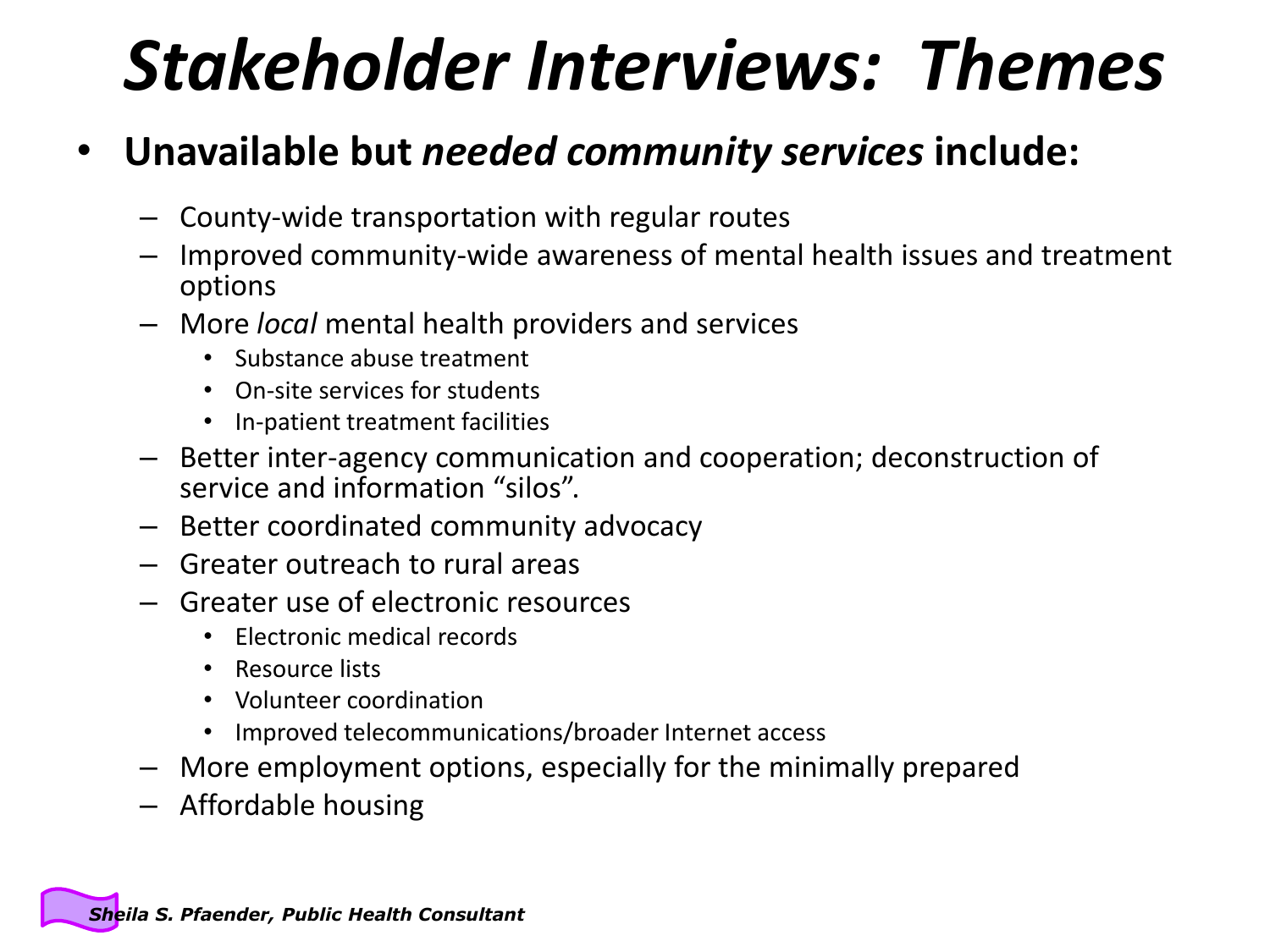# *Issue Prioritization*

- Advisory team met to consider all the data and the following criteria regarding health issues:
	- **Magnitude**: how many people does the issue affect?
	- **Consequences**: what degree of disability or premature death occurs because of the issue? What are the burdens to individuals or the community if the problem is *not* addressed?
	- **Capacity to correct or address the problem**: is the problem amenable to correction? What resources will that take and are they available in Wilkes County?
	- **Social and political will**: is there likely to be community and political support sufficient to address the issue?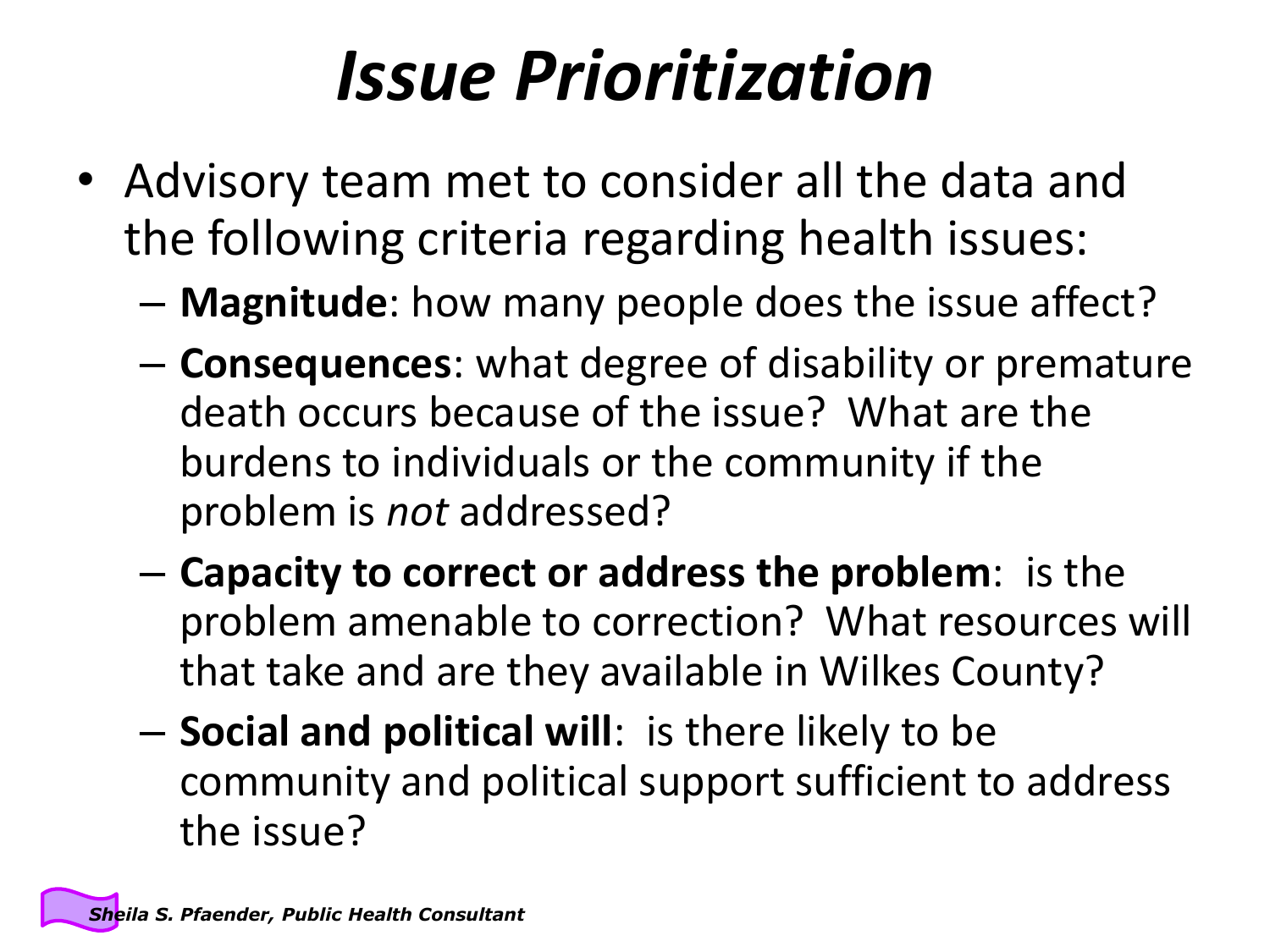#### • **Obesity and Chronic Disease**

- High prevalence of obesity in Wilkes County
	- 29% adults obese (CDC)
	- 45% adults overweight or obese (2015 Wilkes County Community Health Survey)
	- 35% of children age 2-4 over ideal weight (NC-NPASS)
- Important chronic diseases and conditions in Wilkes County
	- **Diabetes** mortality rate is 14% higher than NC average; mortality rate has increased 7% since last CHNA.
	- **Heart disease** is the 2nd leading cause of death in Wilkes and NC
	- **CLRD/COPD** mortality rate is 15% higher than NC average; the 3<sup>rd</sup> leading cause of death in Wilkes County and NC
	- **Kidney disease** mortality rate has increased 29% since last CHNA.
	- **Chronic liver disease** mortality rate is 21% higher than NC average; mortality rate has increased 12% since last CHNA.
	- **Hypertension** present in 31% of Community Survey participants
	- **High cholesterol** present in 28% of Community Survey participants
- Community Health Survey results show high concern among respondents for issues of weight management, proper nutrition, and exercise/fitness.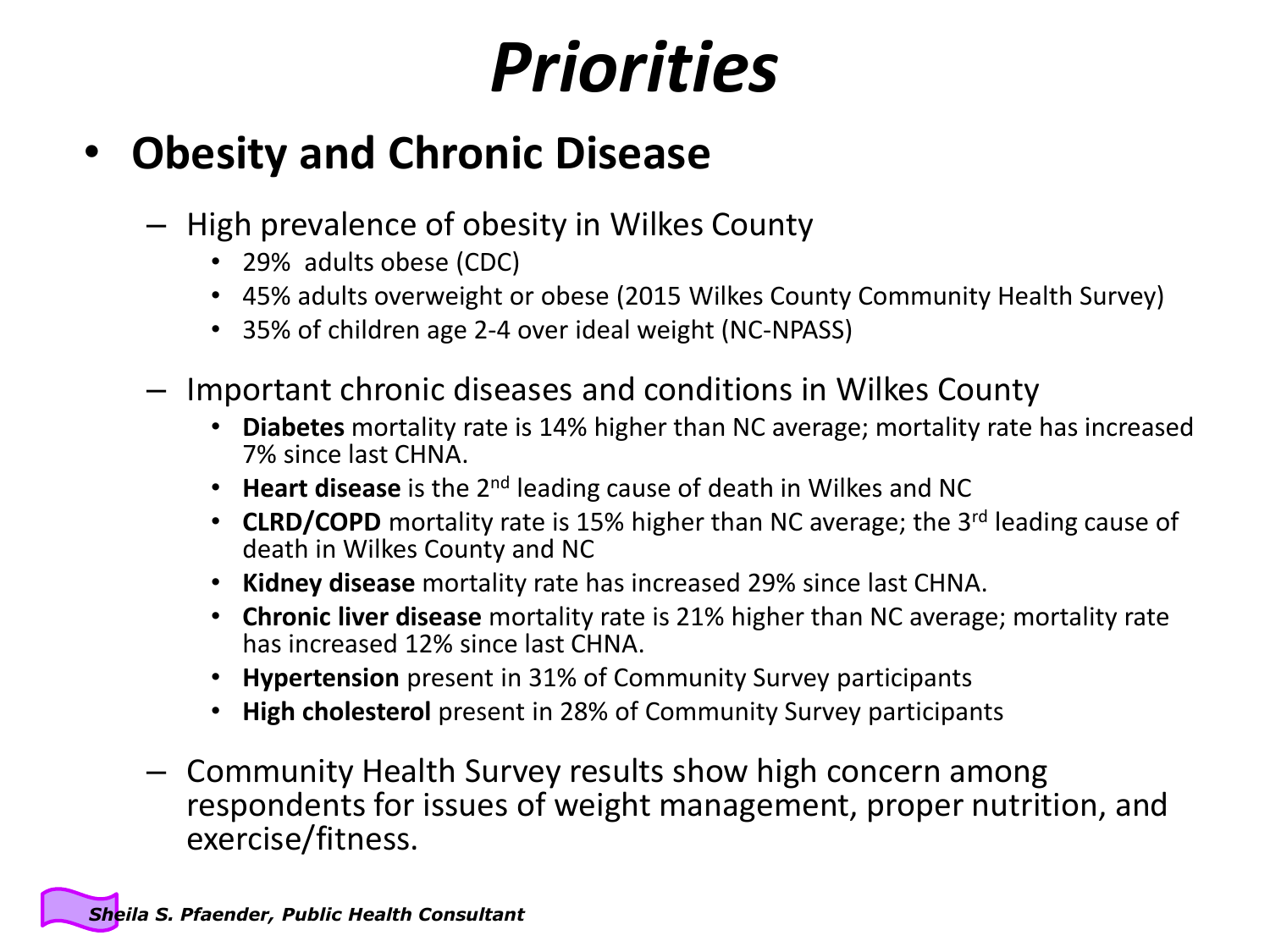- **Mental Health and Substance Abuse**
	- Utilization of all LME/MCO services provided by Smokey Mountain Center has decreased by 43% overall in Wilkes County between 2009 and 2014
		- Utilization of mental health services decreased by 28% between 2009 and 2012
		- Utilization of substance abuse services decreased by 6% between 2009 and 2012
	- Despite decreased utilization of LME/MCO services, mental health and substance abuse problems remain prevalent in Wilkes County.
		- 25% of respondents to Community Health Survey reported a diagnosis of depression.
		- Community stakeholders report they are seeing more clients with mental health issues
		- Hospital ED admissions associated with diagnoses of mental and behavioral health conditions total approximately 4% of all ED admissions annually.
			- ED admissions associated with a diagnosis of "non-dependent abuse of drugs" increased from 229 in 2012 to 360 in 2014 (57% increase); ED admissions associated with a diagnosis of "drug dependence" increased from 20 in 2012 to 36 in 2014 (80% increase)
		- The number of methamphetamine drug busts in Wilkes County recently has been among the highest in NC.
	- Community Health Survey respondents identified drug/alcohol abuse as the issue *most* affecting quality of life in Wilkes County.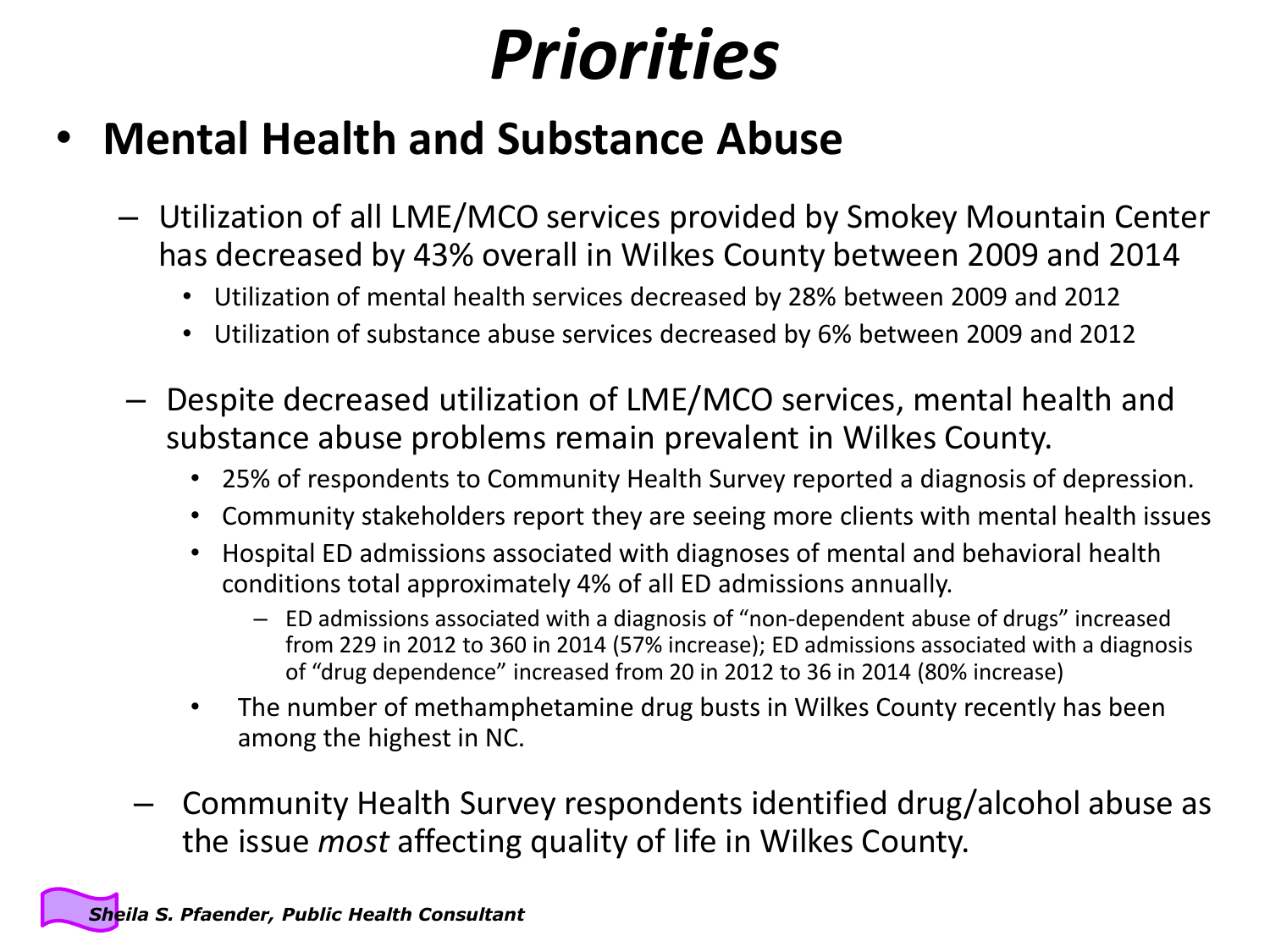#### • **Access to Care**

- Wilkes County population lacking health insurance in 2013: 20%
- Wilkes County total population in poverty in 2009-2013: 22%
- 21% of Community Health Survey respondents reported a recent problem in accessing care, attributable mostly to a total lack of insurance or personal cost (deductible or co-pay) that was too high.
- Community Stakeholders reported that their clients' barriers to access to care included poverty, lack of insurance, lack of transportation, shortages of some services, and lack of information about services.
- Provider to population ratios for health care providers in Wilkes County have been consistently lower than state or national averages for MDs, primary care MDs, registered nurses, dentists, and pharmacists.
- As of 2012 representatives of most medical specialties were present in Wilkes County, although there were no certified nurse midwives or practicing psychologists, and there were particularly low numbers of general practitioners, obstetricians/gynecologists, and podiatrists.